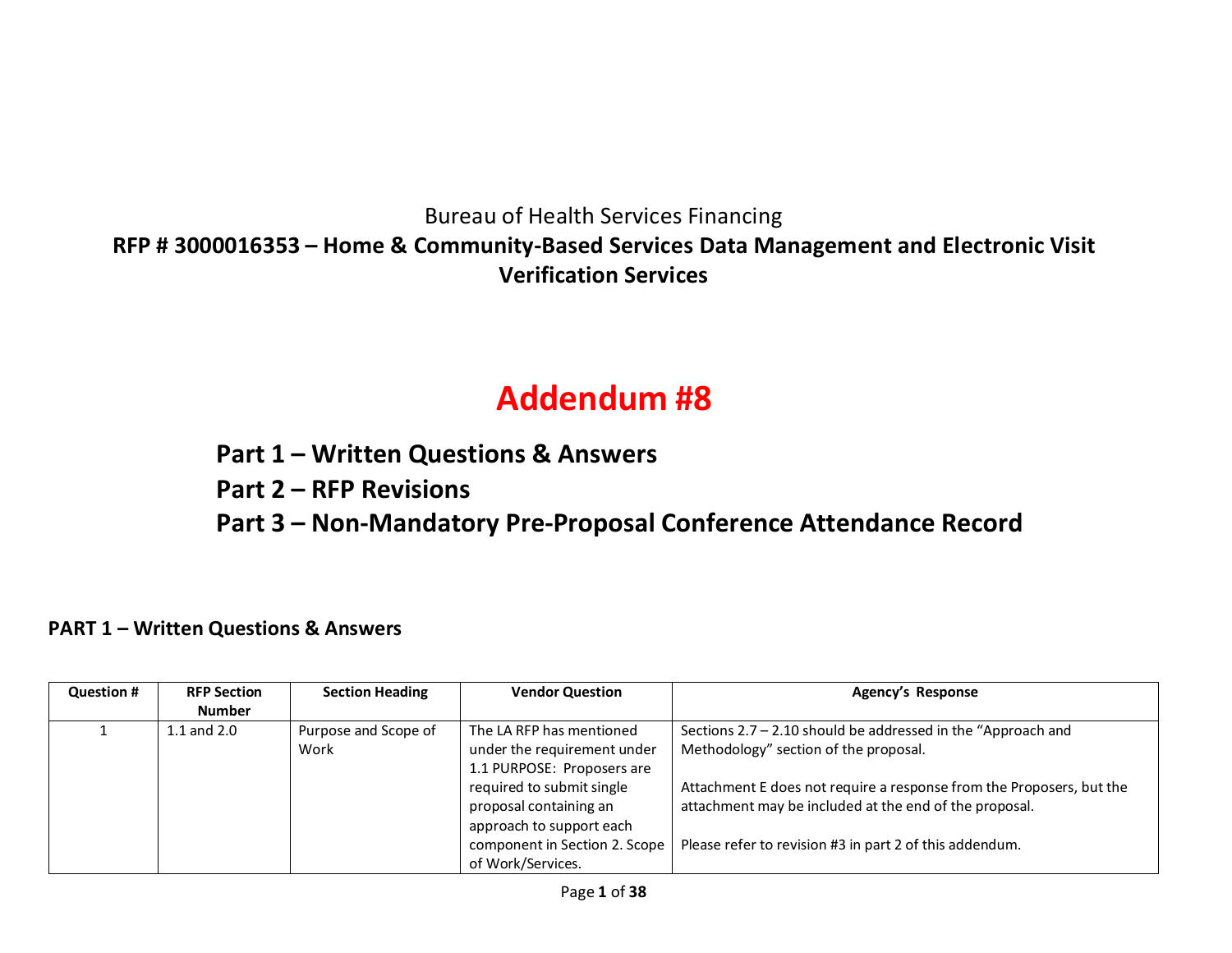| <b>Question #</b> | <b>RFP Section</b> | <b>Section Heading</b> | <b>Vendor Question</b>          | <b>Agency's Response</b> |
|-------------------|--------------------|------------------------|---------------------------------|--------------------------|
|                   | <b>Number</b>      |                        |                                 |                          |
|                   |                    |                        | The RFP has also specified the  |                          |
| 1 Continued       |                    |                        | Proposal should be organized    |                          |
|                   |                    |                        | in the order described below.   |                          |
|                   |                    |                        | *Executive Summary              |                          |
|                   |                    |                        | *Overall Qualifications and     |                          |
|                   |                    |                        | <b>Timeliness</b>               |                          |
|                   |                    |                        | *Statement of Compliance        |                          |
|                   |                    |                        | *Company Background,            |                          |
|                   |                    |                        | <b>Experience, and Staffing</b> |                          |
|                   |                    |                        | *Organization                   |                          |
|                   |                    |                        | *Key Personnel & Proposed       |                          |
|                   |                    |                        | <b>Staff Qualifications</b>     |                          |
|                   |                    |                        | *Technical Approach             |                          |
|                   |                    |                        | *Innovative Concepts            |                          |
|                   |                    |                        | *Project Work Plan              |                          |
|                   |                    |                        | *Prior and Post Authorization   |                          |
|                   |                    |                        | *Request for Services Registry  |                          |
|                   |                    |                        | *Data Management                |                          |
|                   |                    |                        | *Electronic Visit Verification  |                          |
|                   |                    |                        | *Chisholm Class and Case        |                          |
|                   |                    |                        | <b>Management Requirements</b>  |                          |
|                   |                    |                        | *Louisiana Veteran and/or       |                          |
|                   |                    |                        | Huddson Initiative Programs     |                          |
|                   |                    |                        | Participation                   |                          |
|                   |                    |                        | *Additional Information         |                          |
|                   |                    |                        | *Cost Proposal                  |                          |
|                   |                    |                        | *Certification Statement        |                          |
|                   |                    |                        | *Outsourcing of Key Internal    |                          |
|                   |                    |                        | Controls                        |                          |
|                   |                    |                        | However, the Specified Table    |                          |
|                   |                    |                        | of Contents does not contain    |                          |
|                   |                    |                        | the following sections from     |                          |
|                   |                    |                        | the Scope of Work:              |                          |
|                   |                    |                        | 2.7. General/Other              |                          |
|                   |                    |                        | Requirements                    |                          |
|                   |                    |                        | 2.8. Technical Requirements     |                          |
|                   |                    |                        | 2.9. Transition Plan            |                          |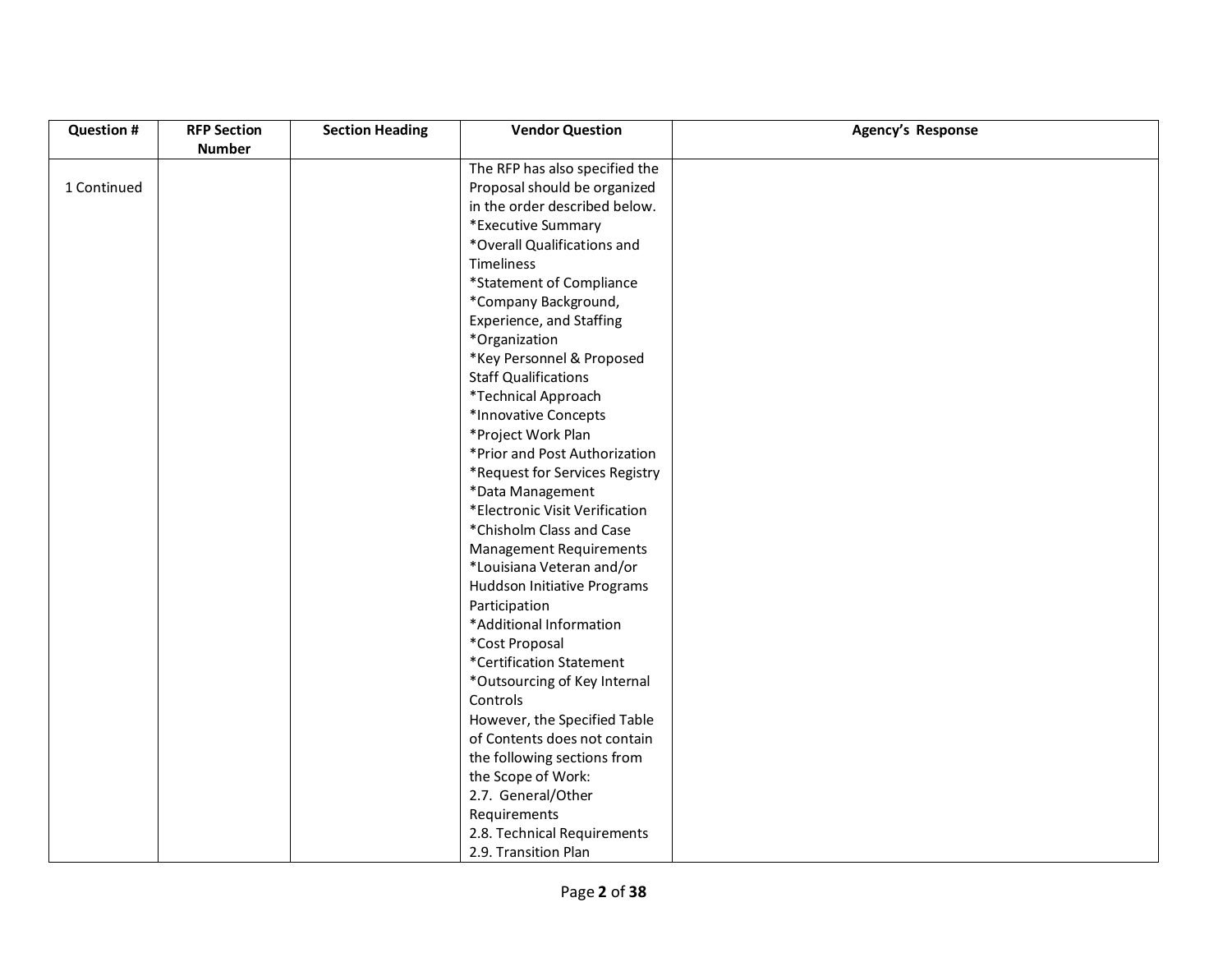| <b>Question #</b> | <b>RFP Section</b> | <b>Section Heading</b> | <b>Vendor Question</b>                                                                                                                                                | <b>Agency's Response</b>                                                                                                                                                                                                                                                                                                                                                                                                      |
|-------------------|--------------------|------------------------|-----------------------------------------------------------------------------------------------------------------------------------------------------------------------|-------------------------------------------------------------------------------------------------------------------------------------------------------------------------------------------------------------------------------------------------------------------------------------------------------------------------------------------------------------------------------------------------------------------------------|
|                   | <b>Number</b>      |                        | 2.10. Turnover Plan<br>Additionally it does not specify<br>where ATTACHMENT E:<br><b>ELECTRONIC VENDOR</b><br>PAYMENT SOLUTION needs to                               |                                                                                                                                                                                                                                                                                                                                                                                                                               |
|                   |                    |                        | be included in the response.<br>Could you please identify for<br>sections 2.7 through 2.10 and<br>Attachment E, where in the<br>RFP they should be included?          |                                                                                                                                                                                                                                                                                                                                                                                                                               |
| $\overline{2}$    | 2.3                | Data Management        | Is the successful bidder<br>responsible for including and<br>collecting the data for the<br>Pathway to Employment<br>Survey in their system?                          | Yes, the Contractor will be responsible for including and collecting the<br>data for the Path to Employment survey in its system. Refer to Exhibit 37 -<br>Path to Employment Questions in the procurement library.                                                                                                                                                                                                           |
| 3                 | N/A                | N/A                    | How many 3rd party EVV<br>vendors are there currently<br>approved or in the process of<br>approval and what is the<br>maximum number of different<br>vendors allowed? | There is no restriction on the number of third-party EVV vendors. Refer to<br>Exhibit 36 - Major Record/Data Counts in the procurement library for the<br>number of provider agencies currently utilizing a third-party EVV vendor.                                                                                                                                                                                           |
| 4                 | N/A                | N/A                    | What data from the previous<br>contractor will be provided to<br>the successful bidder? How<br>many years' worth? How<br>many records?                                | The previous contractor will provide the Contractor with all records and<br>data from January 1, 2016 through the go-live date of any contract<br>resulting from this RFP. As of July 2, 2021, there are approximately<br>105,527,725 records for the relevant time period, including, but not<br>limited to, the records/data identified by category in Exhibit 36 - Major<br>Record/Data Counts in the procurement library. |
| 5                 | N/A                | N/A                    | How long shall service level<br>data be stored for historical<br>access?                                                                                              | 10 years.<br>Please refer to revision #17 in part 2 of this addendum which adds Section<br>2.7.8.                                                                                                                                                                                                                                                                                                                             |
| 6                 | N/A                | N/A                    | How long does service data<br>have to be stored in an<br>editable state?                                                                                              | Two years from the date of service.                                                                                                                                                                                                                                                                                                                                                                                           |
| $\overline{7}$    | N/A                | N/A                    | How often does the service<br>data need to be checked                                                                                                                 | The Contractor shall ensure all services comply with applicable Federal<br>and State laws, rules, regulations, policies, procedures, and manuals,                                                                                                                                                                                                                                                                             |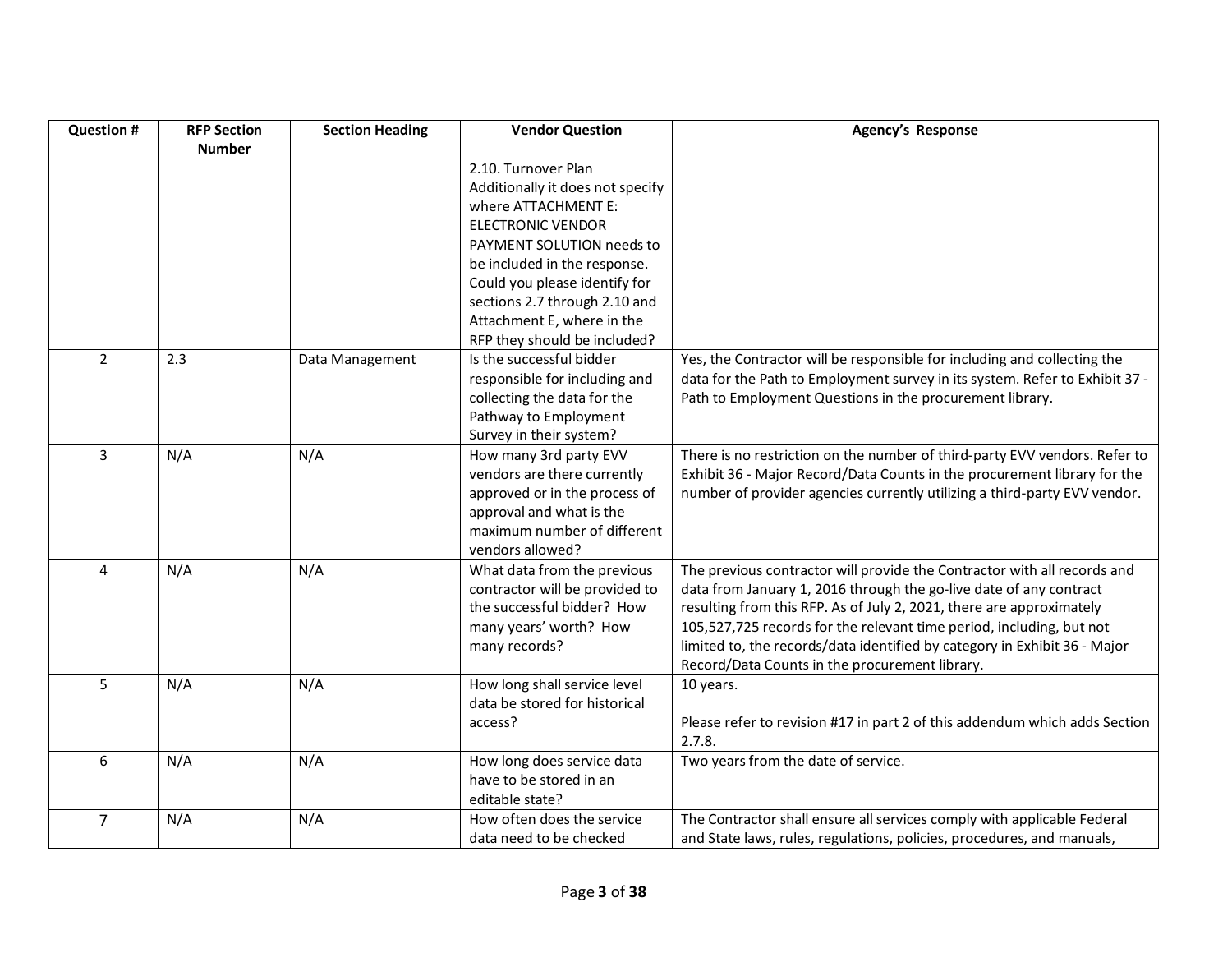| <b>Question #</b> | <b>RFP Section</b> | <b>Section Heading</b> | <b>Vendor Question</b>                                        | <b>Agency's Response</b>                                                                                                                           |
|-------------------|--------------------|------------------------|---------------------------------------------------------------|----------------------------------------------------------------------------------------------------------------------------------------------------|
|                   | <b>Number</b>      |                        |                                                               |                                                                                                                                                    |
|                   |                    |                        | against LDH policy? What is                                   | Waivers, and the requirements of the contract throughout the term of                                                                               |
|                   |                    |                        | the lookback period?                                          | the contract. There is no lookback period.                                                                                                         |
| 8                 | N/A                | N/A                    | How long shall electronic Plan                                | 10 years.                                                                                                                                          |
|                   |                    |                        | of Care data stored and                                       |                                                                                                                                                    |
|                   |                    |                        | retained?                                                     | Please refer to revision #17 in part 2 of this addendum.                                                                                           |
| 9                 | N/A                | N/A                    | What software will the                                        | At this time, State owned systems are used in conjunction with the                                                                                 |
|                   |                    |                        | previous contractor provide                                   | current contractor's system for HCBS Data Management and EVV                                                                                       |
|                   |                    |                        | and what functionality does it                                | Services. The State owned systems will not be utilized under any contract                                                                          |
|                   |                    |                        | perform?                                                      | resulting from this RFP and the current contractor's system is proprietary.                                                                        |
|                   |                    |                        |                                                               | As such, no software will be provided by the previous contractor.                                                                                  |
| 10                | N/A                | N/A                    | For what duration should                                      | See Response to Question 5.                                                                                                                        |
|                   |                    |                        | historical Prior Authorization                                |                                                                                                                                                    |
|                   |                    |                        | and Plan of Care data be                                      |                                                                                                                                                    |
|                   |                    |                        | available in the new system?                                  |                                                                                                                                                    |
| 11                | N/A                | N/A                    | What are the Specs and                                        | The OAAS Electronic Plan of Care is not part of this procurement.                                                                                  |
|                   |                    |                        | Requirements for the OAAS                                     |                                                                                                                                                    |
|                   |                    |                        | Electronic Plan of Care?                                      |                                                                                                                                                    |
| 12                | N/A                | N/A                    | What types of activity should                                 | Section 1.51 states: The Contractor shall comply with the Office of                                                                                |
|                   |                    |                        | be logged in the EVV and                                      | Technology Services' Information Security Policy." Please refer to this                                                                            |
|                   |                    |                        | Reporting system and how                                      | policy for the types of activity to be logged.                                                                                                     |
|                   |                    |                        | long should these logs be                                     |                                                                                                                                                    |
|                   |                    |                        | kept?                                                         | Please refer to revision #17 in part 2 of this addendum.                                                                                           |
| 13                | N/A                | N/A                    | How long should user                                          | 10 years.                                                                                                                                          |
|                   |                    |                        | accounts changes including log                                |                                                                                                                                                    |
|                   |                    |                        | ins, password changes,                                        |                                                                                                                                                    |
|                   |                    |                        | account lock status, etc. be                                  |                                                                                                                                                    |
|                   |                    |                        | kept in the EVV and Reporting                                 |                                                                                                                                                    |
|                   |                    |                        | system?                                                       |                                                                                                                                                    |
| 14                | N/A                | N/A                    | Does the current functionality<br>of having master users, one | Section 2.8 of the RFP states: Provide for role-based access controls that                                                                         |
|                   |                    |                        | account that can access                                       | allow the Department, Support Coordinators, providers, and other user<br>types designated by the Department to create user roles and assign access |
|                   |                    |                        |                                                               |                                                                                                                                                    |
|                   |                    |                        | multiple Support Coordination<br>agencies or Service Provider | to user roles to ensure users are able to view appropriate levels of data.                                                                         |
|                   |                    |                        | sites, need to be available in                                | Proposers should define their approach and articulate an understanding                                                                             |
|                   |                    |                        |                                                               | of, and ability to effectively implement services as outlined in Section 2                                                                         |
|                   |                    |                        | the new system?                                               |                                                                                                                                                    |
|                   |                    |                        |                                                               | Scope of Work/Services.                                                                                                                            |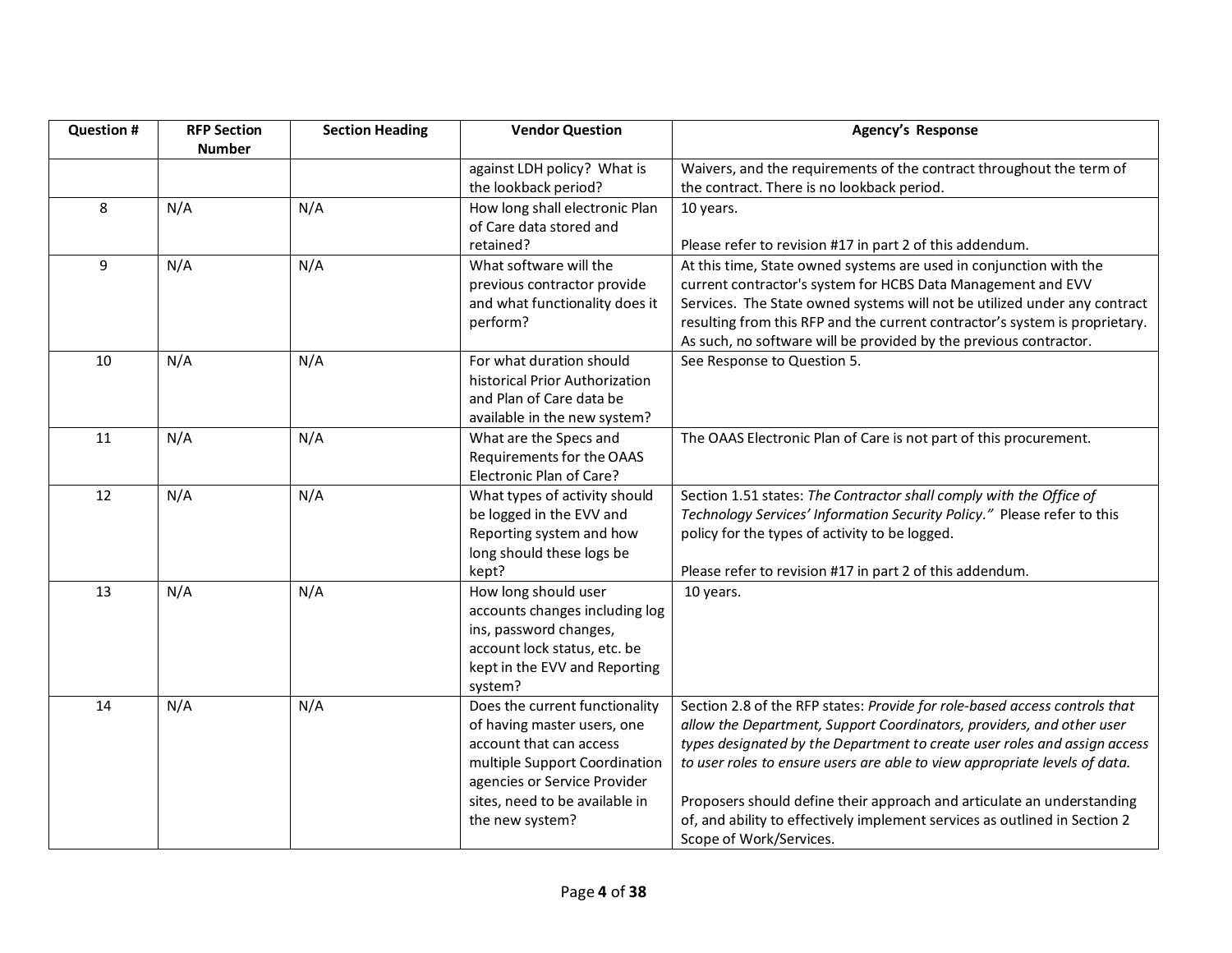| <b>Question #</b> | <b>RFP Section</b><br><b>Number</b> | <b>Section Heading</b>    | <b>Vendor Question</b>                                                                                                                                                                       | Agency's Response                                                                                                                                                                                              |
|-------------------|-------------------------------------|---------------------------|----------------------------------------------------------------------------------------------------------------------------------------------------------------------------------------------|----------------------------------------------------------------------------------------------------------------------------------------------------------------------------------------------------------------|
| 15                | N/A                                 | N/A                       | For what duration should<br>server response time logs and<br>access attempt logs be<br>maintained?                                                                                           | 10 years.                                                                                                                                                                                                      |
| 16                | N/A                                 | N/A                       | In order to prepare for<br>disasters, how many physical<br>locations should maintain the<br>data?                                                                                            | Please refer to revision #12 in part 2 of this addendum.                                                                                                                                                       |
| 17                | N/A                                 | N/A                       | In the event of a loss of a<br>physical site, what is the<br>required time to return to<br>operation??                                                                                       | The All Hazards Plan shall specify the project recovery times. See<br>response to question #16.                                                                                                                |
| 18                | N/A                                 | N/A                       | How often shall backups be<br>taken of all live EVV data?                                                                                                                                    | Please refer to revision #12 in part 2 of this addendum.                                                                                                                                                       |
| 19                | 2.6.2                               | <b>EVV Service Audits</b> | In section 2.6.2 there is a<br>reference to EVV Service<br>Audits. How frequently do<br>these need to be run?                                                                                | Please refer to revision #10 in part 2 of this addendum.                                                                                                                                                       |
| 20                | N/A                                 | N/A                       | Will the successful bidder be<br>responsible for the EPSDT PCS<br>Post Authorization process?                                                                                                | The Contractor is not responsible for prior authorizing EPSDT PCS, but<br>shall incorporate the data into the EVV system. See Section 2.6.1 of the<br>RFP.                                                     |
| 21                | N/A                                 | N/A                       | What are the counts for each<br>(recipients, prior<br>authorizations and services)<br>for the past 3 calendar years<br>for Home Health Care Services<br>(HHCS) including skilled<br>nursing? | Refer to Exhibit 41 - Home Health Care Services Record/Data Counts in<br>the procurement library for the number of Participants, Prior<br>Authorizations, and services for HHCS for the past 3 calendar years. |
| 22                |                                     | Solicitation Form         | Does this need to be included<br>in our response?                                                                                                                                            | No. The RFP form is an internal form only.                                                                                                                                                                     |
| 23                | 1.7                                 | Schedule of Events        | To allow the vendors to<br>thoroughly incorporate the<br>State's responses arriving on<br>June 28th, is LDH amendable<br>to extending the response<br>deadline to Tuesday, July<br>27th?     | See Addendum 7 to this RFP, which extended the deadline for receipt of<br>electronic proposals to October 28, 2021 at 11:59 PM CT.                                                                             |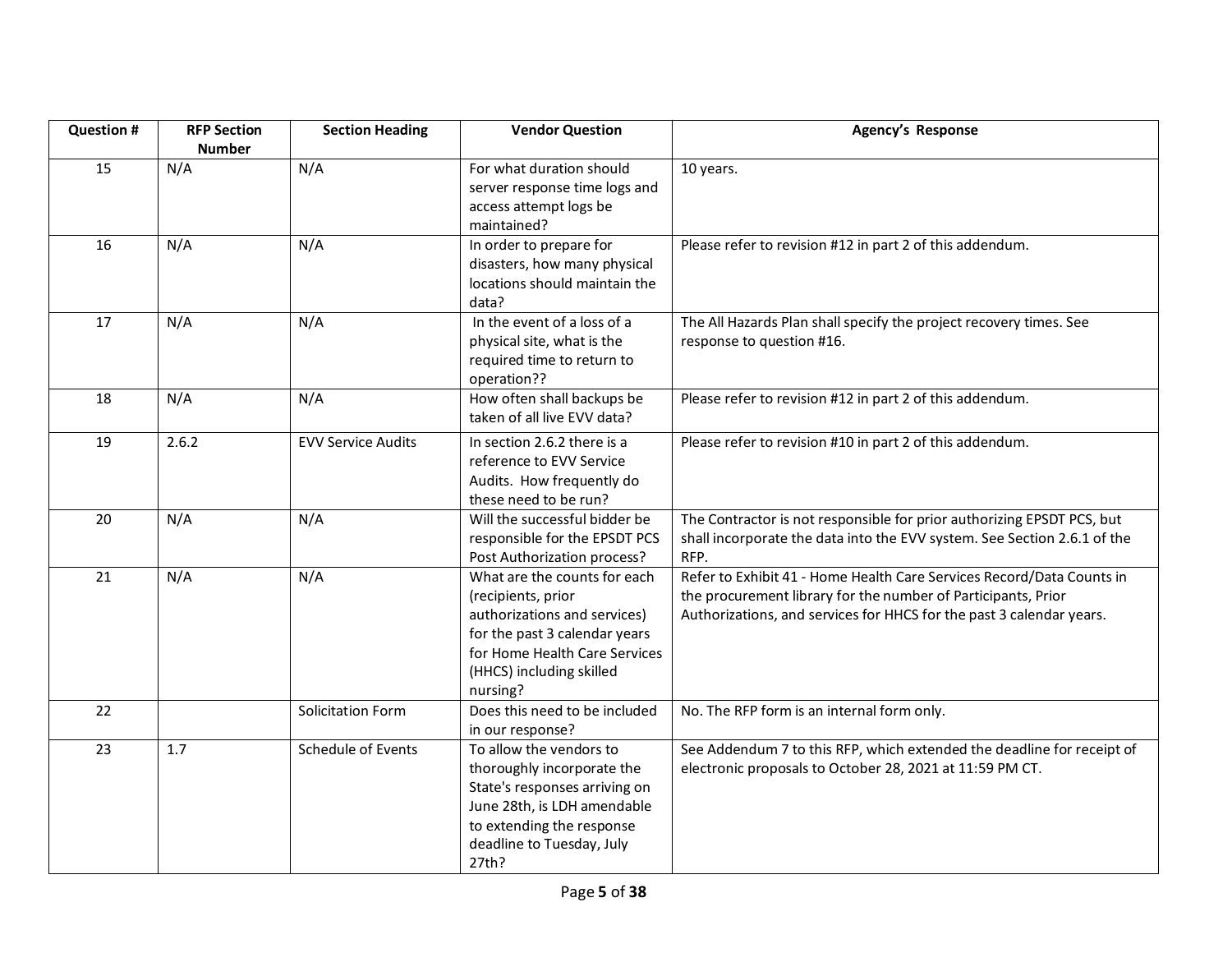| <b>Question #</b> | <b>RFP Section</b> | <b>Section Heading</b>        | <b>Vendor Question</b>                       | <b>Agency's Response</b>                                                 |
|-------------------|--------------------|-------------------------------|----------------------------------------------|--------------------------------------------------------------------------|
|                   | <b>Number</b>      |                               |                                              |                                                                          |
| 24                | 1.7                | Schedule of Events            | No Go-live or Operational                    | The go-live date will depend upon the time required to integrate all     |
|                   |                    |                               | Start date was provided in the               | provider, Recipient, and service data into the Contractor's system;      |
|                   |                    |                               | RFP. Can the State provide an                | complete all required customizations and requirements listed in the RFP; |
|                   |                    |                               | expected Go-live or                          | and successful testing and readiness review. The State has allotted      |
|                   |                    |                               | Operational Start date to use                | approximately 12 months for the transition period if needed.             |
|                   |                    |                               | in preparation of this                       |                                                                          |
| 25                |                    | Schedule of Events            | proposal?                                    |                                                                          |
|                   | 1.7                |                               | For purposes of this RFP, can                | The contract execution date will depend upon the time required for the   |
|                   |                    |                               | December 6, 2021 be used as                  | parties to negotiate the contract and secure CMS and OSP approval.       |
|                   |                    |                               | the Contract Execution date,                 |                                                                          |
|                   |                    |                               | which is 14 days after<br>November 22, 2021? |                                                                          |
| 26                | 1.8                | <b>Electronic Proposal</b>    | Are there any restrictions on                | Please refer to revision #2 in part 2 of this addendum.                  |
|                   |                    | Submittal - Technical         | the file size that can be                    |                                                                          |
|                   |                    | and Cost Proposals            | submitted?                                   |                                                                          |
| 27                | 1.11.2             | <b>Table of Contents</b>      | The highlighted categories are               | See response to question #1                                              |
|                   |                    |                               | already included in the Scope                |                                                                          |
|                   |                    |                               | of Work RFP section 2.0,                     |                                                                          |
|                   |                    |                               | however this section requires                |                                                                          |
|                   |                    |                               | us to layout our proposal in                 |                                                                          |
|                   |                    |                               | this order, Is the intent to list            |                                                                          |
|                   |                    |                               | the information in both                      |                                                                          |
|                   |                    |                               | locations? See comment for                   |                                                                          |
|                   |                    |                               | highlighted categories.                      |                                                                          |
| 28                | 1.11.4             | <b>Overall Qualifications</b> | Could the LDH please provide                 | Please refer to revision #4 in part 2 of this addendum.                  |
|                   |                    | and Timeliness                | clarification around the                     |                                                                          |
|                   |                    |                               | benchmarks requested and                     |                                                                          |
|                   |                    |                               | the RFP provisions we need to                |                                                                          |
|                   |                    |                               | speak to in our response?                    |                                                                          |
| 29                | 1.11.15            | Outsourcing of Key            | Please confirm that this is an               | Please refer to revision #18 in part 2 of this addendum.                 |
|                   |                    | <b>Internal Controls</b>      | annual exercise and must be                  |                                                                          |
|                   |                    |                               | conducted by a third party                   |                                                                          |
|                   |                    |                               | annually during the contract                 |                                                                          |
|                   |                    |                               | specific to the controls of this             |                                                                          |
|                   |                    |                               | project. If this definition is not           |                                                                          |
|                   |                    |                               | correct, please provide                      |                                                                          |
|                   |                    |                               | clarification.                               |                                                                          |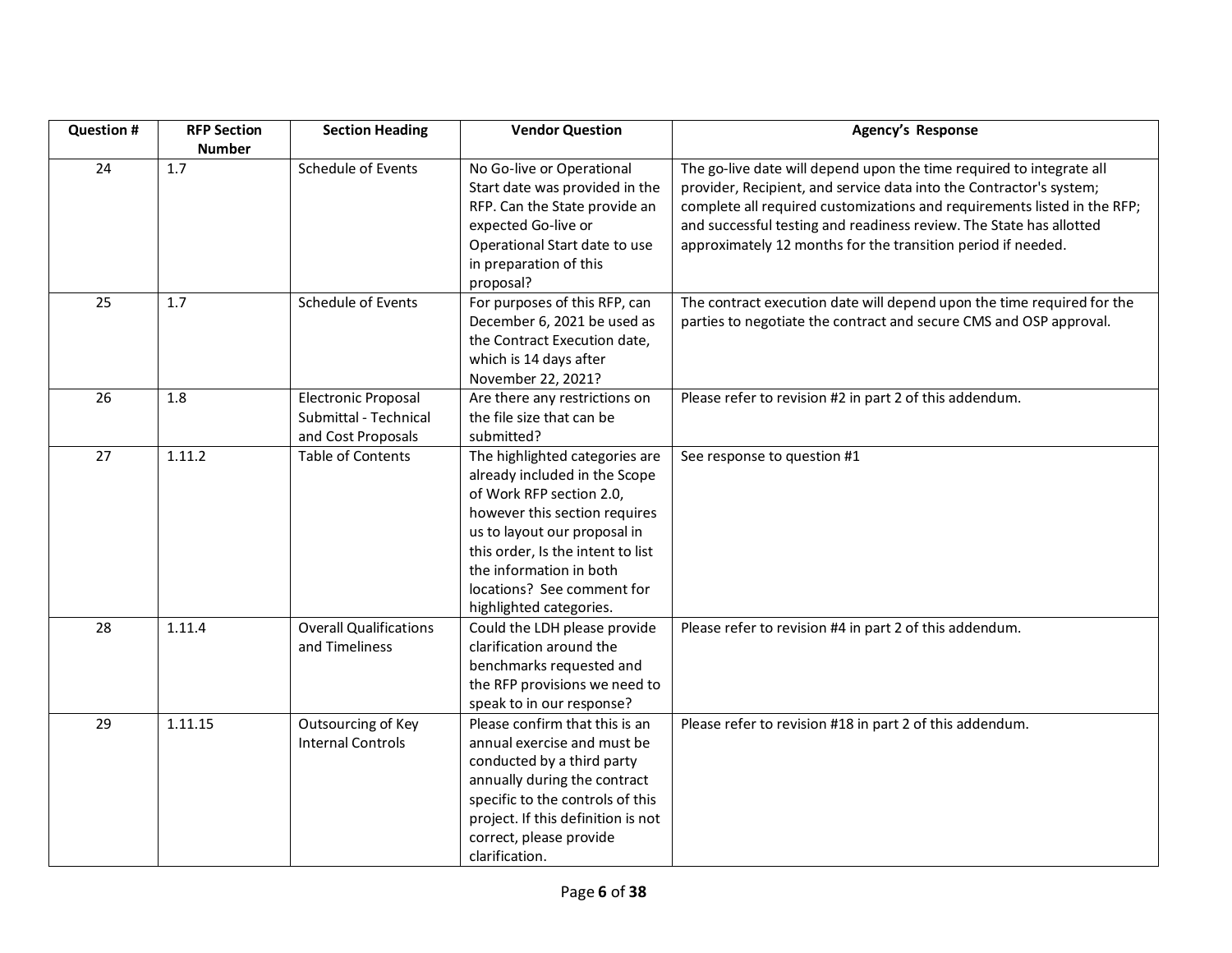| <b>Question #</b> | <b>RFP Section</b>      | <b>Section Heading</b>                          | <b>Vendor Question</b>                                                                                                                                                                               | Agency's Response                                                                                                                                                                                                                                     |
|-------------------|-------------------------|-------------------------------------------------|------------------------------------------------------------------------------------------------------------------------------------------------------------------------------------------------------|-------------------------------------------------------------------------------------------------------------------------------------------------------------------------------------------------------------------------------------------------------|
| 30                | <b>Number</b><br>1.35.1 | <b>Contractor Liability</b>                     | Is the State willing to<br>negotiate a reasonable<br>general liability cap?                                                                                                                          | A Proposer seeking a modification of the contract terms set forth in the<br>RFP or its attachments should submit an exception for the Department's<br>consideration in accordance with Section 1.11.3 of the RFP.                                     |
| 31                | 1.35.3; 1.35.21         | Indemnification;<br>Indemnity                   | Is the State willing to limit the<br>indemnification provisions to<br>third party claims and to<br>"direct damages caused by the<br>negligent acts or omissions of<br>or breach of contract by<br>?" | See response to question #30.                                                                                                                                                                                                                         |
| 32                | 1.35.4                  | <b>Intellectual Property</b><br>Indemnification | Is the State willing to conform<br>the intellectual property<br>provisions to the<br>services/solutions that the<br>contractor is offering?                                                          | See response to question #30.                                                                                                                                                                                                                         |
| 33                | 1.36;1.36.14            | Payment; Terms of<br>Payment                    | Is the State willing to consider<br>making payment no later than<br>30 days following receipt of<br>invoice?                                                                                         | The payment terms will be negotiated with the successful Proposer.                                                                                                                                                                                    |
| 34                | 1.36                    | Payment; Terms of<br>Payment                    | Is the one-time fee subject to<br>10% retention? If yes, then<br>when will the retention<br>money on one-time fee be<br>released?                                                                    | Ten percent (10%) will be retained from each approved invoice. The<br>retainage will be paid annually following satisfactory completion of all<br>tasks. See Section 1.36 of the RFP.                                                                 |
| 35                | 2.4.2.2                 | Re-opens on the DD<br><b>RFSR</b>               | Does "Mailing out" mean via<br>email? Will LDH provide the<br>email addresses they would<br>documentation sent out to?                                                                               | Please refer to revision #1 in part 2 of this addendum.                                                                                                                                                                                               |
| 36                | 2.6                     | <b>Electronic Visit</b><br>Verification         | Please provide the number of<br>active members who would be<br>transmitted in a member feed<br>to the EVV system, per<br>program.                                                                    | Refer to Exhibit 36 - Major Record/Data Counts in the procurement library<br>for the number of active Participants, by program type, receiving services<br>for which EVV will be utilized during the term of any contract resulting<br>from this RFP. |
| 37                | 2.6                     | <b>Electronic Visit</b><br>Verification         | What is the number of<br>Provider Agencies in the State<br>who are providing the services                                                                                                            | Refer to Exhibit 36 - Major Record/Data Counts and Exhibit 41 - Home<br>Health Care Services Record/Data Counts in the procurement library for                                                                                                        |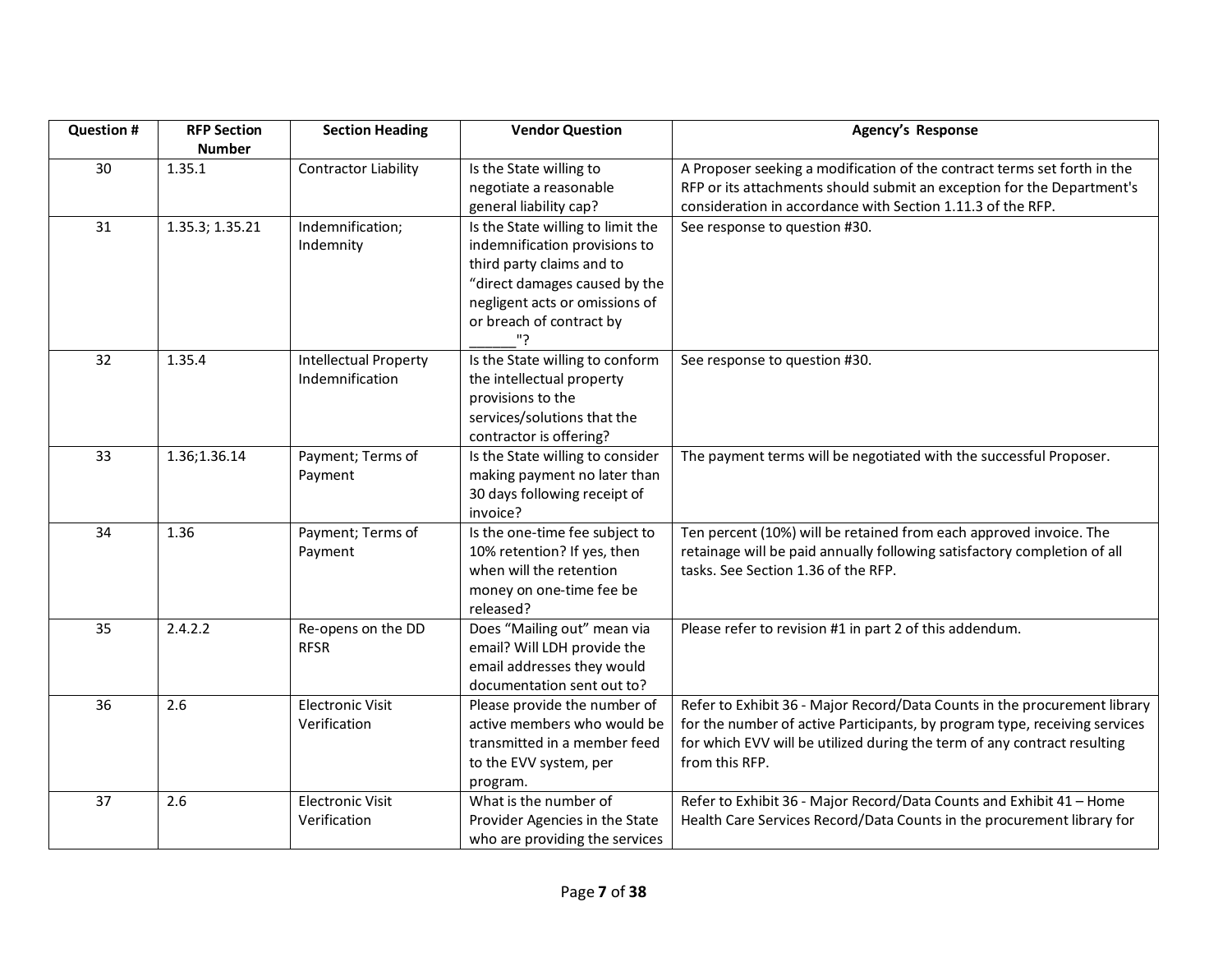| <b>Question #</b> | <b>RFP Section</b> | <b>Section Heading</b>                     | <b>Vendor Question</b>                                                                                                                                                                                                 | <b>Agency's Response</b>                                                                                                                                                                                                                                                                                                                                 |
|-------------------|--------------------|--------------------------------------------|------------------------------------------------------------------------------------------------------------------------------------------------------------------------------------------------------------------------|----------------------------------------------------------------------------------------------------------------------------------------------------------------------------------------------------------------------------------------------------------------------------------------------------------------------------------------------------------|
|                   | <b>Number</b>      |                                            | for the programs utilizing the<br>State's EVV system?                                                                                                                                                                  | the number of provider agencies providing services for which EVV will be<br>utilized during the term of any contract resulting from this RFP.                                                                                                                                                                                                            |
| 38                | 2.6                | <b>Electronic Visit</b><br>Verification    | What is the total number of<br>caregivers who would access<br>an EVV app?                                                                                                                                              | The number of users will fluctuate during the term of any contract<br>resulting from this RFP. The Contractor's EVV system must be able to<br>accommodate current and future staff providing the services described in<br>Section 2.6 of the RFP.                                                                                                        |
|                   |                    |                                            |                                                                                                                                                                                                                        | Refer to Exhibit 36 - Major Record/Data Counts in the procurement library<br>for the number of current users and other relevant information. These<br>counts do not include caregivers that would be added for Home Health<br>Care Services. See Exhibit 41- Home Health Care Services Record/Data<br>Counts for recipient, provider, and service count. |
| 39                | 2.6.1              | <b>EVV Data Aggregator</b><br>Requirements | Are alternate EVV Vendor<br>integrations (3rd parties)<br>expected to be included in the<br>cost, or are 3rd parties<br>responsible for paying their<br>own integration costs to the<br><b>EVV Aggregation System?</b> | The Contractor's costs for integration of third-party EVV vendors shall be<br>included in the total contract amount for any contract resulting from this<br>RFP.                                                                                                                                                                                         |
| 40                | 2.6.1              | <b>EVV Data Aggregator</b><br>Requirements | How many Alternate EVV<br>Vendors does the State expect<br>will need integrating with?                                                                                                                                 | There is no restriction on the number of third-party EVV vendors. Refer to<br>Exhibit 36 - Major Record/Data Counts in the procurement library for the<br>number of provider agencies currently utilizing a third-party EVV vendor<br>and the number of third-party EVV vendors currently utilized.                                                      |
| 41                | 2.6.1              | <b>EVV Data Aggregator</b><br>Requirements | Are the forms to be<br>resubmitted annually the<br>approval by LDH to allow the<br>provider to bypass using the<br>EVV application to<br>electronically log visits for<br>certain members?                             | All connectivity forms submitted by providers will be subject to review<br>and approval by LDH.                                                                                                                                                                                                                                                          |
| 42                | 2.6.1              | <b>EVV Data Aggregator</b><br>Requirements | Should the approval process<br>be built into the EVV system<br>or can a separate system be<br>used for the approval process?                                                                                           | Please refer to revision #9 in part 2 of this addendum                                                                                                                                                                                                                                                                                                   |
| 43                | 2.7.3              | <b>Technical Support</b><br>Helpdesk       | Is the contractor expected to<br>provide access via Toll Free                                                                                                                                                          | The Contractor shall provide a toll-free number for the helpdesk. All calls<br>provided for in Section 2.7.3 of the RFP will go directly to the Contractor.                                                                                                                                                                                              |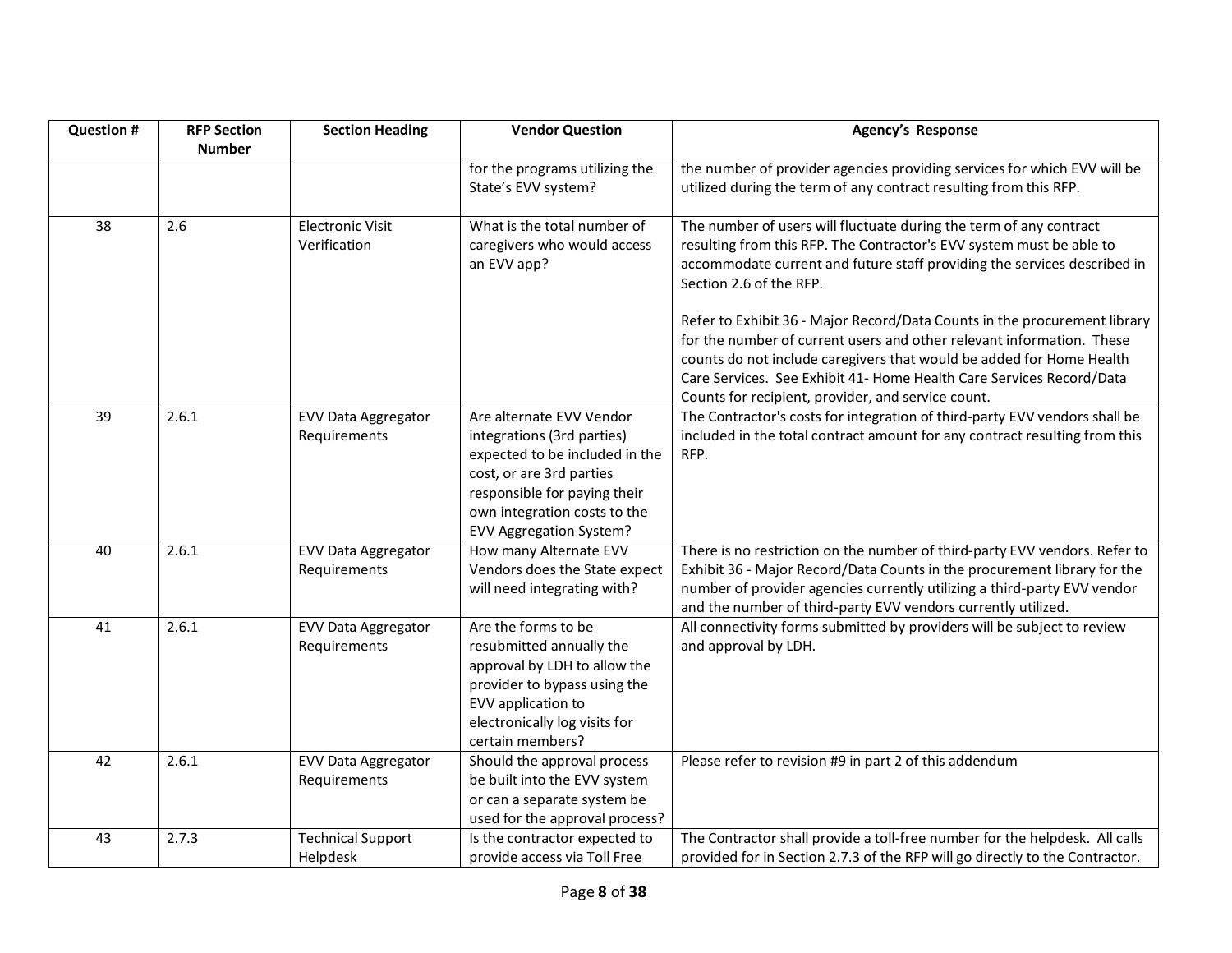| <b>Question #</b> | <b>RFP Section</b> | <b>Section Heading</b>    | <b>Vendor Question</b>                                        | <b>Agency's Response</b>                                                    |
|-------------------|--------------------|---------------------------|---------------------------------------------------------------|-----------------------------------------------------------------------------|
|                   | <b>Number</b>      |                           | number? Or will calls be                                      | Please refer to revision #19 in part 2 of this addendum                     |
|                   |                    |                           | forwarded from a state or                                     |                                                                             |
|                   |                    |                           | other vendor call center?                                     |                                                                             |
| 44                | 2.7.3              | <b>Technical Support</b>  | Please provide call volumes                                   | The volume of support calls provided for in Section 2.7.3 of the RFP will   |
|                   |                    | Helpdesk                  | we would be expected to                                       | depend upon the complexity of the Contractor's system(s), the               |
|                   |                    |                           | receive. If average handle time                               | information available, and the training of end users. The current           |
|                   |                    |                           | is available, please provide it.                              | contractor received 761 support calls in May 2021, with an average          |
|                   |                    |                           |                                                               | handle time of 7.1 minutes.                                                 |
| 45                | 2.7.3              | <b>Technical Support</b>  | Besides this assistance                                       | The types of support calls may include, but not be limited to, user support |
|                   |                    | Helpdesk                  | scenario, what other types of                                 | training, technical support software, PA inquiries, RFSR inquiries, Service |
|                   |                    |                           | calls is the technical support                                | Audit assistance, Support Coordination POCs, and EPOCs.                     |
| 46                | 2.7.3              | <b>Technical Support</b>  | helpdesk expected to handle?<br>Are all calls related to this | All calls provided for in Section 2.7.3 of the RFP will go directly to the  |
|                   |                    | Helpdesk                  | topic sent to the successful                                  | Contractor.                                                                 |
|                   |                    |                           | bidder starting at level 1 and                                |                                                                             |
|                   |                    |                           | going up? Or are these                                        |                                                                             |
|                   |                    |                           | escalations from the Fiscal                                   |                                                                             |
|                   |                    |                           | Intermediary where they are                                   |                                                                             |
|                   |                    |                           | unable to resolve the problem                                 |                                                                             |
|                   |                    |                           | at level 1 / level 2?                                         |                                                                             |
| 47                | 2.6.3              | Other EVV                 | For EVV, will the full list of                                | The Contractor's EVV system must support all major web browsers,            |
|                   |                    | Requirements              | browsers be required or can                                   | including, but not limited to, those web browsers listed in Section 2.6.3   |
|                   |                    |                           | the EVV vendor support the                                    | Other EVV Requirements.                                                     |
|                   |                    |                           | commonly used browsers                                        |                                                                             |
|                   |                    |                           | which enhance security?                                       | Please refer to revision #11 in part 2 of this addendum.                    |
| 48                | 2.6.3              | Other EVV                 | The industry standard is to                                   | If the Contractor's EVV system is available via application, it must comply |
|                   |                    | Requirements              | offer apps for Android and                                    | with Section 2.6.3 Other EVV Requirements.                                  |
|                   |                    |                           | iOS. Is this acceptable to the                                |                                                                             |
| 49                | 4.1                | Performance Standards     | State?<br>Is the State willing to                             | Please refer to revision #11 in part 2 of this addendum.                    |
|                   |                    | and Liquidated            | negotiate a daily or monthly                                  | See response to question #30.                                               |
|                   |                    | Damages                   | cap on SLAs?                                                  |                                                                             |
| 50                | 1.11.2             | <b>ATTACHMENT F: Cost</b> | Is the State expecting fixed                                  | The payment terms will be negotiated with the successful Proposer.          |
|                   |                    | Proposal Remplate         | annual fees for the ongoing                                   |                                                                             |
|                   |                    |                           | costs? If so, will they be paid                               |                                                                             |
|                   |                    |                           | monthly (1/12th of the annual                                 |                                                                             |
|                   |                    |                           | fees) for the ongoing costs?                                  |                                                                             |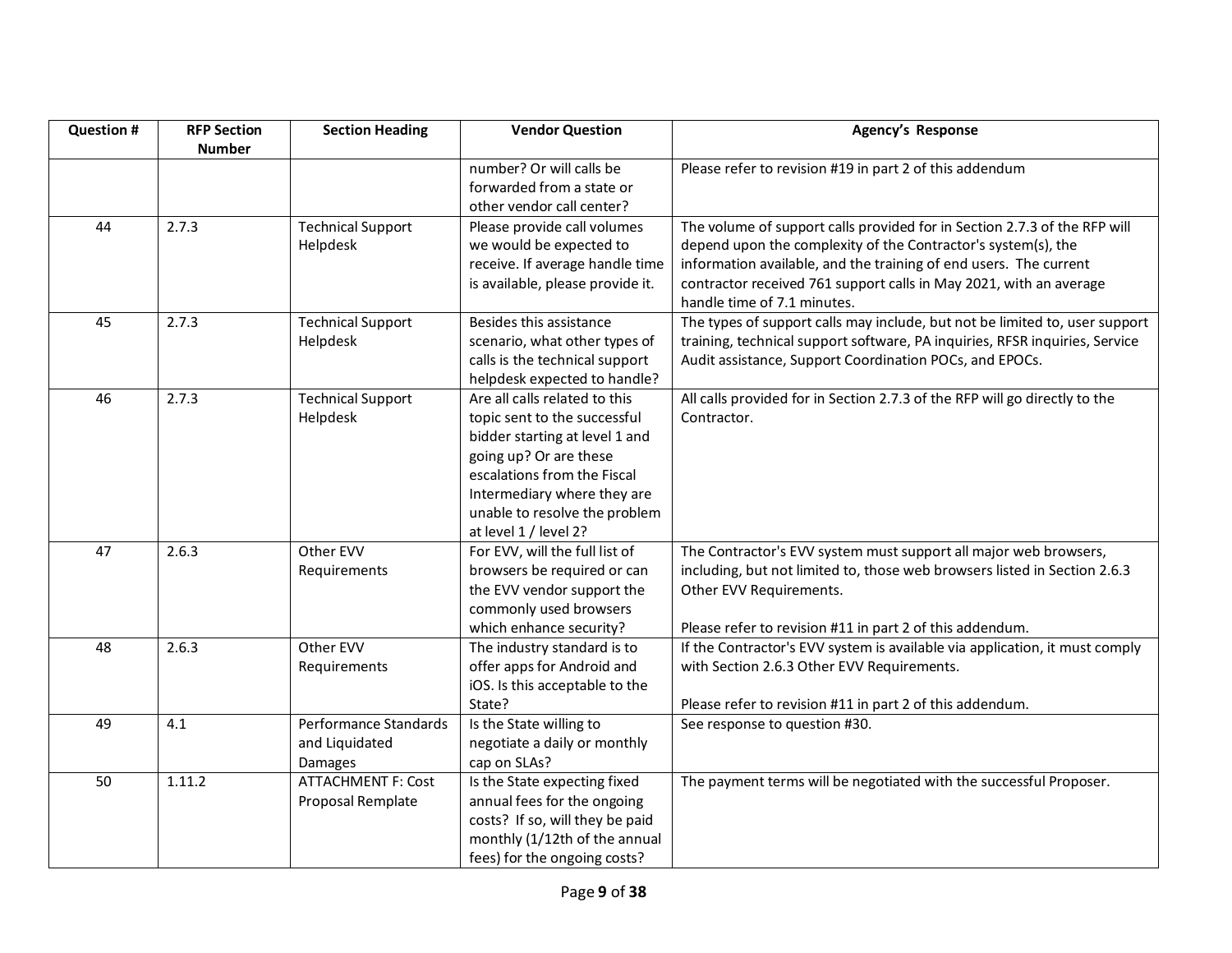| <b>Question #</b> | <b>RFP Section</b><br><b>Number</b> | <b>Section Heading</b>                                | <b>Vendor Question</b>                                                                                                                                            | Agency's Response                                                                                                                                                                                                                                                                                                                                                                                                                                                                                                                                                                                                                       |
|-------------------|-------------------------------------|-------------------------------------------------------|-------------------------------------------------------------------------------------------------------------------------------------------------------------------|-----------------------------------------------------------------------------------------------------------------------------------------------------------------------------------------------------------------------------------------------------------------------------------------------------------------------------------------------------------------------------------------------------------------------------------------------------------------------------------------------------------------------------------------------------------------------------------------------------------------------------------------|
| 51                |                                     | <b>ATTACHMENT F: Cost</b><br>Proposal Template        | Is the State expecting a one-<br>time fixed fee for the<br>implementation and how will<br>that be paid? i.e. one lump<br>sum, monthly, milestones,<br>etc.?       | See response to question #50.                                                                                                                                                                                                                                                                                                                                                                                                                                                                                                                                                                                                           |
| 52                | 1.11.2                              | <b>Table of Contents</b>                              | Can LDH articulate exactly the<br>sections that to be compiled<br>into the Technical Approach?                                                                    | See response to question #1.                                                                                                                                                                                                                                                                                                                                                                                                                                                                                                                                                                                                            |
| 53                | 1.11.2                              | <b>Table of Contents</b>                              | Are the sections outlined in<br>the table of contents the only<br>sections requiring a response<br>for this RFP?                                                  | Section 1.11 Proposal Response Format provides that:<br>Proposals submitted for consideration should follow the format and order<br>of presentation as described below. An item-by-item response to the<br>Request for Proposals is requested. Emphasis should be on simple,<br>straightforward, and concise statements of the Proposer's ability to satisfy<br>the requirements of the RFP. The proposal must describe in detail all<br>services the proposed solution entails including, but not limited, to<br>technology, staffing and any planned innovative processes.<br>Please refer to revision #3 in part 2 of this addendum. |
| 54                | 1.11.6                              | Company Background<br>and Experience                  | Does LDH require Company<br>Background and Experience<br>and 2 years of Financial<br>Statements for the Proposer<br>and Subcontractors?                           | Yes. See Section 1.25 Use of Subcontractors of the RFP.                                                                                                                                                                                                                                                                                                                                                                                                                                                                                                                                                                                 |
| 55                | 1.11.8                              | Key Personnel and<br>Proposed Staff<br>Qualifications | Can LDH confirm that the<br>requested personnel are for<br>the implementation services<br>only and not for case<br>managers and prior<br>authorization reviewers. | The Contractor must hire and maintain staffing at levels sufficient for<br>implementation, maintenance, and ongoing operation of all services<br>outlined in Section 2. Scope of Work/Services throughout the term of any<br>contract resulting from this RFP.<br>The Contractor is required to have staff to complete the activities<br>identified in the following sections, but are not required to list this staff in<br>Key Personnel.<br>2.5.7 EPSDT Case Management Training<br>2.5.8 EPSDT Case Management Other Responsibilities                                                                                               |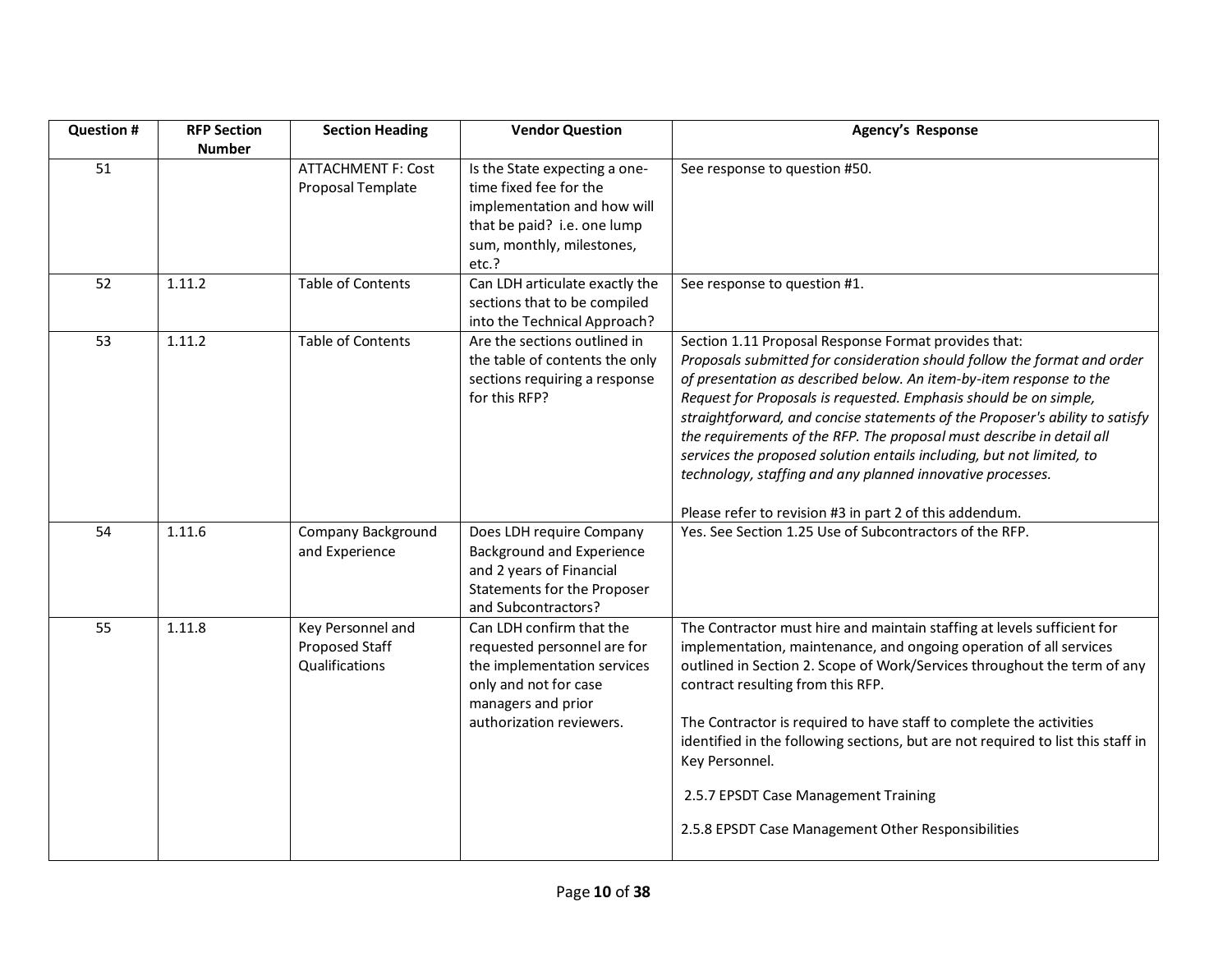| <b>Question #</b> | <b>RFP Section</b> | <b>Section Heading</b> | <b>Vendor Question</b>                                          | Agency's Response                                                           |
|-------------------|--------------------|------------------------|-----------------------------------------------------------------|-----------------------------------------------------------------------------|
|                   | <b>Number</b>      |                        |                                                                 |                                                                             |
|                   |                    |                        |                                                                 | Please refer to revision #8 in part 2 of this addendum.                     |
| 56                | 1.11.9             | Approach and           | Can LDH provide a list of the                                   | Documents may include, but not be limited to, Waiver offers, Registry       |
|                   |                    | Methodology            | letters that the platform                                       | confirmation, Validation, Out of State Inquiry, Closure Request letter,     |
|                   |                    |                        | needs to have in the inventory                                  | Chisholm Closure Appeal Notice, Request for Medical Eligibility             |
|                   |                    |                        | as well as/ or the quantity if                                  | Determination Form (90-L), Individual Decision Forms, Personal              |
|                   |                    |                        | the the list can not be                                         | Information Update, and Support Coordination brochures.                     |
|                   |                    |                        | provided.                                                       |                                                                             |
| 57                | 1.11.9             | Approach and           | Can LDH provide a list of the                                   | The RFP does not require the Contractor's solution to have "assessments"    |
|                   |                    | Methodology            | assessments that the platform                                   | in inventory.                                                               |
|                   |                    |                        | needs to have in the inventory<br>as well as/or the quantity if |                                                                             |
|                   |                    |                        | the list can not be provided.                                   |                                                                             |
| 58                | 1.11.9             | Approach and           | Can LDH provide a list of the                                   | The current contractor exchanges files with the FI, the LTC Access          |
|                   |                    | Methodology            | systems that the current prior                                  | Contractor, and the Self-Direction FEAs.                                    |
|                   |                    |                        | authorization platform                                          |                                                                             |
|                   |                    |                        | integrates with or the quantity                                 |                                                                             |
|                   |                    |                        | if a list can not be provided.                                  |                                                                             |
| 59                | 1.11.9             | Approach and           | Have expected or desired                                        | The go-live date will depend upon the time required to integrate all        |
|                   |                    | Methodology            | implementation timelines                                        | provider, Recipient, and service data into the Contractor's system;         |
|                   |                    |                        | been defined (Start, Go-Live)?                                  | complete all required customizations and requirements listed in the RFP;    |
|                   |                    |                        | Are there any hard business                                     | and successful testing and readiness review. The State has allotted         |
|                   |                    |                        | objectives or business drivers                                  | approximately 12 months for the transition period if needed.                |
|                   |                    |                        | that will help define                                           |                                                                             |
|                   |                    |                        | implementation timelines,                                       |                                                                             |
|                   |                    |                        | phasing, priorities?                                            |                                                                             |
| 60                | 1.11.9             | Approach and           | What is the claims system that                                  | The system must exchange files with the Medicaid Fiscal Intermediary        |
|                   |                    | Methodology            | the desired system needs to<br>integrate with?                  | System (currently Gainwell).                                                |
| 61                | 1.11.9             | Approach and           | Can LDH provide a list of the                                   | The Contractor is responsible for the Electronic Plan of Care (EPOC) for    |
|                   |                    | Methodology            | Care Plans that the platform                                    | OCDD Waiver Participants and the EPSDT EPOC per Sections 2.3.5              |
|                   |                    |                        | needs to have in the inventory                                  | Electronic Plan of Care and 2.5.4 EPSDT Electronic Plan of Care of the RFP. |
|                   |                    |                        | as well as/or the quantity if                                   |                                                                             |
|                   |                    |                        | the list can not be provided.                                   |                                                                             |
| 62                | 1.11.9             | Approach and           | Can LDH provide the desired                                     | The number of users may fluctuate during the term of any contract           |
|                   |                    | Methodology            | user license count?                                             | resulting from this RFP.                                                    |
|                   |                    |                        |                                                                 |                                                                             |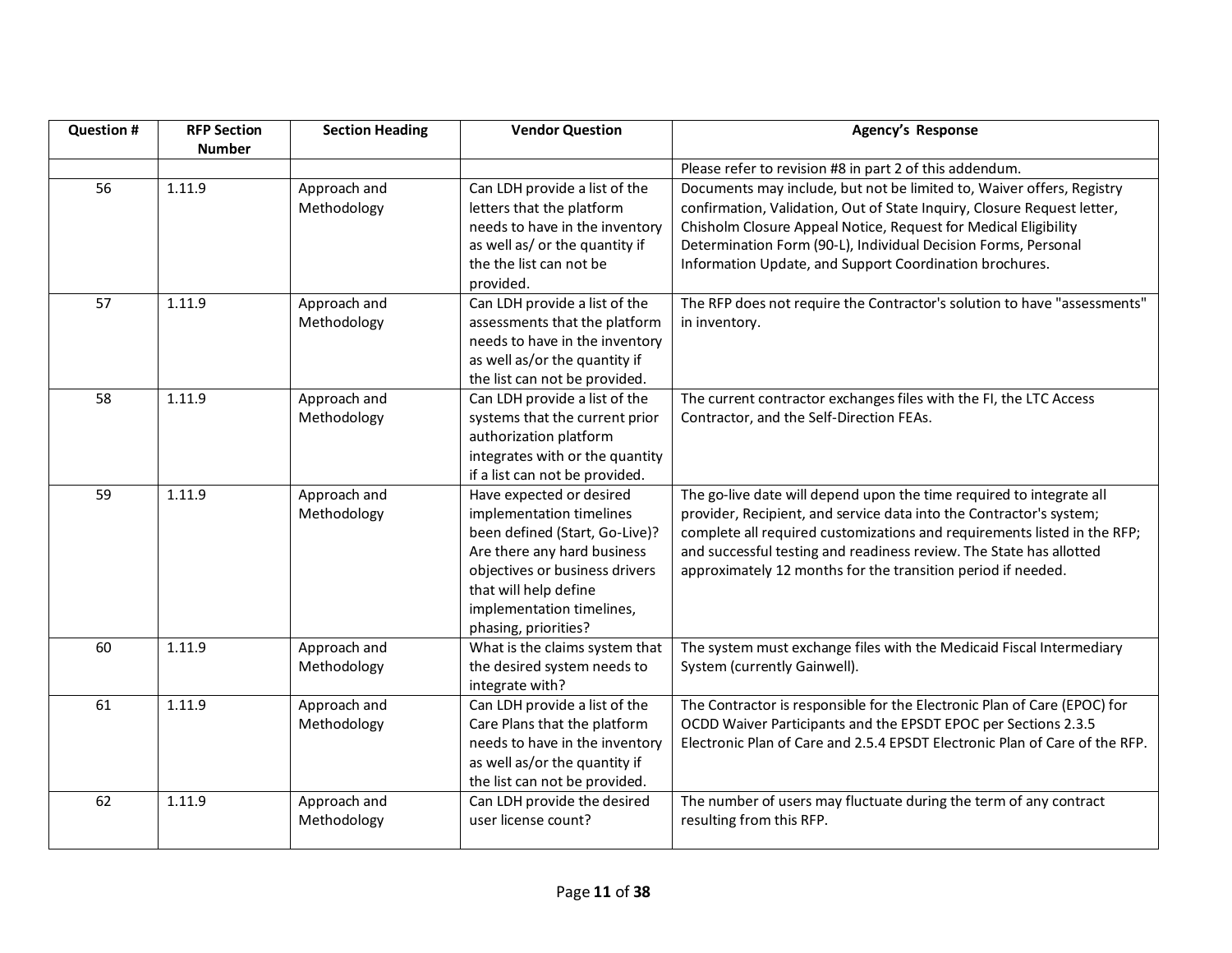| <b>Question #</b> | <b>RFP Section</b> | <b>Section Heading</b>                           | <b>Vendor Question</b>                                                                                                                                                                                                                                                                                                                             | Agency's Response                                                                                                                                                                                                                                                                                                                                                                                                                                                                                                                                            |
|-------------------|--------------------|--------------------------------------------------|----------------------------------------------------------------------------------------------------------------------------------------------------------------------------------------------------------------------------------------------------------------------------------------------------------------------------------------------------|--------------------------------------------------------------------------------------------------------------------------------------------------------------------------------------------------------------------------------------------------------------------------------------------------------------------------------------------------------------------------------------------------------------------------------------------------------------------------------------------------------------------------------------------------------------|
|                   | <b>Number</b>      |                                                  |                                                                                                                                                                                                                                                                                                                                                    | The Contractor's EVV system must be able to accommodate current and<br>future staff providing the services described in Section 2.6 of the RFP.<br>Refer to Exhibit 36 - Major Record/Data Counts and Exhibit 41 - Home<br>Health Care Services Record/Data Counts in the procurement library for<br>the number of users providing services for which EVV will be utilized<br>during the term of any contract resulting from this RFP.                                                                                                                       |
| 63                | 1.11.9             | Approach and<br>Methodology                      | Can LDH provide the member<br>population that the platform<br>will need to support?                                                                                                                                                                                                                                                                | The number of Participants may fluctuate during the term of any contract<br>resulting from this RFP.<br>The Contractor's EVV system must be able to accommodate current and<br>future Participants receiving the services described in Section 2.6 of the<br>RFP. Refer to Exhibit 36 - Major Record/Data Counts and Exhibit 41 -<br>Home Health Care Services Record/Data Counts in the procurement<br>library for the number of Participants receiving services for which EVV will<br>be utilized during the term of any contract resulting from this RFP. |
| 64                | 1.11.9             | Approach and<br>Methodology                      | Can LDH provide the<br>statement of work that is<br>referenced throughout the<br>RFP particularly on page 19,<br>page 63 (Section 2.7.6) and<br>top of Attachment V                                                                                                                                                                                | Statement of work, as used in this RFP, refers to Section 2. Scope of<br>Work/Services.                                                                                                                                                                                                                                                                                                                                                                                                                                                                      |
| 65                | 1.11.11            | Project Work Plan                                | Can LDH clarify that the to-be<br>hired staff is just for project<br>implementation and not to<br>hire Case Managers and Prior<br><b>Authorizations Reviewers?</b>                                                                                                                                                                                 | See response to question #55.                                                                                                                                                                                                                                                                                                                                                                                                                                                                                                                                |
| 66                | 2.3.6              | Case Management<br>System for 1915(C)<br>Waivers | Is LDH expecting that any<br>direct documentation will be<br>completed in the solution and<br>if this data is manually<br>collected in forms collected?<br>How is that information<br>uploaded into their current<br>system? (i.e. attaching forms,<br>manual direct data entry of<br>the forms into the system or<br>does the current system have | Case Management data will be completed in the solution. See Section<br>2.3.6 Case Management System for 1915(c) Waivers. There is no data<br>upload of this information in the current system.                                                                                                                                                                                                                                                                                                                                                               |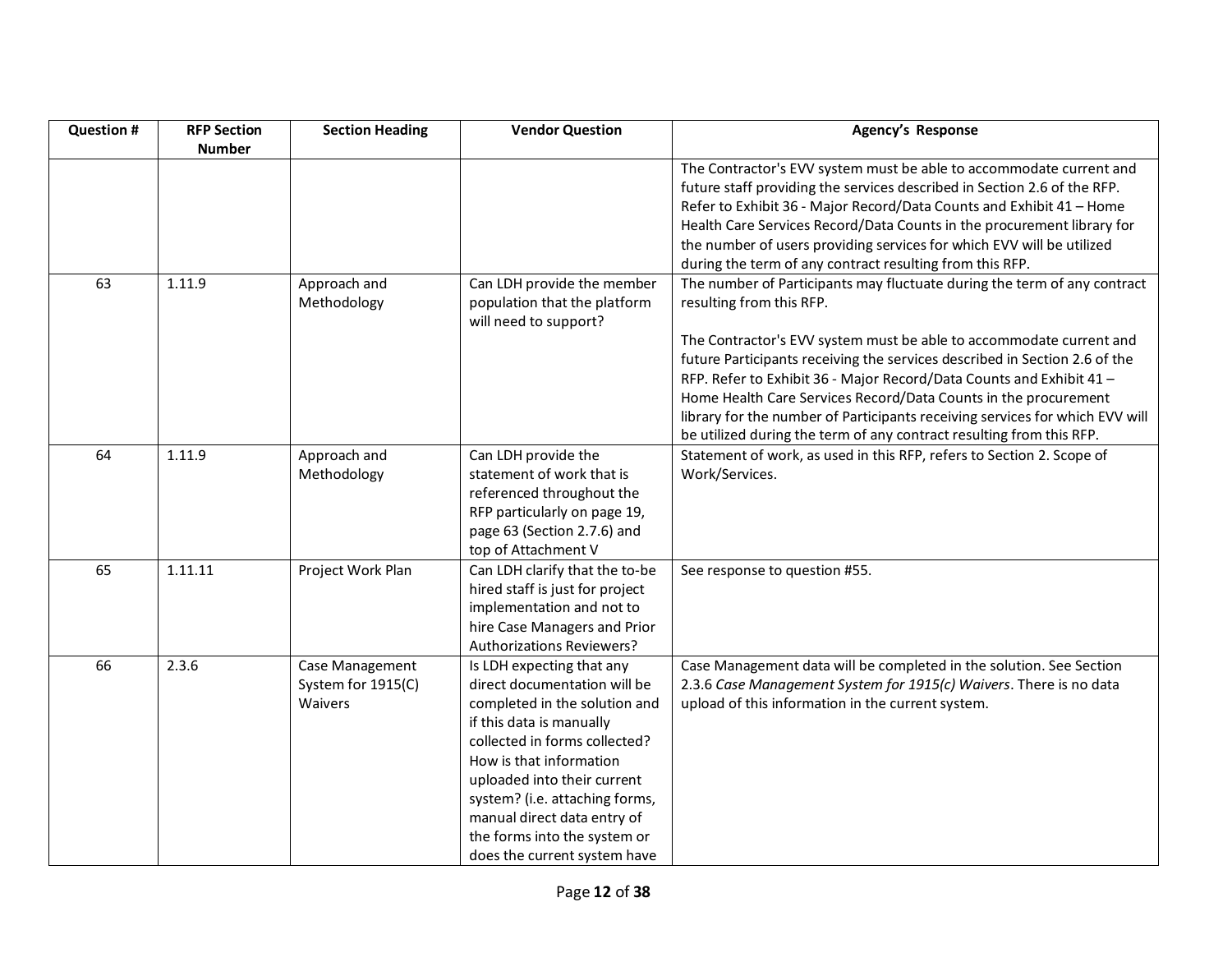| <b>Question #</b> | <b>RFP Section</b><br><b>Number</b> | <b>Section Heading</b>                                    | <b>Vendor Question</b>                                                                                                                                                                                                                                                                                 | <b>Agency's Response</b>                                                                                                                                                                                                                                                                                                                                                                                                                                                                                                                                                                 |
|-------------------|-------------------------------------|-----------------------------------------------------------|--------------------------------------------------------------------------------------------------------------------------------------------------------------------------------------------------------------------------------------------------------------------------------------------------------|------------------------------------------------------------------------------------------------------------------------------------------------------------------------------------------------------------------------------------------------------------------------------------------------------------------------------------------------------------------------------------------------------------------------------------------------------------------------------------------------------------------------------------------------------------------------------------------|
|                   |                                     |                                                           | <b>Optical Character Recognition</b><br>capabilities to read the forms<br>digitally)                                                                                                                                                                                                                   |                                                                                                                                                                                                                                                                                                                                                                                                                                                                                                                                                                                          |
| 67                | 3.1                                 | <b>Evaluation Criteria and</b><br><b>Assigned Weights</b> | Are the following sections the<br>only sections that will count<br>toward the 42 points?<br>(Approach and Methodology,<br>Innovative Concepts, Project<br>Work Plan and Additional<br>Information) If not, please<br>specify which other sections<br>are including in the scoring of<br>the 42 points. | Yes. Please refer to revision #14 in part 2 of this addendum.                                                                                                                                                                                                                                                                                                                                                                                                                                                                                                                            |
| 68                |                                     | <b>ATTACHMENT C:</b><br>SAMPLE CONTRACT                   | Given the Attachment is noted<br>as a sample contract, does<br>LDH require a signed copy of<br>the sample contract at time of<br>submission of the RFP or just a<br>list of exceptions/contract<br>modifications that the vendor<br>may seek.                                                          | No, Proposers are not required to submit a signed copy of Attachment C.<br>Sample Contract. A Proposer seeking a modification of the contract terms<br>set forth in the RFP or its attachments should submit an exception for the<br>Department's consideration in accordance with Section 1.11.3 of the RFP.                                                                                                                                                                                                                                                                            |
| 69                | 2.6                                 | <b>Electronic Visit</b><br>Verification                   | Please provide the total<br>number of participants that<br>need to be supported with<br>EVV for the services specified<br>in RFP section 2.6.                                                                                                                                                          | See response to question #63.                                                                                                                                                                                                                                                                                                                                                                                                                                                                                                                                                            |
| 70                | 2.6                                 | <b>Electronic Visit</b><br>Verification                   | Please provide the total<br>number of provider agencies<br>that need to be supported<br>with EVV for the services<br>specified in RFP section 2.6.                                                                                                                                                     | The number of provider agencies may fluctuate during the term of any<br>contract resulting from this RFP.<br>The Contractor's EVV system must be able to accommodate current and<br>future provider agencies providing the services described in Section 2.6 of<br>the RFP. Refer to Exhibit 36 - Major Record/Data Counts and Exhibit 41 -<br>Home Health Care Services Record/Data Counts in the procurement<br>library for the estimated number of provider agencies providing services<br>for which EVV will be utilized during the term of any contract resulting<br>from this RFP. |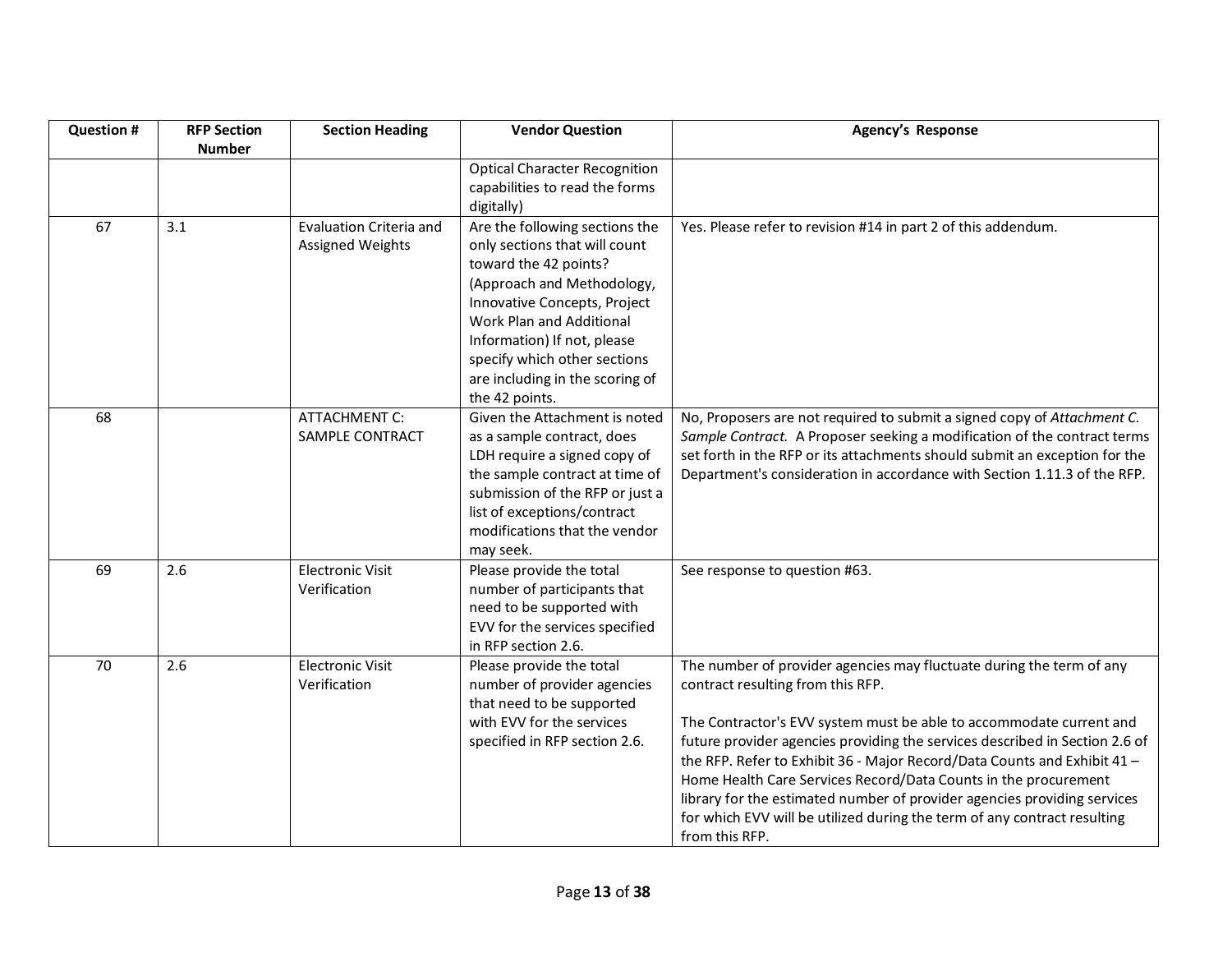| <b>Question #</b> | <b>RFP Section</b> | <b>Section Heading</b>        | <b>Vendor Question</b>            | <b>Agency's Response</b>                                                       |
|-------------------|--------------------|-------------------------------|-----------------------------------|--------------------------------------------------------------------------------|
|                   | <b>Number</b>      |                               |                                   |                                                                                |
| 71                | N/A                | N/A                           | Is the Current EVV Solution       | No, the State's current EVV system has not been certified by CMS as of         |
|                   |                    |                               | <b>CMS Certified?</b>             | July 19, 2021.                                                                 |
| 72                | N/A                | N/A                           | Is CMS Certification only         | CMS Certification is required for the HCBS Data Management and EVV             |
|                   |                    |                               | required for EVV, or for the      | solution. Please refer to revision #13 in part 2 of this addendum.             |
|                   |                    |                               | entire program?                   |                                                                                |
| 73                |                    | <b>ATTACHMENT B</b>           | Will subcontractors be            | No.                                                                            |
|                   |                    |                               | required to obtain an LDR         |                                                                                |
|                   |                    |                               | Account Number and a tax          |                                                                                |
|                   |                    |                               | clearance certificate, or is that |                                                                                |
|                   |                    |                               | only for the prime contractor?    |                                                                                |
| 74                | 2.8                | <b>Technical Requirements</b> | If contractor/subcontractor's     | Yes.                                                                           |
|                   |                    |                               | software is pre-existing,         |                                                                                |
|                   |                    |                               | provided at established           |                                                                                |
|                   |                    |                               | market pricing and leased to      |                                                                                |
|                   |                    |                               | other customers, will Source      |                                                                                |
|                   |                    |                               | Code Escrow still be required?    |                                                                                |
| 75                | 2.6                | <b>Electronic Visit</b>       | Mapping of required Support       | Quarterly Support Coordination visits and Monthly SIL visits are required      |
|                   |                    | Verification                  | Coordination and SIL service      | to occur in the home and the individual must utilize EVV for clock in/out.     |
|                   |                    |                               | contacts for the purpose of       | If the individual did not conduct the visit at the home per the GPS            |
|                   |                    |                               | validating provider payments      | coordinates, the visit is blocked by the system for calculating program        |
|                   |                    |                               | for these services. Please        | compliance for payment.                                                        |
|                   |                    |                               | clarify the intent of this        |                                                                                |
|                   |                    |                               | Requirement.                      |                                                                                |
| 76                | 2.6.1              | EVV Data Aggregator           | If the contractor's solution has  | No. All proposers must include the Connectivity Form functionality as part     |
|                   |                    | Requirements                  | a means to capture the            | of the proposed solution.                                                      |
|                   |                    |                               | location of services by GPS       |                                                                                |
|                   |                    |                               | when cellular and internet        |                                                                                |
|                   |                    |                               | connectivity are not available,   |                                                                                |
|                   |                    |                               | would that be sufficient to       |                                                                                |
|                   |                    |                               | meet this requirement?            |                                                                                |
| 77                | N/A                | N/A                           | Please provide metrics for the    | The number of users may fluctuate during the term of any contract              |
|                   |                    |                               | following so that contractor(s)   | resulting from this RFP.                                                       |
|                   |                    |                               | may adequately size / price       |                                                                                |
|                   |                    |                               | the solution:                     | The Contractor's EVV system must be able to accommodate current and            |
|                   |                    |                               | • Number of anticipated users     | future staff providing the services listed in Section 2.6 of the RFP. Refer to |
|                   |                    |                               | utilizing the system and their    | Exhibit 36 - Major Record/Data Counts in the procurement library for the       |
|                   |                    |                               | roles                             | number of users providing services for which EVV will be utilized during       |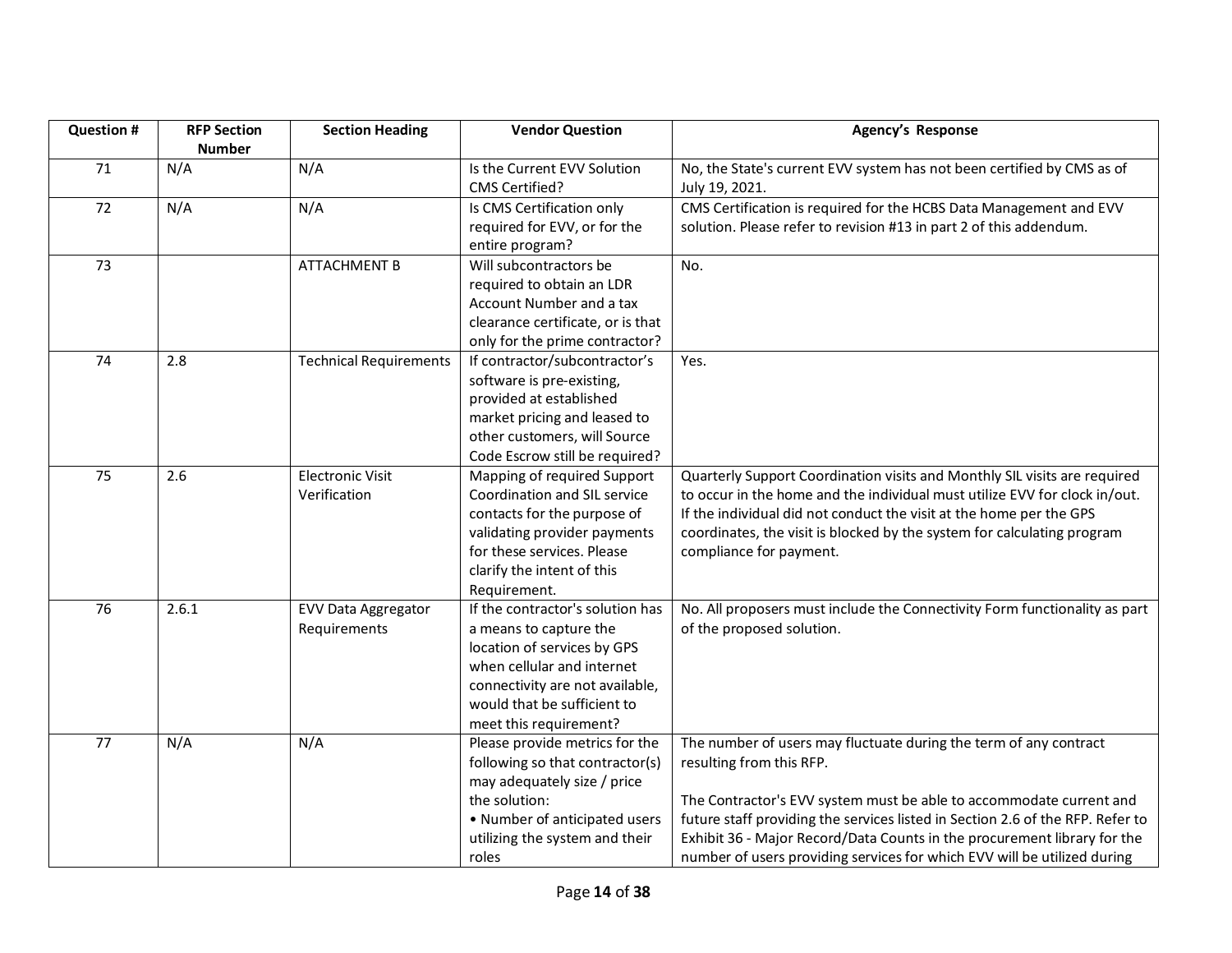| <b>Question #</b> | <b>RFP Section</b> | <b>Section Heading</b>               | <b>Vendor Question</b>                                                                                                                                                                                                 | <b>Agency's Response</b>                                                                                                                                                                                                                                                                                                                                                                                                                                                                                                                                                                                                                                      |
|-------------------|--------------------|--------------------------------------|------------------------------------------------------------------------------------------------------------------------------------------------------------------------------------------------------------------------|---------------------------------------------------------------------------------------------------------------------------------------------------------------------------------------------------------------------------------------------------------------------------------------------------------------------------------------------------------------------------------------------------------------------------------------------------------------------------------------------------------------------------------------------------------------------------------------------------------------------------------------------------------------|
|                   | <b>Number</b>      |                                      | • Service Desk - anticipated<br>monthly call volume, call<br>types, support level (i.e., Tier<br>1, Tier 2, etc.)<br>• Print / Mail - document<br>types, volumes, etc.                                                 | the term of any contract resulting from this RFP and the number of<br>mailings for calendar years 2019 - 2021.<br>The volume of support calls provided for in Section 2.7.3 of the RFP will<br>depend upon the complexity of the Contractor's system(s), the<br>information available, and the training of end users. The current<br>contractor received 761 support calls in May 2021, with an average<br>handle time of 7.1 minutes.                                                                                                                                                                                                                        |
| 78                | N/A                | N/A                                  | Regarding data migration, can<br>the State please provide<br>metrics (i.e., database size,<br>record types/counts, etc.) of<br>the existing system so that<br>contractor(s) may adequately<br>size/price the solution? | The current databases total 4.37 terabytes, which include all raw data as<br>well as post-processed and supporting data files. In addition, 14.6<br>terabytes of database backups are currently maintained as well as 2.3<br>terabytes of backups of web access logs.<br>The previous contractor will provide the Contractor with all records and<br>data from January 1, 2016 through the go-live date of any contract<br>resulting from this RFP. As of July 2, 2021, there are approximately<br>105,527,725 records for the relevant time period. Refer to Exhibit 36 -<br>Major Record/Data Counts in the procurement library for record<br>types/counts. |
| 79                | N/A                | N/A                                  | Regarding data migration, can<br>the State please provide the<br>data dictionary or<br>specifications that detail the<br>data currently housed within<br>the existing system?                                          | Refer to Exhibit 38 - Data from Current HCBS/EVV Systems in the<br>procurement library for the databases and variables within the State<br>owned systems that are used in conjunction with the current contractor's<br>system for HCBS Data Management and EVV Services. However,<br>databases, data structures, and associated data elements for the current<br>contractor's system, including, but not limited to, the EVV, EPOC, and<br>RFSR functionality, are proprietary and are not included.                                                                                                                                                          |
| 80                | N/A                | N/A                                  | Is the department expecting<br>to create new client records in<br>the new system or will client<br>records always be imported<br>from another state system?                                                            | The current system uses both processes.                                                                                                                                                                                                                                                                                                                                                                                                                                                                                                                                                                                                                       |
| 81                | 1.1; 1.11          | Purpose; Proposal<br>Response Format | Can you confirm that the<br>proposal should contain a<br>section addressing all of the<br>headings set forth in 1.11.2?<br>Are we to address all of<br>Section 2. Scope of                                             | See response to question #1.                                                                                                                                                                                                                                                                                                                                                                                                                                                                                                                                                                                                                                  |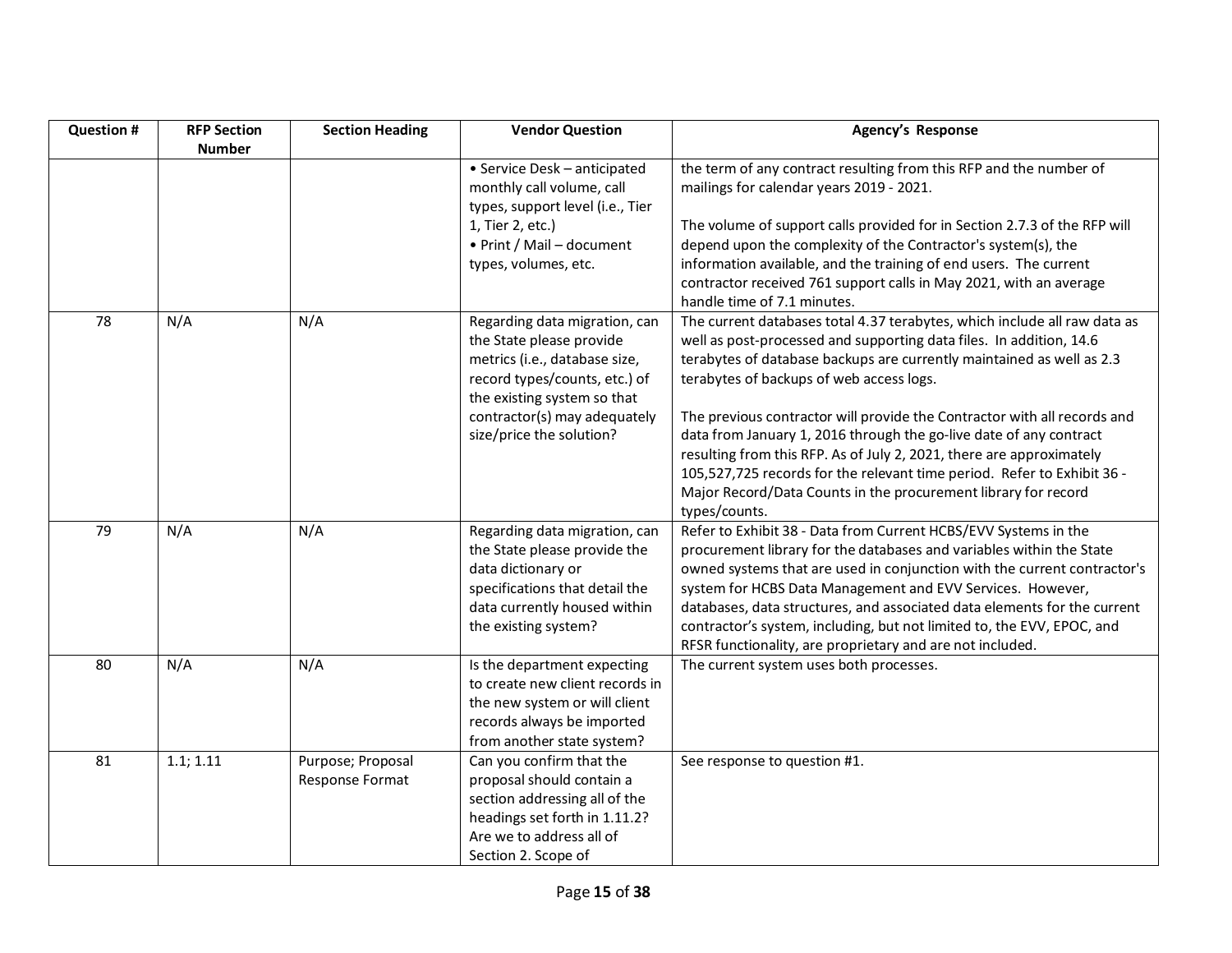| <b>Question #</b> | <b>RFP Section</b>  | <b>Section Heading</b> | <b>Vendor Question</b>              | <b>Agency's Response</b>                                               |
|-------------------|---------------------|------------------------|-------------------------------------|------------------------------------------------------------------------|
|                   | <b>Number</b>       |                        |                                     |                                                                        |
|                   |                     |                        | Work(SOW)/Services? If so, in       |                                                                        |
|                   |                     |                        | what section does the State         |                                                                        |
|                   |                     |                        | want the SOW addressed?             |                                                                        |
| 82                | 1.7                 | Schedule of Events     | Will the State grant a four         | See Addendum 7 to this RFP, which extended the deadline for receipt of |
|                   |                     |                        | week extension to give              | electronic proposals to October 28, 2021 at 11:59 PM CT.               |
|                   |                     |                        | Proposers adequate time to          |                                                                        |
|                   |                     |                        | be able to address answers to       |                                                                        |
|                   |                     |                        | questions to be released June       |                                                                        |
|                   |                     |                        | 28 that affect their responses?     |                                                                        |
| 83                | 1.11                | Proposal Response      | Will the State allow an             | Yes.                                                                   |
|                   |                     | Format                 | Acronym List to assist              |                                                                        |
|                   |                     |                        | reviewers with the many             |                                                                        |
|                   |                     |                        | acronyms that will be               |                                                                        |
|                   |                     |                        | contained within our                |                                                                        |
|                   |                     |                        | proposal?                           |                                                                        |
| 84                | 1.11.9              | Approach and           | There is a requirement that         | See response to question #71.                                          |
|                   |                     | Methodology            | the Proposer provide                |                                                                        |
|                   |                     |                        | understanding of CMS' EVV           |                                                                        |
|                   |                     |                        | <b>Outcomes-Based Certification</b> |                                                                        |
|                   |                     |                        | requirements for an MMIS            |                                                                        |
|                   |                     |                        | functional module, and              |                                                                        |
|                   |                     |                        | specifically how the proposed       |                                                                        |
|                   |                     |                        | solution meets or can meet          |                                                                        |
|                   |                     |                        | these requirements. Has the         |                                                                        |
|                   |                     |                        | state's current EVV solution        |                                                                        |
|                   |                     |                        | been certified?                     |                                                                        |
| 85                | 1.11.9;             | Approach and           | The RFP indicates in section        | The Contractor will be responsible for printing and mailing such       |
|                   | <b>ATTACHMENT G</b> | Methodology            | 1.11.9 that contractors are to      | documentation specified in the RFP.                                    |
|                   |                     |                        | develop a solution that uses        |                                                                        |
|                   |                     |                        | the OTS Enterprise                  |                                                                        |
|                   |                     |                        | Architecture (EA) components        |                                                                        |
|                   |                     |                        | including Consumer                  |                                                                        |
|                   |                     |                        | Communications, and there           |                                                                        |
|                   |                     |                        | are numerous requirements           |                                                                        |
|                   |                     |                        | within RFP section 2 stating        |                                                                        |
|                   |                     |                        | that the contractor will be         |                                                                        |
|                   |                     |                        | responsible for mailing certain     |                                                                        |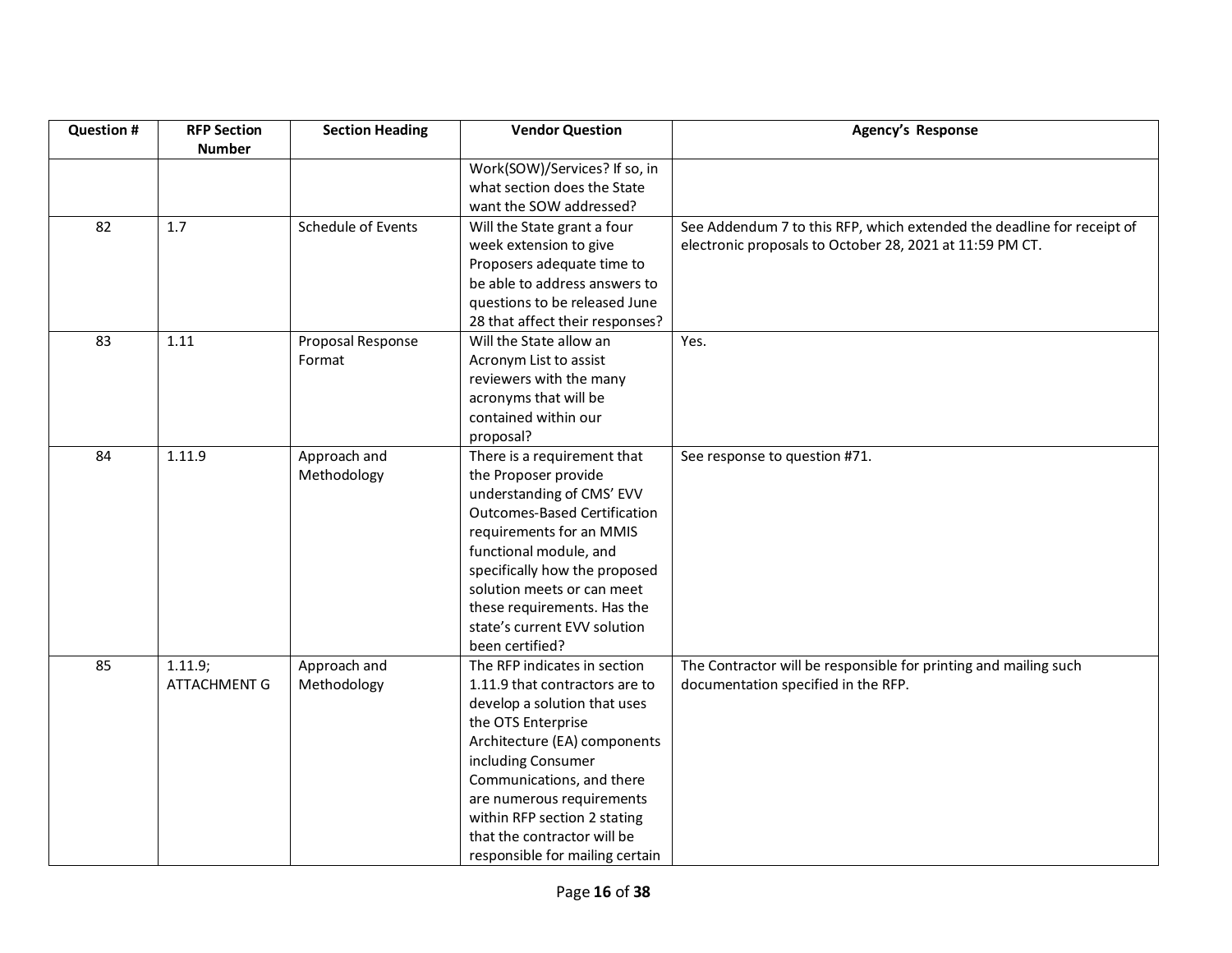| <b>Question #</b> | <b>RFP Section</b> | <b>Section Heading</b>         | <b>Vendor Question</b>             | Agency's Response                                                       |
|-------------------|--------------------|--------------------------------|------------------------------------|-------------------------------------------------------------------------|
|                   | <b>Number</b>      |                                |                                    |                                                                         |
|                   |                    |                                | documentation. If the              |                                                                         |
|                   |                    |                                | <b>Consumer Communications</b>     |                                                                         |
|                   |                    |                                | component is fully integrated      |                                                                         |
|                   |                    |                                | into the State's Enterprise        |                                                                         |
|                   |                    |                                | Print Center for print and mail    |                                                                         |
|                   |                    |                                | fulfillment as stated within the   |                                                                         |
|                   |                    |                                | RFP, please clarify whether        |                                                                         |
|                   |                    |                                | the contractor is expected to      |                                                                         |
|                   |                    |                                | generate documents / reports       |                                                                         |
|                   |                    |                                | and send them to the               |                                                                         |
|                   |                    |                                | Enterprise Print Center (via       |                                                                         |
|                   |                    |                                | the Consumer                       |                                                                         |
|                   |                    |                                | Communications component)          |                                                                         |
|                   |                    |                                | for print / mail fulfillment or if |                                                                         |
|                   |                    |                                | the contractor is expected to      |                                                                         |
|                   |                    |                                | provide print / mail services      |                                                                         |
|                   |                    |                                | separately.                        |                                                                         |
| 86                | 1.30               | <b>Contract Award and</b>      | Given this statement, would        | Per RFP Section 1.1, Proposers are required to submit a single proposal |
|                   |                    | Execution                      | the State allow the Proposer       | containing an approach to support each component in Section 2. Scope of |
|                   |                    |                                | to respond to certain              | Work/Services.                                                          |
|                   |                    |                                | requirements and not others        |                                                                         |
|                   |                    |                                | (e.g., responding to EVV           |                                                                         |
|                   |                    |                                | requirements only)?                |                                                                         |
| 87                | 2.3.5              | <b>Electronic Plan of Care</b> | Please confirm that the            | See response to question #61.                                           |
|                   |                    |                                | system does not need to            |                                                                         |
|                   |                    |                                | support Plan of Care for           |                                                                         |
|                   |                    |                                | programs other than OCDD.          |                                                                         |
| 88                | 2.4.1              | Contractor                     | Is the expectation for the         | Please refer to revision #6 in part 2 of this addendum.                 |
|                   |                    | Responsibilities               | system to electronically           |                                                                         |
|                   |                    |                                | receive Freedom of Choice          |                                                                         |
|                   |                    |                                | response from Participants?        |                                                                         |
| 89                | 2.4.2              | Developmental                  | It is mentioned that the DD        | OCDD Waiver system refers to OCDD's operation of the NOW, ROW, SW,      |
|                   |                    | Disabilities Request for       | RFSR is a database tool utilized   | and CC Waiver as a tiered waiver system of service delivery and is not  |
|                   |                    | Services Registry -            | by OCDD to manage an               | referring to the contractor system as a waiver system.                  |
|                   |                    | Office for Citizens with       | individual's entry into the        |                                                                         |
|                   |                    | Developmental                  | OCDD Waiver system. Is this a      |                                                                         |
|                   |                    | Disabilities (OCDD)            | separate standalone system         |                                                                         |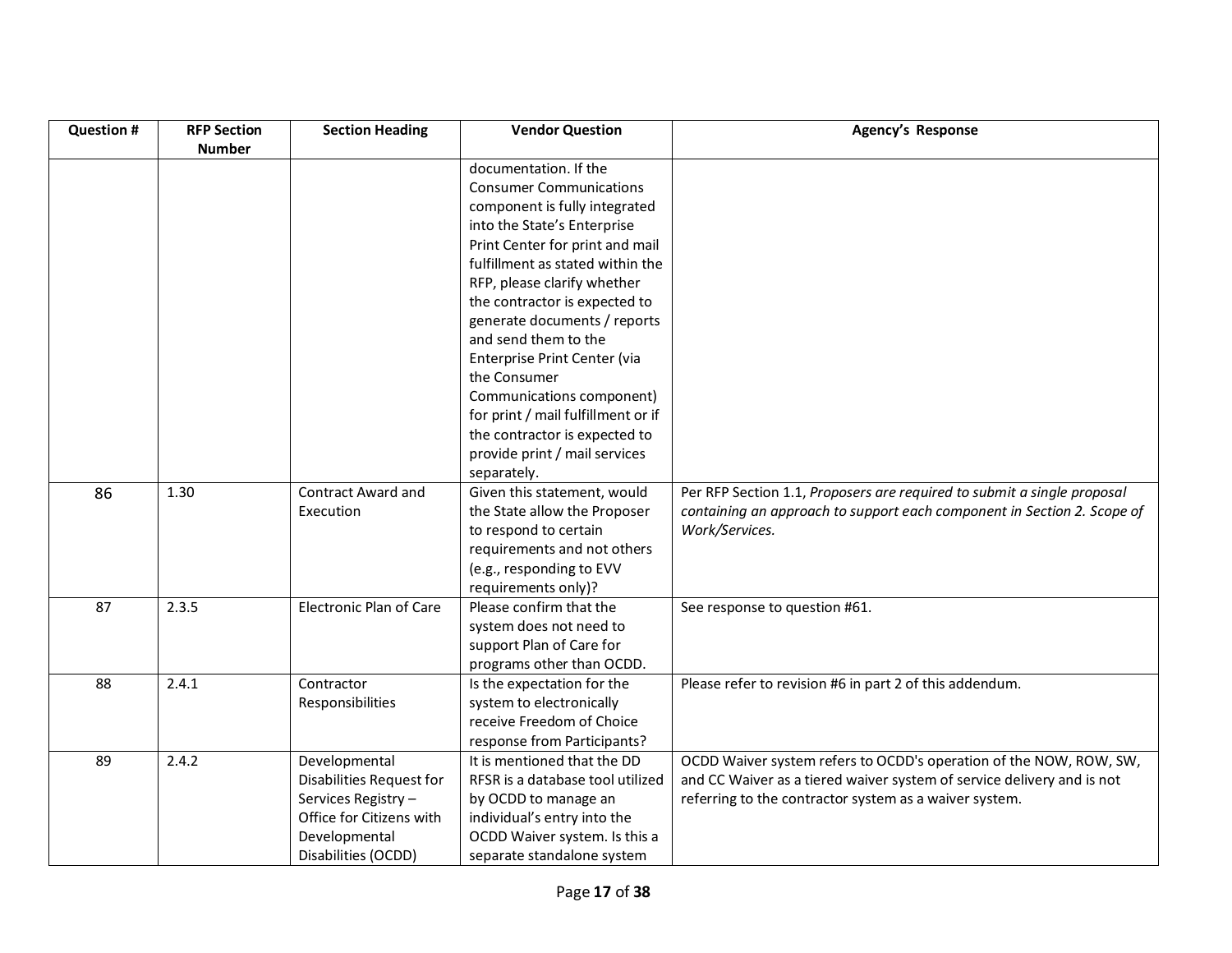| <b>Question #</b> | <b>RFP Section</b><br><b>Number</b> | <b>Section Heading</b>             | <b>Vendor Question</b>                                                                                                                                                                              | Agency's Response                                                                                                                                                                                                                                                                                                                                                                                                                                                                                         |
|-------------------|-------------------------------------|------------------------------------|-----------------------------------------------------------------------------------------------------------------------------------------------------------------------------------------------------|-----------------------------------------------------------------------------------------------------------------------------------------------------------------------------------------------------------------------------------------------------------------------------------------------------------------------------------------------------------------------------------------------------------------------------------------------------------------------------------------------------------|
|                   |                                     |                                    | used by OCDD or is the<br>department referring to the<br>contractor system as a waiver<br>system?                                                                                                   |                                                                                                                                                                                                                                                                                                                                                                                                                                                                                                           |
| 90                | 2.4.2.1                             | Additions to the DD<br><b>RFSR</b> | Can you further elaborate and<br>provide examples of some of<br>the non-electronic functions<br>that the contractor should<br>perform to facilitate addition<br>of individuals to the OCDD<br>RFSR? | Some examples of non-electronic functions that the Contractor should<br>perform to facilitate addition of individuals to the OCDD RFSR:<br>Mail out letters of confirmation of registry date<br>1)<br>Maintain a toll free phone line and answer questions about<br>2)<br>receipt of documents (such as EPSDT case management, rights<br>and responsibilities, etc.)<br>Work with OCDD staff to make any necessary corrections in the<br>3)<br>processes that affect addition of individuals to the RFSR. |
| 91                | 2.5.6                               | <b>EPSDT Service Log</b>           | Can the State clarify if this<br>statement refers to the<br>system's ability to allow a<br>Support Coordinator or other<br>authorized staff in the<br>department to review and<br>approve POCs?     | The review of ESPDT POCs is a manual process completed by the<br>Contractor's staff.<br>Please refer to revision #8 in part 2 of this addendum.                                                                                                                                                                                                                                                                                                                                                           |
| 92                | 2.6.3                               | Other EVV<br>Requirements          | Given that Microsoft is<br>terminating Internet Explorer<br>support, will the State<br>consider removing this<br>requirement from the list?                                                         | Yes. Please refer to revision #11 in part 2 of this addendum.                                                                                                                                                                                                                                                                                                                                                                                                                                             |
| 93                | 2.8                                 | <b>Technical Requirements</b>      | Please explain what is<br>considered "non-proprietary<br>data." What is the frequency<br>for a "regular schedule"?                                                                                  | Proprietary data means trade secrets and/or privileged or confidential<br>commercial information. Non-proprietary data would be any data that<br>does not meet the criteria for proprietary data. Final determination of<br>relevant data will be made by LDH based on collaboration between both<br>parties.<br>The frequency for data transmission will be determined with the<br>successful Proposer.                                                                                                  |
| 94                |                                     | <b>ATTACHMENT S</b>                | What is meant by "Support<br>Coordination quarterly and<br>annual meetings required to<br>utilize EVV for clock in/clock                                                                            | The Contractor will not be responsible for hosting the Support<br>Coordination quarterly and annual meetings. Refer to Exhibit 40 - EVV<br>Policy in the procurement library for information about the Support                                                                                                                                                                                                                                                                                            |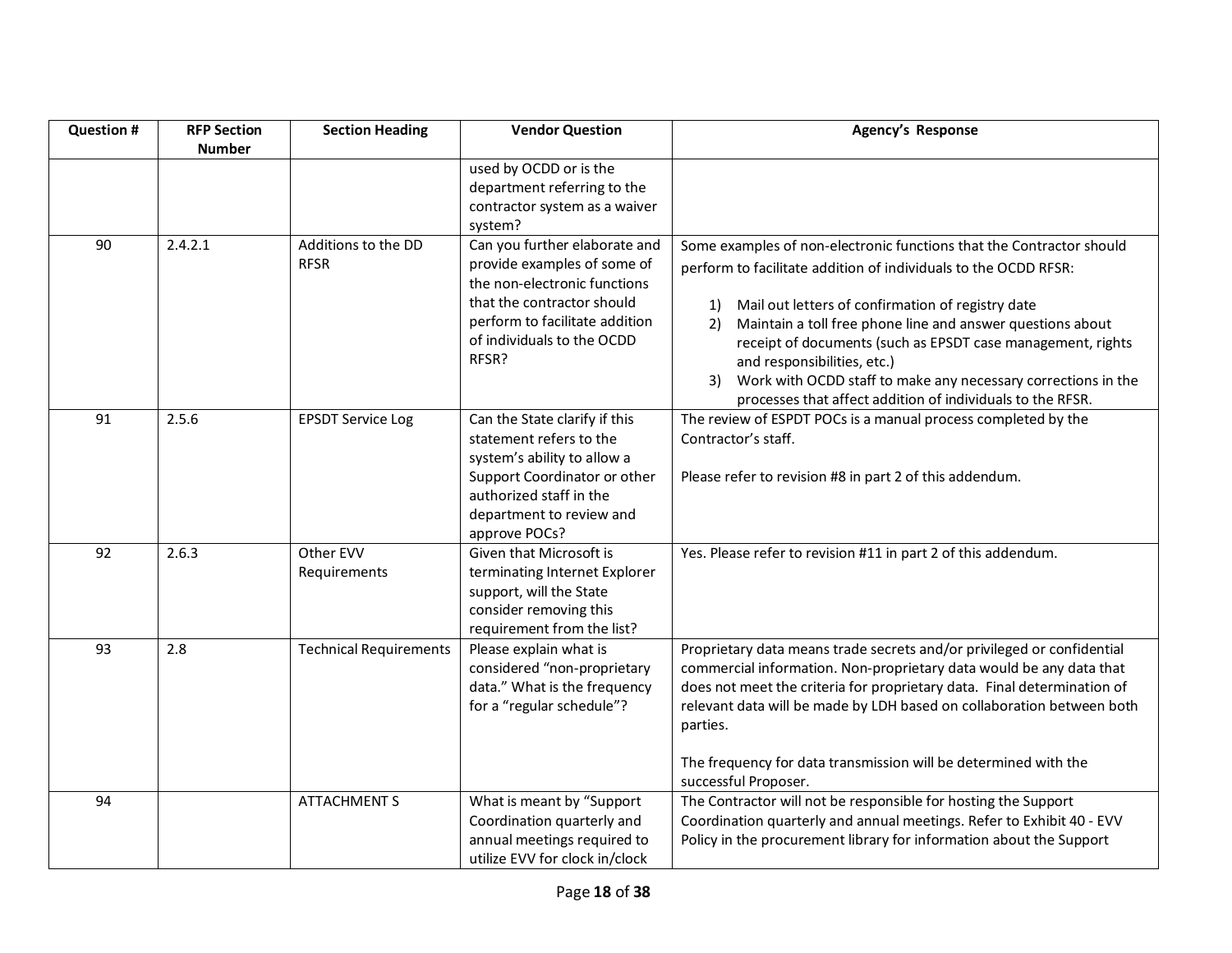| <b>Question #</b> | <b>RFP Section</b> | <b>Section Heading</b> | <b>Vendor Question</b>                                                                                                                                                                        | Agency's Response                                                                                                                                                                                                      |
|-------------------|--------------------|------------------------|-----------------------------------------------------------------------------------------------------------------------------------------------------------------------------------------------|------------------------------------------------------------------------------------------------------------------------------------------------------------------------------------------------------------------------|
|                   | <b>Number</b>      |                        |                                                                                                                                                                                               |                                                                                                                                                                                                                        |
|                   |                    |                        | out." Are these meetings to be                                                                                                                                                                | Coordination quarterly and annual meetings and the required utilization                                                                                                                                                |
|                   |                    |                        | hosted by the Contractor?                                                                                                                                                                     | of EVV for clock in/clock out for such meetings.                                                                                                                                                                       |
| 95                | N/A                | N/A                    | Is the State looking for a single<br>technology platform to<br>support Prior/Post<br>Authorization and Electronic<br>Visit Verification or are<br>modular technology solutions<br>acceptable? | Modular solutions are acceptable; however, the individual processes, sub-<br>systems, and systems must be interoperable and work together<br>seamlessly to support a unified HCBS Data Management and EVV<br>solution. |

#### **PART 2 – RFP REVISIONS**

#### **1. Section 1.6 ACRONYMS AND TERMINOLOGY is hereby amended to add the following term:**

| Terminology/Acronym | <b>Definition</b>                         |
|---------------------|-------------------------------------------|
| Mail                | Send via the United States Postal Service |

## **2. Section 1.8 ELECTRONIC PROPOSAL SUBMITTAL – TECHNICAL AND COST PROPOSALS paragraph 1 is hereby amended to read as follows:**

Firms or individuals who are interested in providing services requested under this RFP must submit an electronic proposal, not exceeding 15 GB, containing the mandatory information specified. The proposal must be uploaded to <https://stateofla.app.box.com/f/5847a121b74d48dd97db51caf0fb14f4> before the date and time specified in the Schedule of Events.

#### **3. Section 1.11.2 TABLE OF CONTENTS is hereby amended to read as follows:**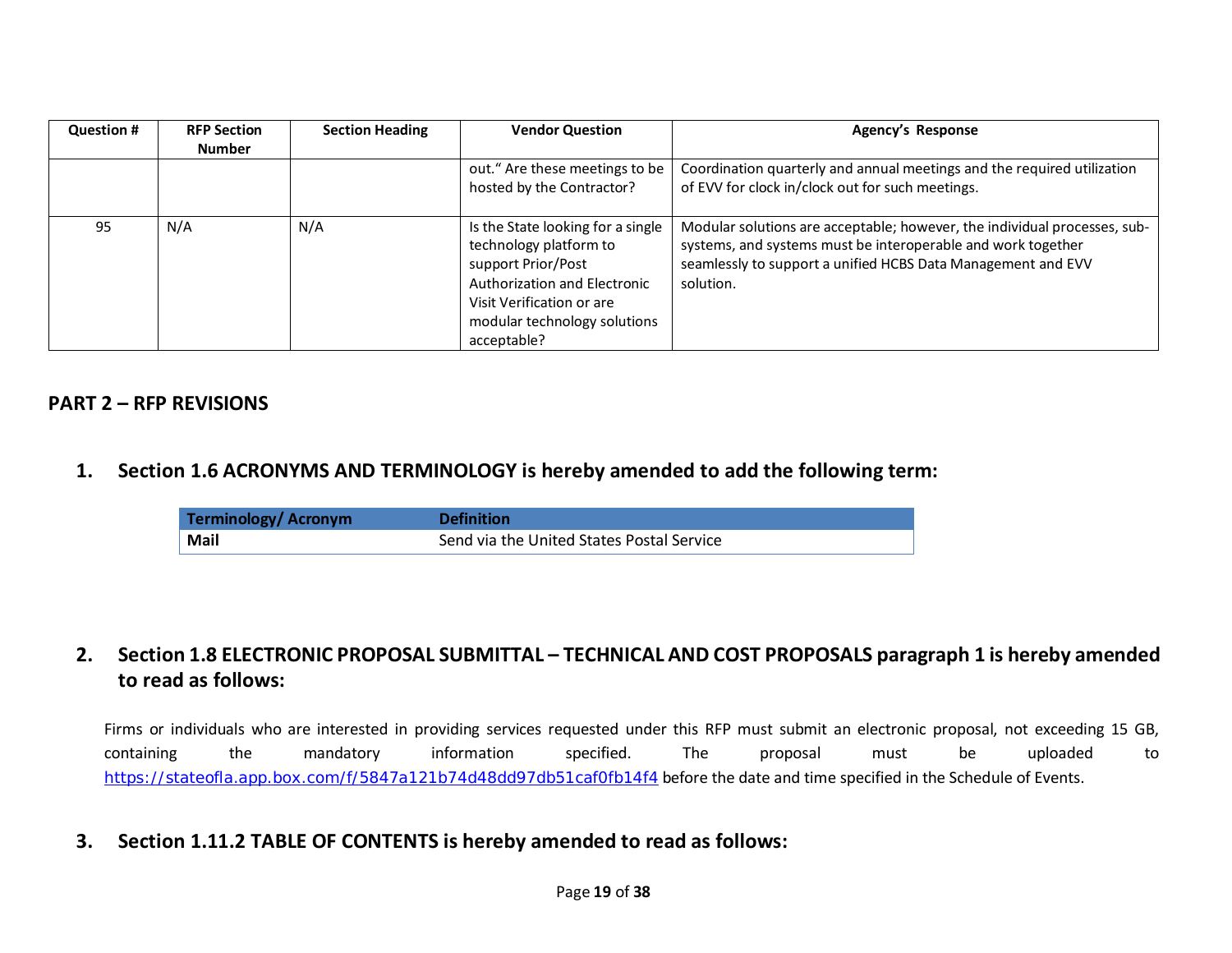The proposal should be organized in the order described below.

- Executive Summary
- Overall Qualifications and Timeliness
- Statement of Compliance
- Company Background, Experience, and Staffing and Experience
- Organization
- Key Personnel & Proposed Staff Qualifications
- Technical Approach and Methodology
- Innovative Concepts
- Project Work Plan
	- o Prior and Post Authorization
	- o Request for Services Registry
	- o Data Management
	- o Electronic Visit Verification
	- o Chisholm Class and Case Management Requirements
- Louisiana Veteran and/or Hudson Initiative Programs Participation
- Additional Information
- Cost Proposal
- Certification Statement
- Outsourcing of Key Internal Controls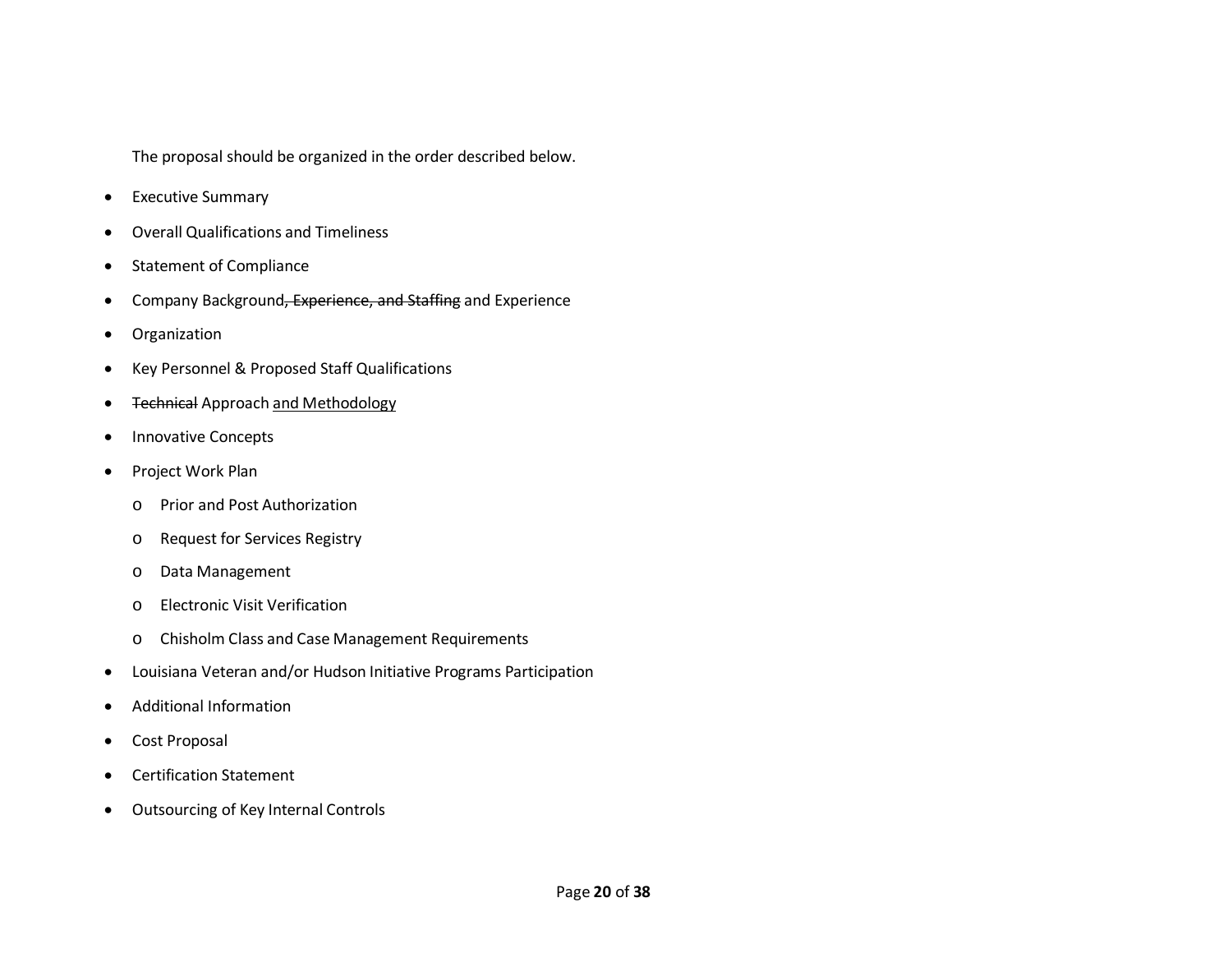## **4. Section 1.11.4 Overall Qualifications and Timeliness is hereby amended to read as follows:**

Proposals should include detailed information that will assist the Department in determining the level of quality and timeliness that may be expected, including internal benchmarks, or performance targets the Proposer consistently meets, where applicable. The Department shall determine, at its sole discretion, whether or not the RFP provisions have been reasonably met.

## **5. Section 1.11.9 APPROACH AND METHODOLOGY bullet number 5 referencing a proposed Project Work Plan is hereby deleted in its entirety:**

• Provide a proposed Project Work Plan that reflects the approach and methodology, tasks and services to be performed, deliverables, timetables, and staffing.

## **6. Section 2.4.1 CONTRACTOR RESPONSIBILITIES bullet number 4 is hereby amended to read as follows:**

• Issue Mail Freedom of Choice forms and other State-required Waiver enrollment documents and track timeliness of responses received via mail;

## **7. Section 2.5.6 EPSDT SERVICE LOG is hereby amended to read as follows:**

The Contractor shall create and maintain an EPSDT Service Log that shall be used by the Support Coordinator to document activities such as phone contacts, home visits, and follow-up contacts related to requested services.

- A separate EPSDT Service Log must be generated to document activity related to a specific requested prior authorized service as identified on the EPSDT Prior Authorization Tracking Log.
- Each EPSDT Service Log shall document receipt of the approval, denial, or reduction of services.
- Each EPSDT Service Log shall document the actual service needed or item needed for all prior authorized services.
- Each EPSDT Service Log shall document all contacts with the following:
	- o Participant;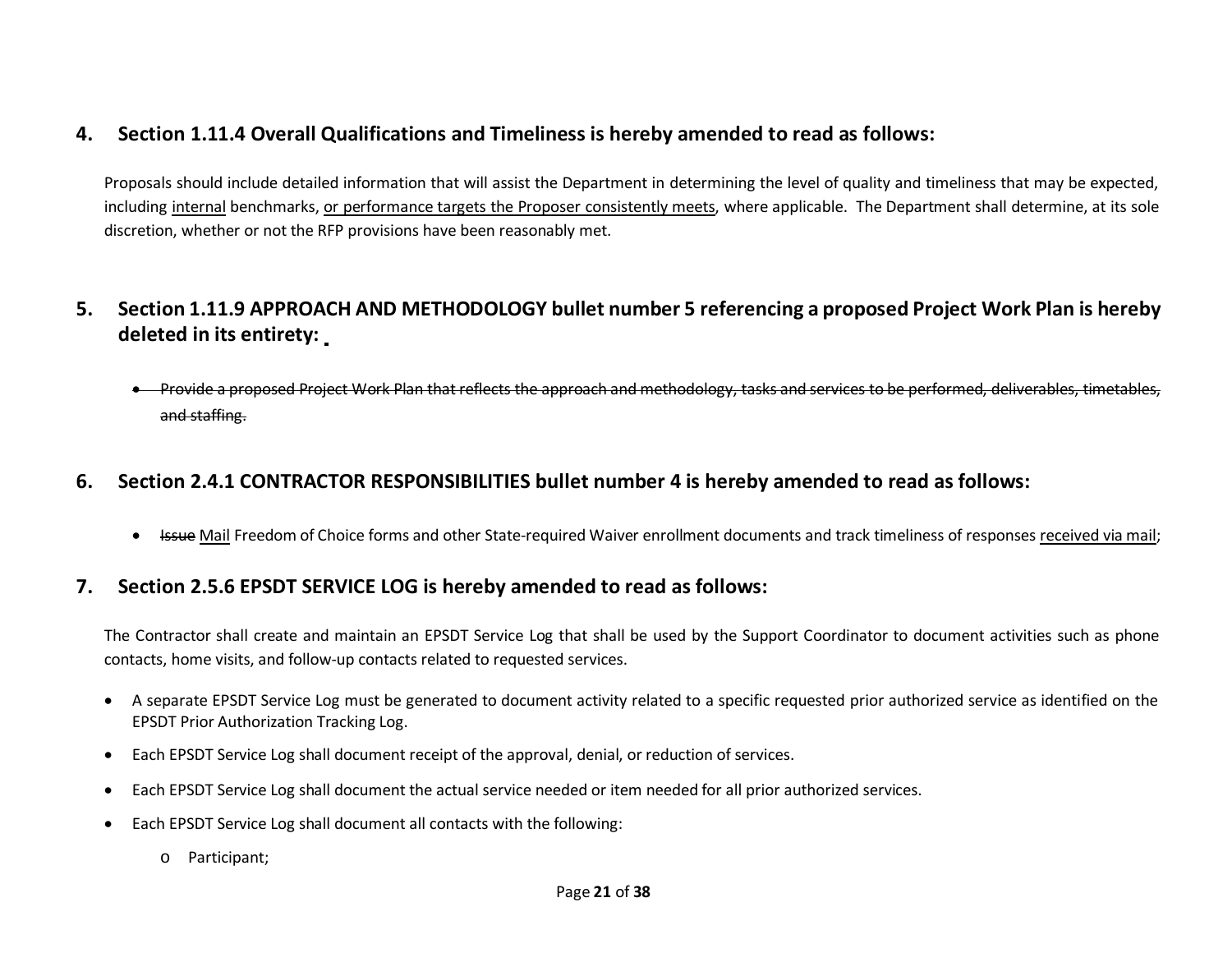- o EPSDT Provider, for initial contact;
- o EPSDT Provider for follow-up contacts at a minimum by fifteen (15) and/or thirty-five (35) Calendar Days from the date of referral to the provider;
- o MCO Case Manager;
- o PAL for EPSDT PAL Referrals, if PA packet has not been submitted by thirty-five (35) Calendar Days from the date of referral to the provider;
- o PAL for EPSDT PAL Referrals for untimely PA notice, if PA decision was not received by Support Coordinator from the FI or MCO by sixty (60) Calendar Days from the date of referral to the provider;
- o Contractor; and
- o LDH Program Staff.

#### The Contractor shall:

- Maintain active client lists.
- Maintain required actions and tracking such that reminders are issued to LDH staff to provide follow-up contact to the provider for the provider to submit PA packet to the FI or to the MCO plan as necessary.
- Develop reporting in coordination with LDH. At minimum, the Contractor shall be able to generate all reports listed in *Attachment R. EPSDT Electronic Plan of Care Reports List and Data Elements.*
- Review and approve POCs according to guidelines in the EPSDT Support Coordination Manual.
- Coordinate with LDH staff to update the EPSDT Support Coordination Manual annually and as needed.
- **8. The RFP is hereby amended to add Section 2.5.8 EPSDT CASE MANAGEMENT ADDITIONAL RESPONSIBILITES to read as follows:**

#### **2.5.8 EPSDT CASE MANAGEMENT ADDITIONAL RESPONSIBILITIES**

The Contractor shall: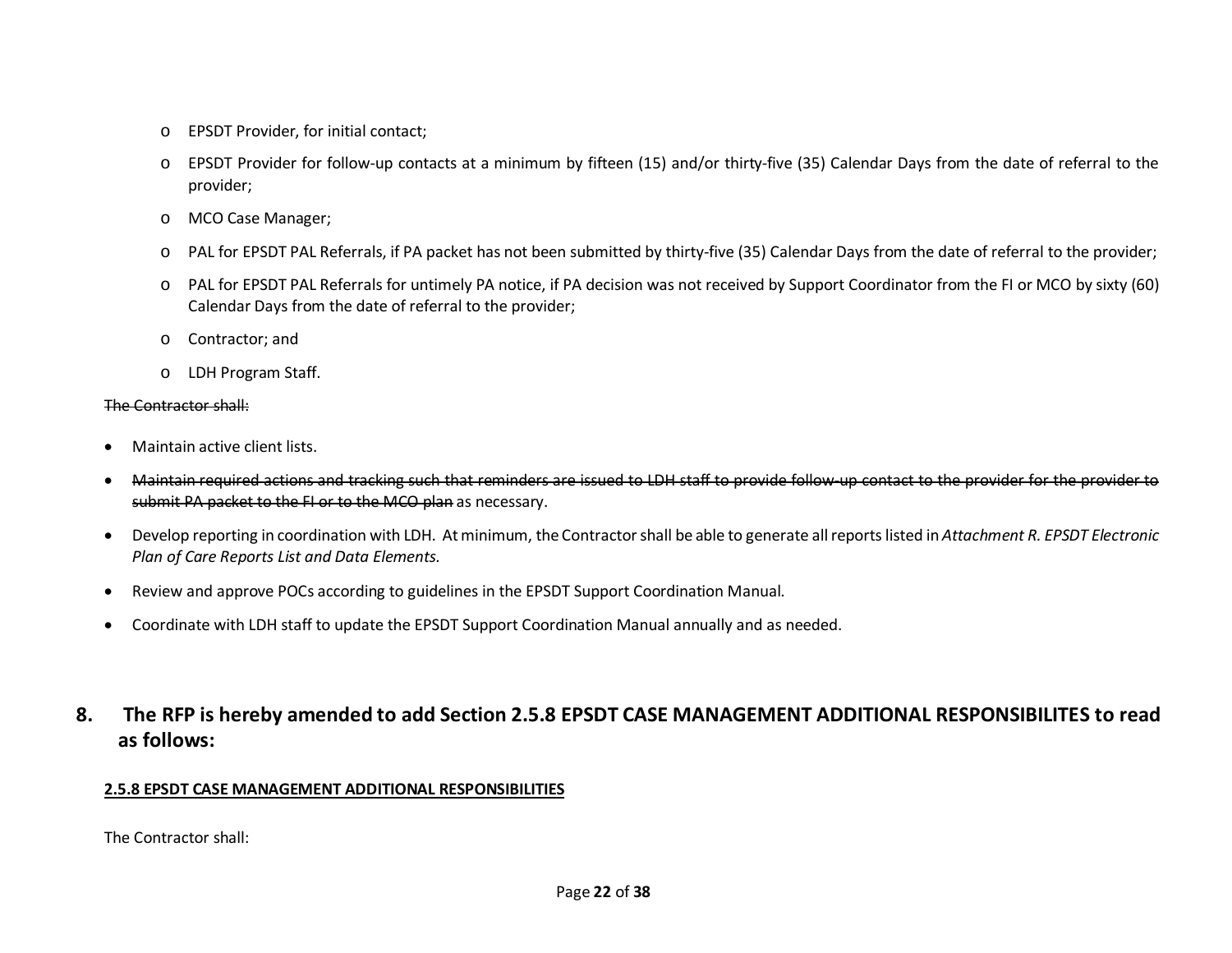- Maintain active client lists within the system.
- Maintain required electronic actions and tracking such that reminders are issued to LDH staff to provide follow-up contact to the provider for the provider to submit PA packet to the FI or to the MCO plan as necessary.
- Develop reporting in coordination with LDH. At minimum, the Contractor shall be able to generate all reports listed in *Attachment R. EPSDT Electronic Plan of Care Reports List and Data Elements.*
- Maintain staff to review and approve POCs according to guidelines in the EPSDT Support Coordination Manual.
- Maintain staff to coordinate with LDH staff to update the EPSDT Support Coordination Manual annually and as needed.

## **9. Section 2.6.1 EVV DATA AGGREGATOR REQUIREMENTS is hereby amended to read as follows:**

The Contractor shall provide data aggregator functionality and services in order to incorporate EVV data from LDH providers and Contractors.

The following LDH providers and contractors will bridge to the Contractor's system:

- Current and future licensed provider agencies who electively contract with their own EVV vendor and collect services within their vendor's system, and
- Contracted Fiscal/Employer Agents in the State's self-direction program who use an existing EVV solution incorporated into their internal system.

The Contractor shall work with these entities and their third party EVV vendors to:

- Establish a data bridge per LDH requirements and policies. *Attachment U. EVV Data Bridge Elements* details the data elements that shall be collected, stored, and reported by the EVV system;
- Ensure the third party vendor demonstrates the ability to transmit error-free test files prior to approving a data bridge;
- Ensure all data points required by LDH are captured in the third party vendor's file going forward; and
- Process service records received through the data bridge against all applicable Post Authorization requirements and issue a response file indicating which services are authorized for billing. For any services not authorized, the reason for the denial should be included on the response file;

• For service providers who are contracted with one of the MCOs, the Contractor shall provide a response file to each MCO detailing their providers' compliance with EVV. The Contractor shall allow MCO staff access to the EVV system to facilitate their care coordination and program integrity activities;.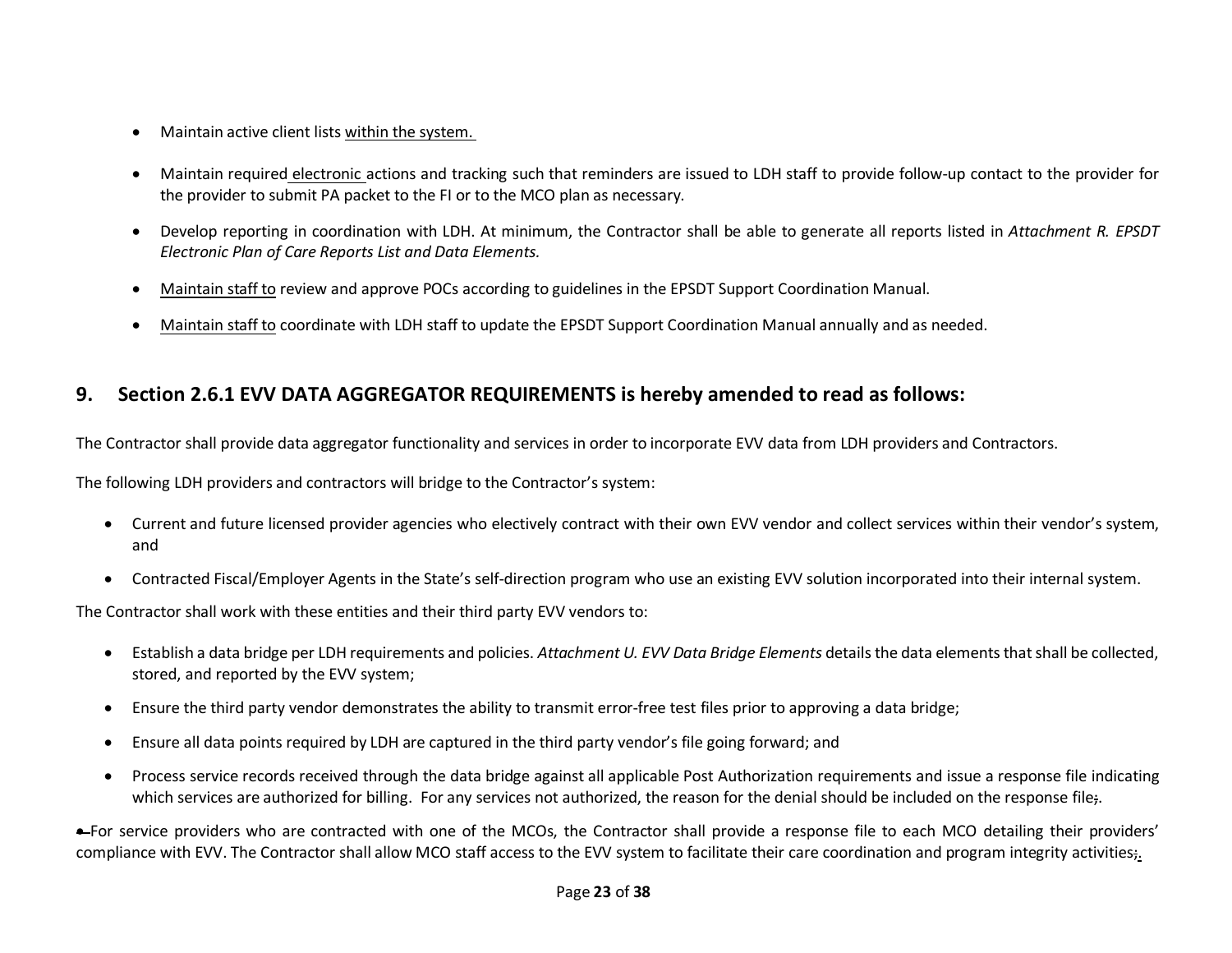• The Contractor's system shall provide a means for providers to electronically log connectivity forms to document service addresses where a provider reports that cellular and internet connectivity is unavailable. The provider will be required to resubmit forms annually, if connectivity problems persist, and all forms will be approved by LDH. The Contractor's system shall provide functionality for LDH to electronically approve these forms within the same system. The EVV system should incorporate service addresses from logged and approved forms and allow manual entry of services for these instances;.

• The Contractor shall monitor each provider's compliance with LDH's requirements for EVV and, if found to be out of compliance, will not authorize services for payment in accordance with LDH policy identified in Attachment S. EVV Policy Rules as part of the Post Authorization process;.

- For all providers except those noted below, the Contractor shall not release services for payment to the FI until the provider has demonstrated compliance; and.
- For providers of EPSDT Personal Care Services (PCS), HHCS, PSR and CPST, the Contractor is not responsible for prior authorizing these services. The Contractor shall incorporate Prior Authorization data from the FI into the EVV system. For the purpose of Post Authorization, the Contractor shall submit compliance information for fee-for-service providers to the FI and for managed care providers to the appropriate MCO.

## **10. Section 2.6.2 EVV SERVICE AUDITS paragraph 2, bullet 2 is hereby amended to read as follows:**

Pull On a weekly basis, pull the top thirteen (13) Participants for OAAS, OCDD, and EPSDT PCS services with the most service audits outside the degree of accuracy, using a three hundred sixty-five (365) Calendar Day window.

## **11. Section 2.6.3 OTHER EVV REQUIREMENTS is hereby amended to read as follows:**

The Contractor's EVV system shall:

- Be accessible by all major web browsers including, but not limited to, Internet Explorer, Edge, Safari, Google Chrome, Mozilla, and Amazon Silk or, if available via application, supports integration with all brands and types of smart devices.
- If available via application, support integration with all major mobile operating systems, including, but not limited to, Android and iOS.
- Be mobile friendly and be accessible from any brand and type of mobile device, cell phone, tablet, laptop, or personal computer that has Wi-Fi internet access or cellular connectivity and has an internet a web browser installed.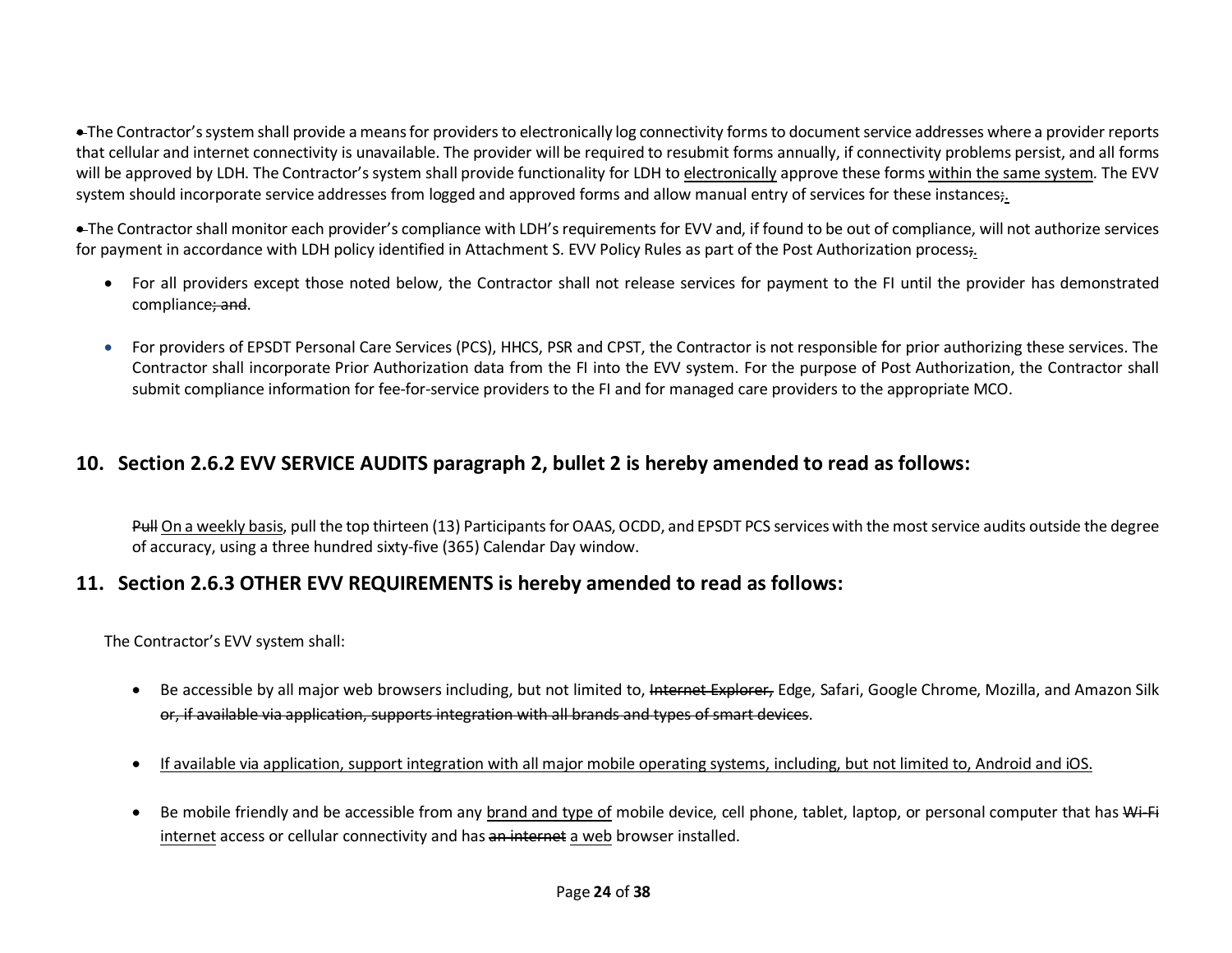• Include a messaging system for direct service supervisors and Direct Service Workers (DSW) to use to send and monitor messages to and from staff.

## **12. The RFP is hereby amended to add Section 2.7.7 ALL HAZARDS PLAN to read as follows:**

#### **2.7.7 ALL HAZARDS PLAN**

The Contractor, regardless of the architecture of its systems, shall develop and be continually ready to invoke an All Hazards Plan to protect the availability, integrity, and security of data during unexpected failures or disasters (either natural or man-made) to continue essential application or system functions during or immediately following failures or disasters.

The All Hazards Plan shall include a disaster recovery plan (DRP) and a business continuity plan (BCP). A DRP is designed to recover systems, networks, workstations, applications, etc. in the event of a disaster. A BCP shall focus on restoring the operational function of the organization in the event of a disaster and includes items related to IT, as well as operational items such as employee notification processes and the procurement of office supplies needed to do business in the emergency mode operation environment. The practice of including both the DRP and the BCP in the All Hazards planning process is a best practice.

The Contractor shall have an LDH approved All Hazards Plan no later than 30 days from the date the Contract is signed.

At a minimum, the All Hazards Plan shall address the following scenarios:

• The central computer installation and resident software are destroyed or damaged;

• The system interruption or failure resulting from network, operating hardware, software, or operations errors that compromise the integrity of transaction that are active in a live system at the time of the outage; and

• System interruption or failure resulting from network, operating hardware, software or operations errors that compromise the integrity of data maintained in a live or archival system;

• System interruption or failure resulting from network, operating hardware, software or operational errors that does not compromise the integrity of transactions or data maintained in a live or archival system, but does prevent access to the System, such as it causes unscheduled System unavailability.

The All Hazards Plan shall specify projected recovery times and data loss for mission-critical systems in the event of a declared disaster. The following minimum criteria are required:

- System restoration within 24 hours
- Two physical locations for maintaining data
- Backups of all system data, including live EVV data, every 24 hours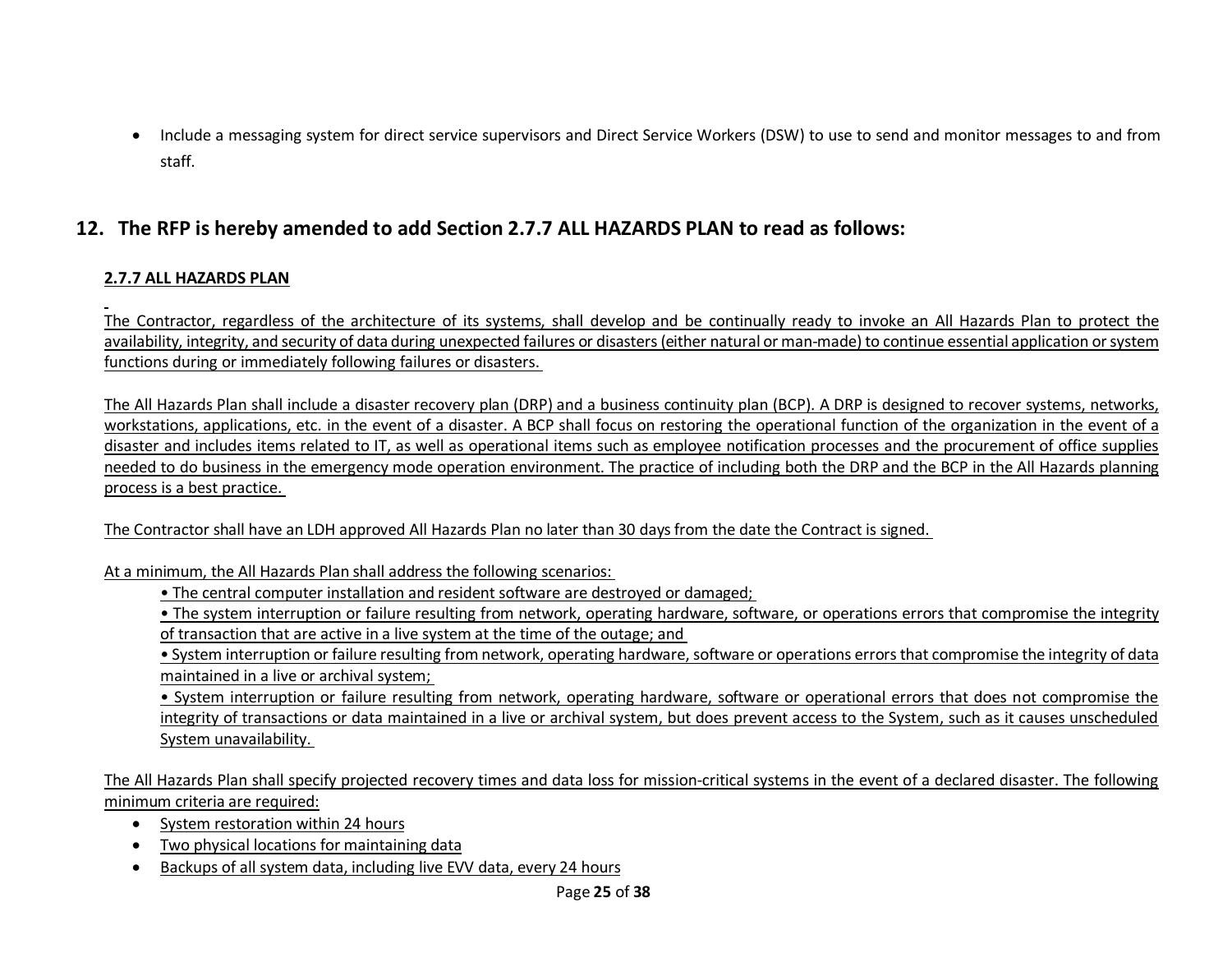The Contractor shall annually test its plan through simulated disasters and lower level failures in order to demonstrate to LDH that it can restore system functions. In the event the Contractor fails to demonstrate through these tests that it can restore system functions, the Contractor shall be required to submit a corrective action plan to LDH describing how the failure shall be resolved within ten (10) business days of the conclusion of the test.

## **13. The RFP is hereby amended to add heading 2.8.1 TECHNICAL AND SECURITY REQUIREMENTS (content previously included in RFP under 2.8); add 2.8.2 CMS CERTIFICATION with new content; and add heading 2.8.3 SERVICE LEVEL AGREEMENT with new content to read as follows:**

#### 2.8 TECHNICAL REQUIREMENTS

#### 2.8.1 TECHNICAL AND SECURITY REQUIREMENTS

The Contractor shall provide for the following technical and security requirements related to the Contractor's system:

- Assume and maintain the technology infrastructure including hardware, software, cloud hardware, web servers, Secure File Transfer Protocol (SFTP) site, and secure email systems, along with experienced staff, to maintain all inter-related data systems.
- Ensure system compliance with all HIPAA (*see Attachment D. HIPAA Business Associate Addendum*) and CMS security requirements.
- Provide system architecture that is configurable to support multiple programs or services which have different policies and procedures, reimbursement rates, and business rules, all of which are subject to change during the contract period in response to State and Federal regulations, budget appropriations, court proceedings, and other factors.
- Provide for role-based access controls that allow the Department, Support Coordinators, providers, and other user types designated by the Department to create user roles and assign access to user roles to ensure users are able to view appropriate levels of data. For instance, Support Coordination Agencies serve Recipients across multiple provider agencies and should be able to access information across provider agencies, but only for those individuals that the Support Coordination Agency serves.
- Provide users the option for their password to be made visible when logging in to prevent unnecessary lock-outs.
- Transmit all non-proprietary data which is relevant for analytical purposes to LDH on a regular schedule in XML format. Final determination of relevant data will be made by LDH based on collaboration between both parties. The schedule for transmission of the data will be established by LDH and dependent on the needs of the Department related to the data being transmitted. XML files for this purpose will be transmitted via SFTP to the Department. Any other data or method of transmission used for this purpose must be approved via written agreement by both parties.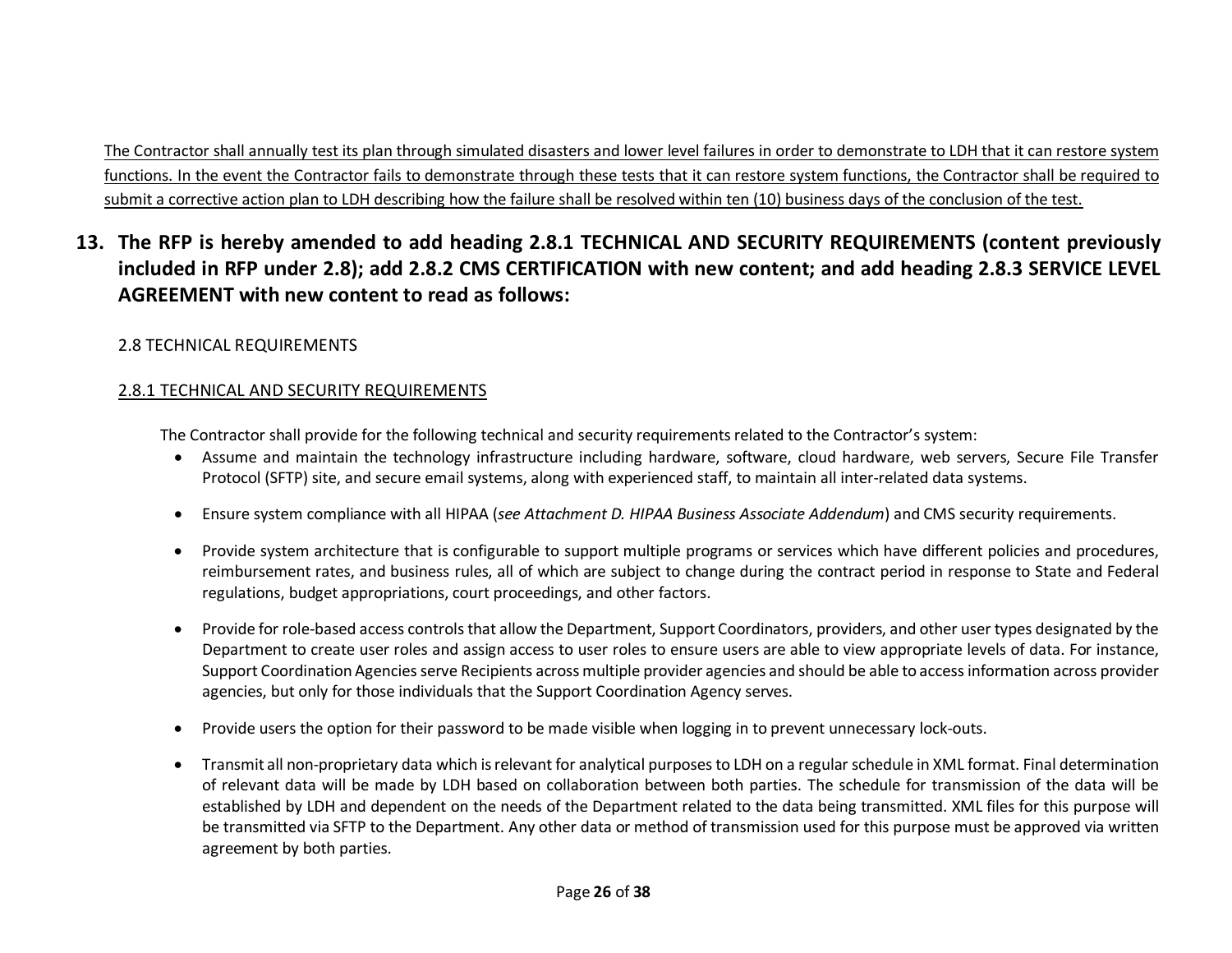• Governance processes for on-going management of the proposed solution and address not only ongoing change management, data management, and technical management, but also cover software upgrade and end-of-life planning and strategies.

The Contractor is responsible for procuring and maintaining hardware and software resources which are sufficient to successfully develop and implement the services detailed in this RFP. Regarding software licenses that must be purchased, the State must own all software required to operate the proposed solution, and reserves the right to procure any or all software outside of the contract.

For a SaaS solution, the Contractor shall deposit source material with an Escrow Agent within thirty (30) Calendar Days of receipt of initial payment and upon each major production release thereafter. Source material consists of the program source code; technical and design documentation; product information for any required third-party software, tools, and libraries; and detailed program and system build instructions sufficient for an Escrow Agent to successfully compile the source code and install, configure, and functionally test the system without Contractor assistance. The Contractor will choose an Escrow Agent that is acceptable to the State. The terms and conditions of any proposed escrow agreement must be mutually agreed to by the Contractor, State, and Escrow Agent.

The Contractor must adhere to State and Federal regulations and guidelines as well as industry standards and best practices for systems or functions required to support the requirements of this RFP.

Unless explicitly stated to the contrary, the Contractor is responsible for all expenses required to obtain access to LDH systems or resources which are relevant to successful completion of the requirements of this RFP. The Contractor is also responsible for expenses required for LDH to obtain access to the Contractor's systems or resources which are relevant to the successful completion of the requirements of this RFP. Such expenses are inclusive of hardware, software, network infrastructure and any licensing costs.

Any confidential information must be encrypted to FIPS 140-2 standards whether at rest or in transit. Furthermore, the Contractor must establish appropriate administrative, technical, and physical safeguards to protect the confidentiality of the data supplied by LDH and to prevent unauthorized use of or access to it. Any suspected, attempted, or successful breach of security must be reported to LDH and the OTS Information Security Team as soon as practical, but no later than forth-eight (48) hours after the event.

The Contractor will cooperate with the State in matters related to the retention, return, and/or disposal of data provided to it by the State. Furthermore, the Contractor will cooperate with the State in the development and execution of any data sharing agreements that may arise from the performance of the contract.

Contractor owned resources must be compliant with industry standard physical and procedural safeguards (NIST SP 800-114, NIST SP 800-66, NIST 800-53A, ISO 17788, etc.) for confidential information (HITECH, HIPAA Part 164).

Any Contractor use of flash drives or external hard drives for storage of LDH data must first receive written approval from the Department and upon such approval shall adhere to FIPS 140-2 hardware level encryption standards.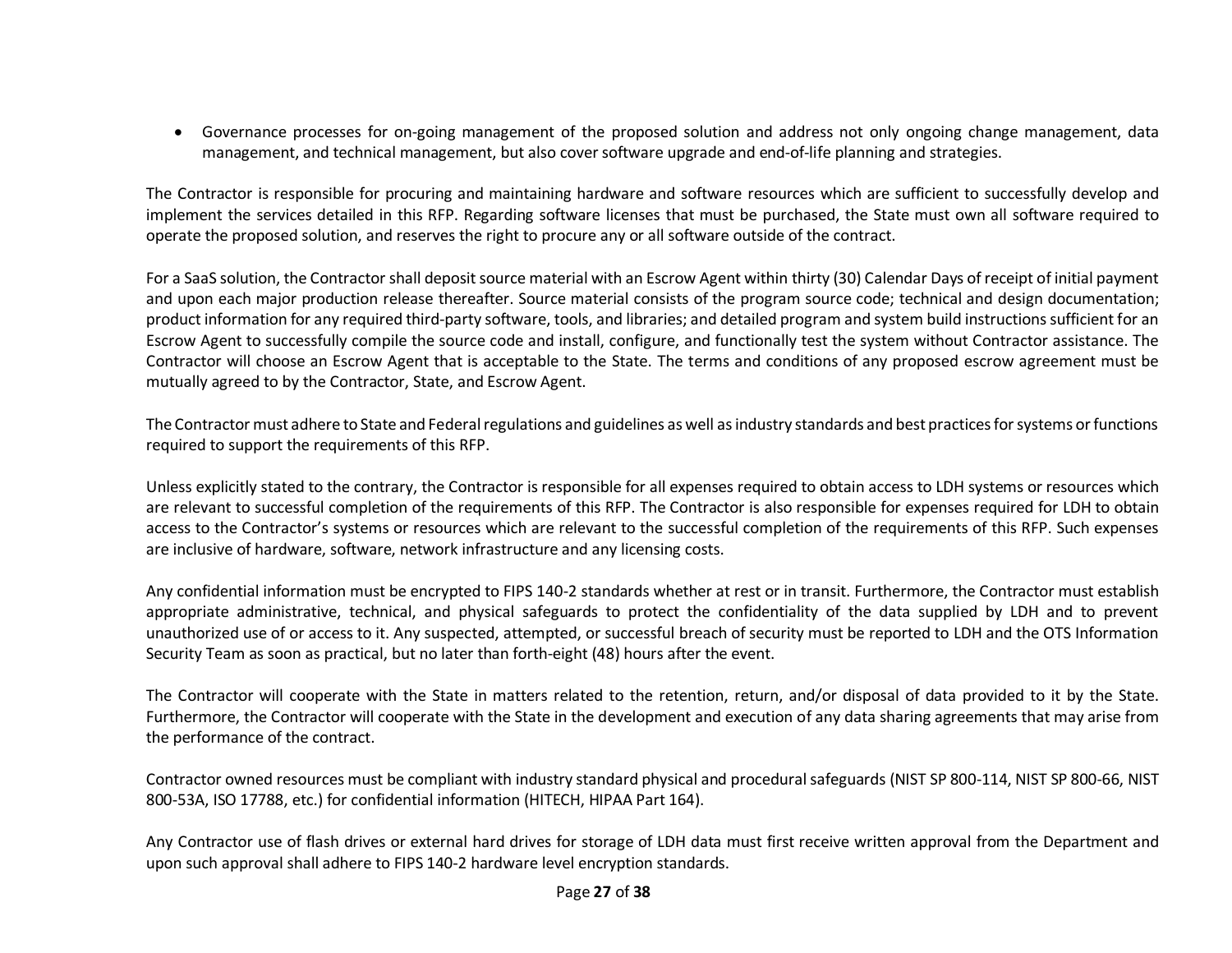All Contractor utilized computers and devices must:

- Be protected by industry standard virus protection software which is automatically updated on a regular schedule.
- Have installed all security patches which are relevant to the applicable operating system and any other system software.
- Have encryption protection enabled at the Operating System level.
- Any custom software development must adhere to the requirements in *Attachment T. System Development Requirements.*

#### 2.8.2 CMS CERTIFICATION

The Contractor's HCBS Data Management and EVV solution must be compliant with all requirements for CMS certification and fully certified within twelve (12) months from the Operational Start Date. The Contractor must provide all data, artifacts, demonstrations, trainings, and resources needed to achieve certification. The Contractor is expected to comply with the State and its Independent Verification and Validation (IV&V) vendor, if used, in the pursuit of certification.

The Contractor's HCBS Data Management and EVV solution must comply with CMS' Seven Conditions and Standards:

- Modularity Standard use of a modular, flexible approach to systems development, including the use of open interfaces and an exposed API; the separation of business rules from core programming; and the availability of business rules in both human and machine-readable formats.
- MITA Condition requires states to align with, and advance increasingly in, MITA maturity for business, architecture, and data.
- Industry Standards Condition ensures States alignment with, and incorporation of, industry standards, the Health Insurance Portability and Accountability Act of 1996 (HIPAA) security, privacy and transaction standards; accessibility standards established under section 508 of the Rehabilitation Act, or standards that provide greater accessibility for individuals with disabilities, and compliance with federal civil rights laws; standards adopted by the Secretary under section 1104 of the Patient Access and Affordable Care Act (ACA); and standards and protocols adopted by the Secretary under section 1561 of the ACA.
- Leverage Condition promotes solution sharing, leverage, and reuse of Medicaid technologies and systems within and among states.
- Business Results Condition Supports accurate and timely processing of claims (including claims of eligibility), adjudications, and effective communications with providers, beneficiaries, and the public.
- Reporting Condition requires states to produce transaction data, reports, and performance information that would contribute to program evaluation, continuous improvement in business operations, and transparency and accountability.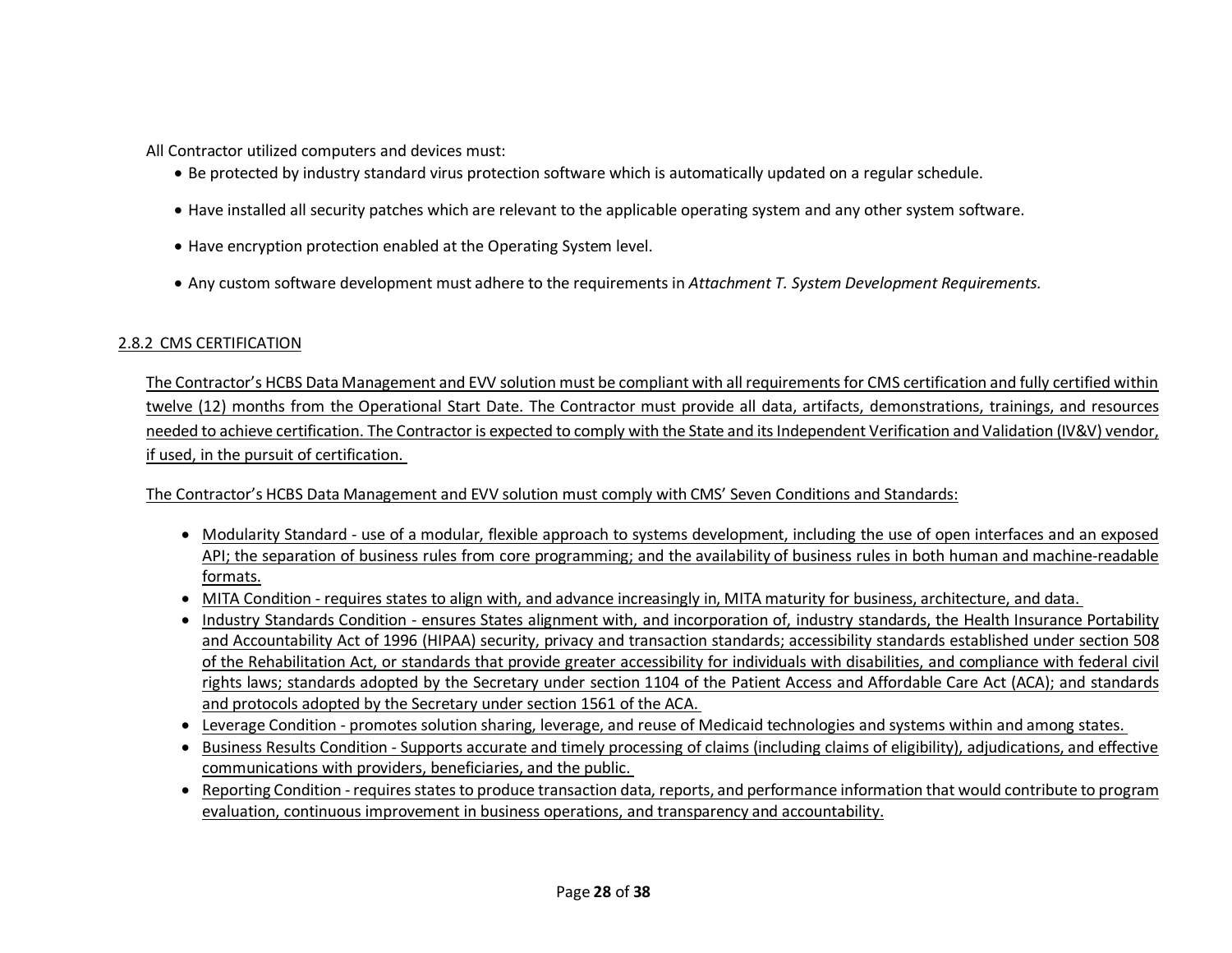• Interoperability Condition - ensures seamless coordination and integration with the Exchange (whether run by the state or federal government), and allows interoperability with health information exchanges, public health agencies, human services programs, and community organizations providing outreach and enrollment assistance services.

#### 2.8.3 SERVICE LEVEL AGREEMENTS

The Contractor's solution shall meet the Service Level Agreements (SLAs) as defined in Attachment X, Service Level Agreements.

## **14. Section 3.1 EVALUATION CRITERIA AND ASSIGNED WEIGHTS chart is hereby amended to read as follows:**

Proposals that pass the preliminary screening and mandatory requirements review will be evaluated based on information provided in the proposal. Additionally, the State may consider any relevant information about any proposer known or discovered by LDH.

The evaluation will be conducted according to the following:

| <b>EVALUATION CRITERIA</b>                                                           | <b>MAXIMUM SCORE</b> |
|--------------------------------------------------------------------------------------|----------------------|
| Corporate Experience including Company Background/Experience and                     | 14                   |
| Organization                                                                         |                      |
| Technical Approach including Approach and Methodology, including                     | 42                   |
| Innovative Concepts, Project Work Plan, and Additional Information.                  |                      |
| Proposed Staff Qualifications                                                        | 7                    |
| Louisiana Veteran and/or Hudson Initiative                                           | 12                   |
| Up to 10 points available for Hudson-certified Proposers;<br>٠                       |                      |
| Up to 12 points available for Veteran-certified Proposers;<br>٠                      |                      |
| If no Veteran-certified Proposers, those two points are not<br>$\bullet$<br>awarded. |                      |
| See Section 3.3 for details                                                          |                      |
| Cost                                                                                 | 25                   |
| TOTAL SCORE                                                                          | 100                  |

Proposer must receive a minimum score of thirty-one and five-tenths (31.5) points, which isfifty percent (50%) of the total available points in the technical categories of Corporate Experience, Technical Approach, and Methodology and Proposed Staff Qualifications to be considered responsive to the RFP. **Proposals not meeting the minimum score shall be rejected and not proceed to further Cost or Louisiana Veteran and/or Hudson Initiative**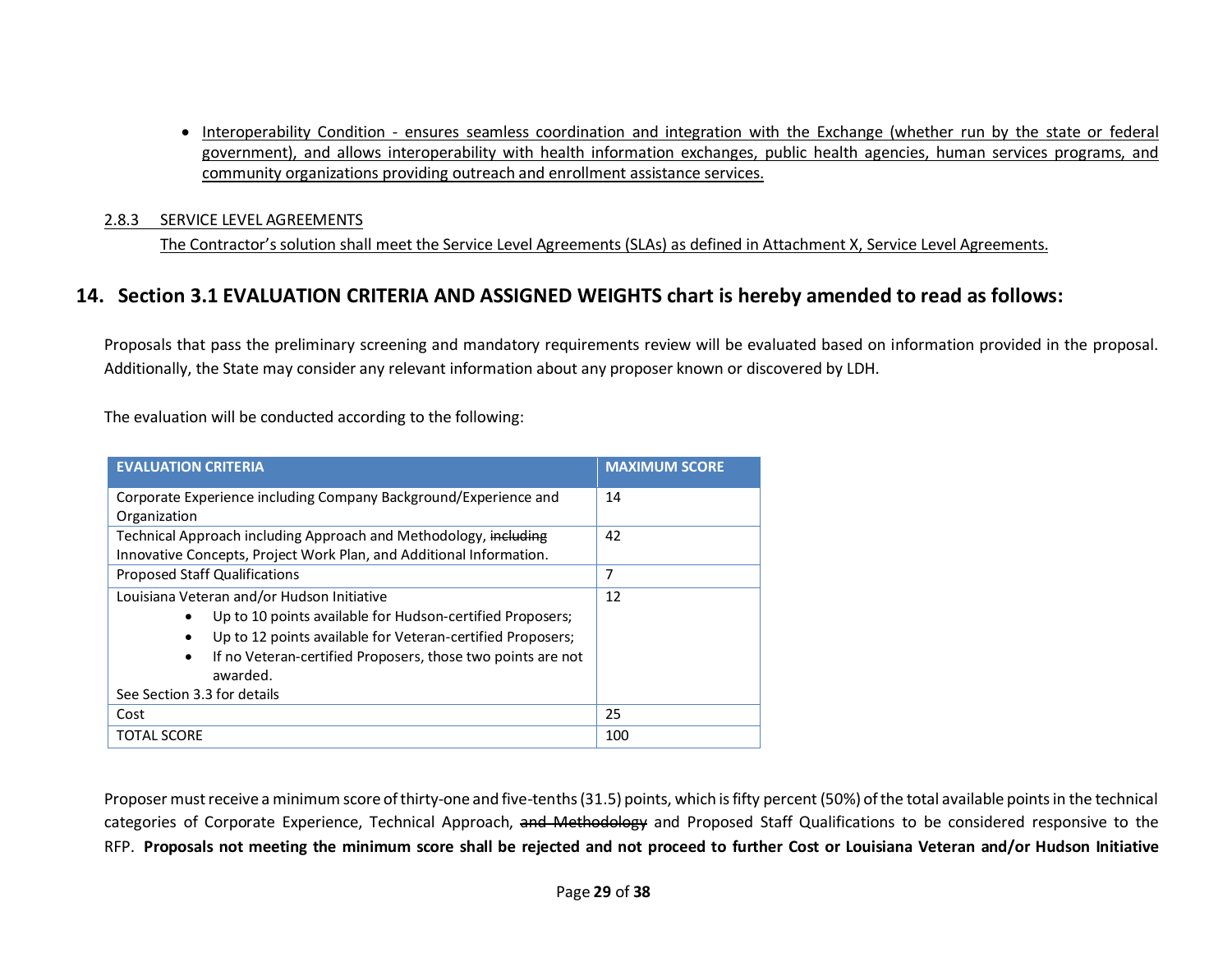#### **evaluation.**

The scores for the Cost Proposals, Technical Proposals and Veteran and Hudson Initiative will be combined to determine the overall score. Scoring will be based on a possible total of one hundred (100) points. The Proposer with the highest overall score will be recommended for award.

#### **15. RFP ATTACHMENT G**

ATTACHMENT G: ENTERPRISE ARCHITECTURE INTEGRATION REQUIREMENTS FOR ENTERPRISE/STATEWIDE SYSTEMS is being replaced in its entirety with ATTACHMENT G: ENTERPRISE ARCHITECTURE INTEGRATION REQUIREMENTS FOR ENTERPRISE/STATEWIDE SYSTEMS – REVISED 6/21/2021 which is attached to and published with this addendum.

## **16. RFP ATTACHMENT W: DATA EXCHANGE REQUIREMENTS FOR LTC ACCESS CONTRACTOR AND DATA MANAGEMENT CONTRACTOR\*\*\* item 2 is hereby amended to read as follows:**

#### **2. Registry: Client and Registry Data:**

Contractor must be able to receive client and registry information from the LTC Access Contractor and pass information back to the LTC Access Contractor through a nightly file transfer (LDH Movelt process).

| <b>Column Name</b> | Length | <b>Start</b> | End | <b>Description</b>                      |
|--------------------|--------|--------------|-----|-----------------------------------------|
| RequestorKey       | 20     |              | 20  | Requestor Unique Identifier             |
| LastName           | 30     | 21           | 50  | <b>Requestor Last Name</b>              |
| FirstName          | 25     | 51           | 75  | <b>Requestor First Name</b>             |
| МΙ                 |        | 76           | 76  | <b>Requestor Middle Initial</b>         |
| CatAssist          | 30     | 77           | 106 | Category of Assistance                  |
| AssessmentType     | 40     | 107          | 146 | Assessment Type                         |
| <b>SSN</b>         | 15     | 147          | 161 | <b>Requestor Social Security Number</b> |
| Medicaid           | 13     | 162          | 174 | <b>Medicaid Number</b>                  |
| <b>CCN</b>         | 16     | 175          | 190 | <b>Card Control Number</b>              |
| <b>DOB</b>         | 10     | 191          | 200 | Requestor Date of Birth                 |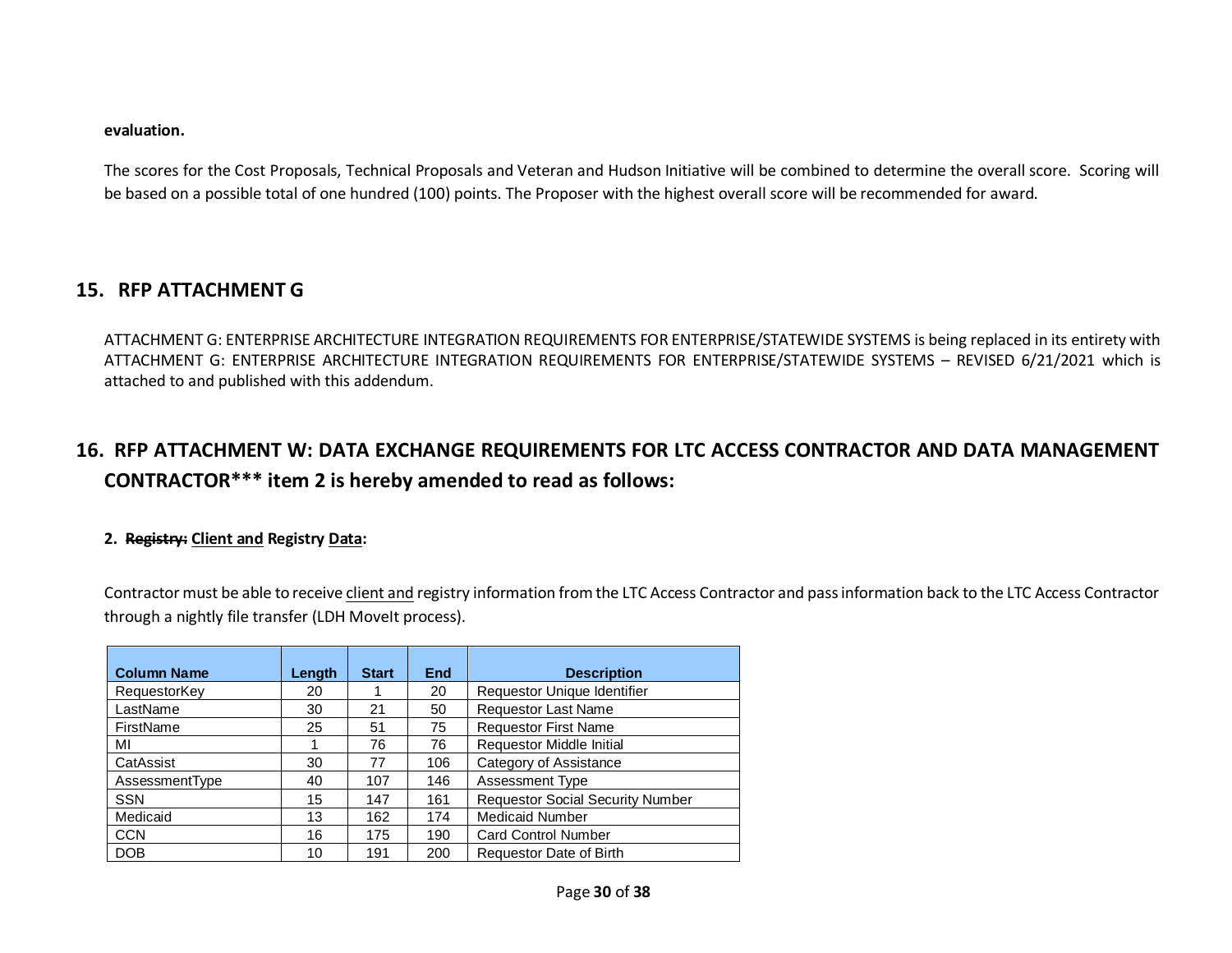| RequestDate  | 10 | 201 | 210 | <b>Request Date</b> |
|--------------|----|-----|-----|---------------------|
| Parish       | 20 | 211 | 230 | Parish              |
| LastUpdate   | 15 | 231 | 245 | Last Update         |
| LastModifv   | 10 | 246 | 255 | Last Modify         |
| ClosedDate   | 10 | 256 | 265 | Closed Date         |
| DeceasedDate | 10 | 266 | 275 | Closed Date         |

## **17. Section 2.7.8 RECORDS RETENTION REQUIREMENT is hereby added to read as follows:**

The Contractor shall retain all electronic and hard copy records, including closed records as directed by LDH for a period of ten (10) years after closure. All electronic and hard copy records, as well as recently closed records (closed within the past two years), must be easily accessible. Additionally, all activity logging records shall be retained for ten (10) years.

## **18. Section 2.11 OUTSOURCING OF KEY INTERNAL CONTROLS is hereby added as follows:**

LDH will require the Contractor and/or subcontractors, if performing a key internal control, to submit to an independent SSAE 18 SOC 1 and/or type II audit of its internal controls and other financial and performance audits from outside companies to assure both the financial viability of the program and the operational viability, including the policies and procedures placed into operation. The audit firm will conduct tests and render an independent opinion on the operating effectiveness of the controls and procedures.

The Contractor could be required to provide a quality control plan, such as third party Quality Assurance (QA), Independent Verification and Validation (IV &V), and other internal project/ program reviews and audits.

These audits will require the Contractor to provide any assistance, records access, information system access, staff access, and space access to the party selected to perform the indicated audit. The audit firm will submit a final report on controls placed in operations for the project and include a detailed description of the audit firm's tests of the operating effectiveness of controls.

The Contractor shall supply the Department with an exact copy of the report within thirty (30) calendar days of completion. Such audits may be performed annually during the term of the contract. The Contractor agrees to implement recommendations as suggested by the audits within three months of report issuance at no cost to the State Agency. Cost of the SSAE 18 audit is to be included in the cost being proposed in response to this RFP.

#### **19. Section 2.7.3 TECHNICAL SUPPORT HELPDESK is hereby amended to read as follows:**

The Contractor shall provide user support and a technical support helpdesk that is accessible by toll-free phone number or email Monday through Friday from 8:00 AM-5:00 PM Central Time except for state holidays as determined by LDH. Unanswered calls should have no more than a two (2) minute wait before rolling over to an automatic messaging system. The messaging system must provide the option for caller to leave a number for a returned call. Calls and emails must be returned within one (1) Business Day.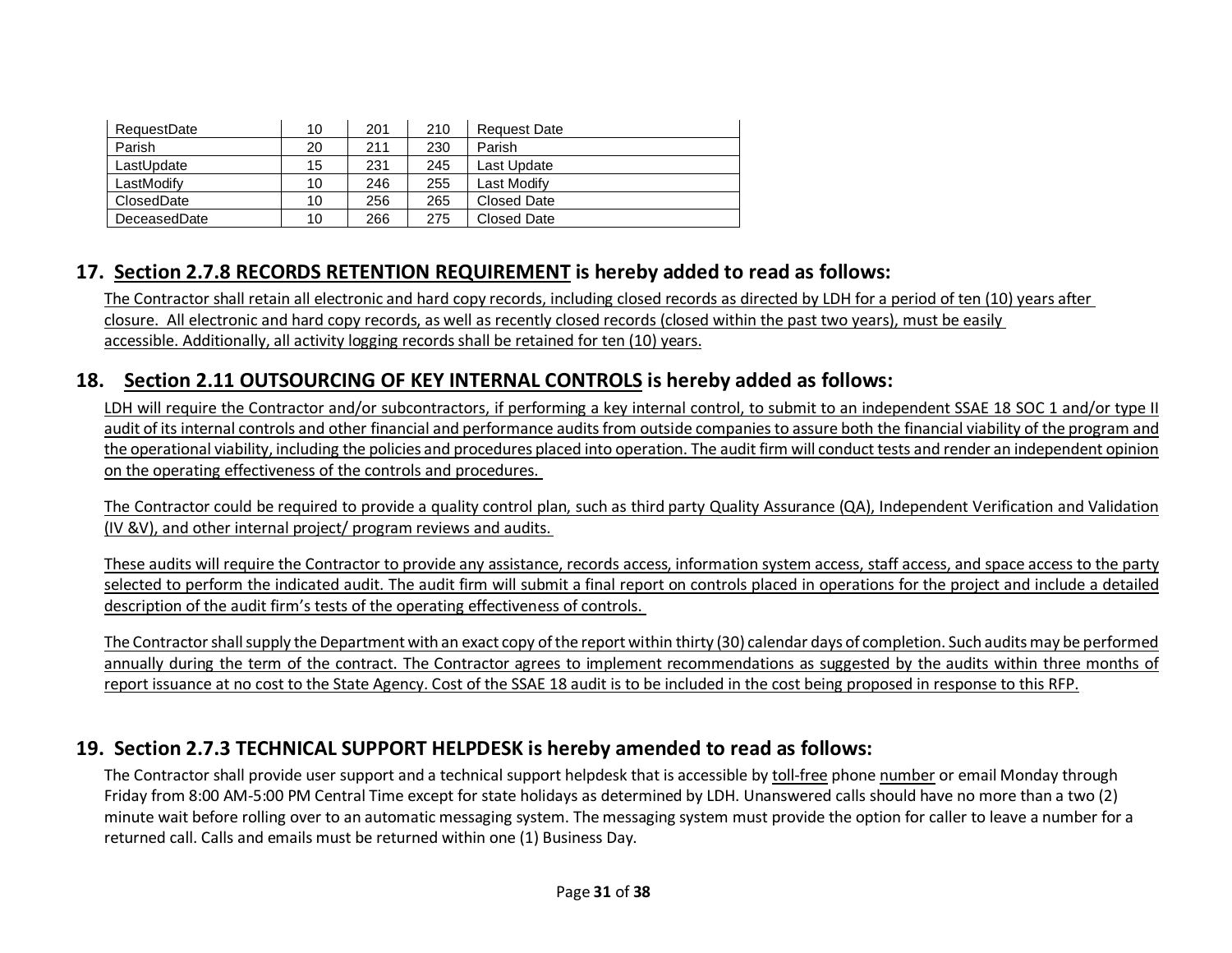The Contractor shall provide technical assistance to providers regarding Prior Authorization and Support Coordination billing code denials issued by the Fiscal Intermediary for the following error/edit codes:

- 190: Prior Authorization number not on file,
- 191: Procedure requires Prior Authorization, and
- 194: Claim over Prior Authorization limits.

## **20.RFP ATTACHMENT X: SERVICE LEVEL AGREEMENTS (SLA) is hereby added to read as follows:**

Contractor must comply with the following provisions, unless otherwise directed by the LDH.

This Section sets forth:

- The general levels of response and availability associated with the System
- The responsibilities of Contractor and LDH
- Processes for addressing defects

Contractor will not be liable for any failure to meet a Service Level Agreement (SLA) resulting from events, causes, or responsibilities that are outside of Contractor's control, including, but not limited to the State or its personnel or third party contractors' failure to meet the State's responsibilities under the Contract, any State managed network, hardware or software issues, or as a result of events of force majeure as described in the Contract.

Definitions

- Business Hours" Monday Friday, 8:00 AM 5:00 PM Central Time.
- "Incident" An unscheduled event that lead to loss of, or disruption to, an organization's operations, services or functions.
- "Minute" Any contiguous sixty (60) seconds.
- "Hour" Any contiguous sixty (60) minutes.
- "Daily" or "Day" Any contiguous twenty-four (24) hour period.
- "Weekly" Any contiguous seven (7) day period.
- "Monthly" Any contiguous thirty (30) day period.
- "Annual" or "Annually" or "Year" Any contiguous three hundred sixty-five (365) day period.

#### **1.0. SYSTEM UPTIME**

The following table lists expected System uptime and response time goals.

| <b>TOPIC</b><br>. .<br>Detinition<br>ᆡ |
|----------------------------------------|
|----------------------------------------|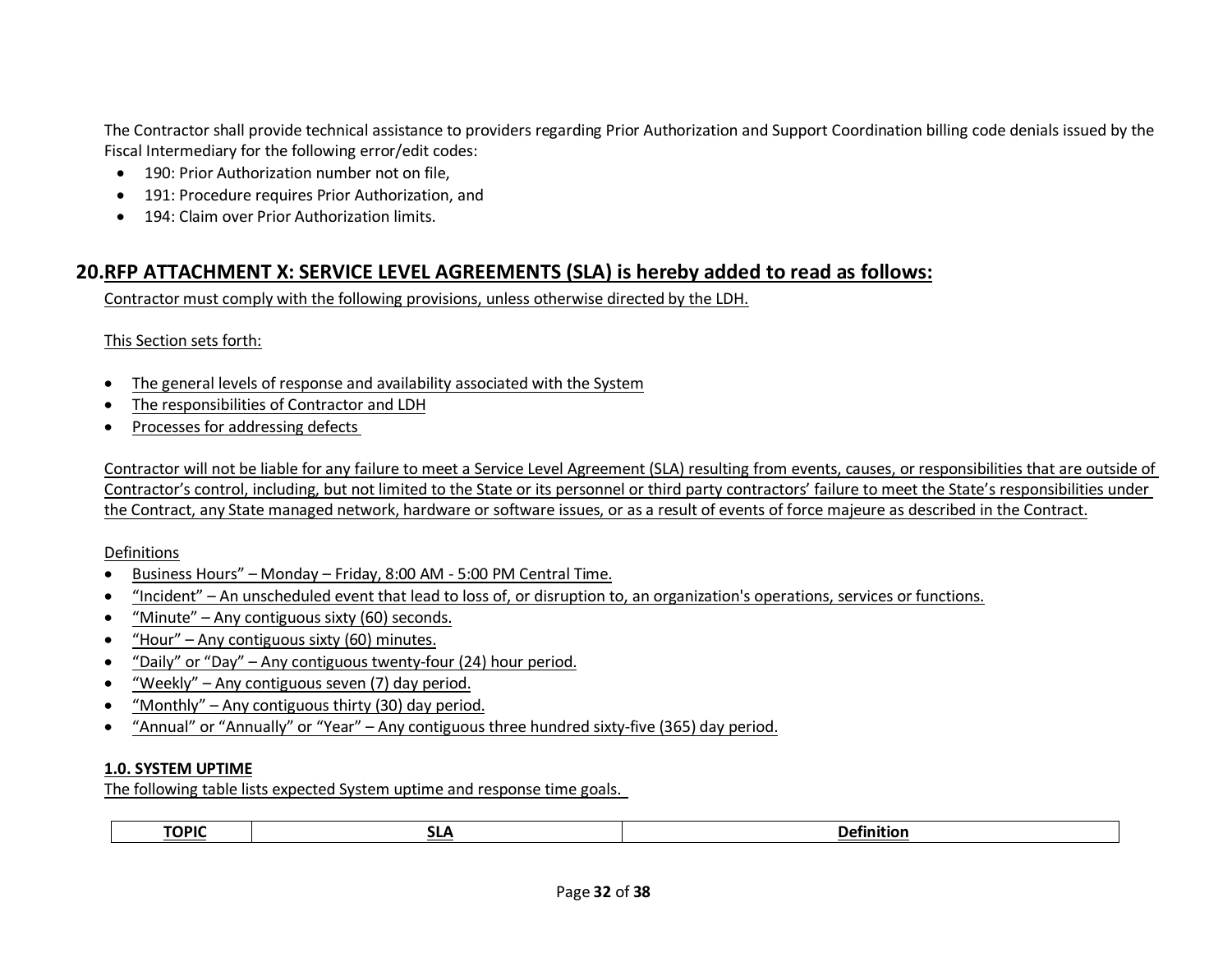| <b>System Uptime</b>  | The System shall be accessible to end users<br>twenty-four (24) hours a day, seven (7) days a<br>week.                                      | Users shall be able to access the System twenty-four (24) hours a<br>day, seven (7) days a week, at a monthly uptime of 99.5%, with the<br>exception of planned downtime due to system upgrades or routine<br>maintenance. All planned downtime shall be communicated and |
|-----------------------|---------------------------------------------------------------------------------------------------------------------------------------------|---------------------------------------------------------------------------------------------------------------------------------------------------------------------------------------------------------------------------------------------------------------------------|
|                       |                                                                                                                                             | agreed to by LDH.<br>The System is available to complete interface processing including<br>all related batch jobs and reporting at the designated schedule for<br>each interface.                                                                                         |
| <b>Response Times</b> | The System shall be scalable and capable of<br>supporting all workers performing normal<br>business activities concurrently as new workers, | The System shall be capable of supporting all workers performing<br>normal business activities concurrently, with the ability to increase<br>the demand on the System to peak load without modification to the                                                            |
|                       | programs or agencies are added.                                                                                                             | software while meeting the set SLA.                                                                                                                                                                                                                                       |

#### **2.0. END USER SUPPORT METRICS**

The following table lists expected user support service levels to be performed to support the System. LDH will assign an initial priority for all identified and reported problems to ensure that the most serious problems are addressed first. End users are defined as LDH, state agencies, and provider agencies. Priorities levels and performance expectations are defined below.

- **Critical**: Multi-component or critical functionality outages. Serious disruption to end user's business where there is no alternative or workaround. Severe security, significant impact to business operations and/or financial implications to an end user.
- **High Priority**: Single component or single critical functionality outage. Identified workarounds places significant burden on end users, or prevents full functionality of the service. Moderate disruption to end users where there is no alternative or workaround. Security and/or financial implications to end users.
- **Medium Priority**: Partial or limited functionality causing an operational impact for an end user or delays end user's business. Prevents use of a fully supported service by an end user or individual. Issue has a possible workaround.
- **Low Priority**: Affects a small number of users with limited to no business implications to end users. Problem concerning minor items.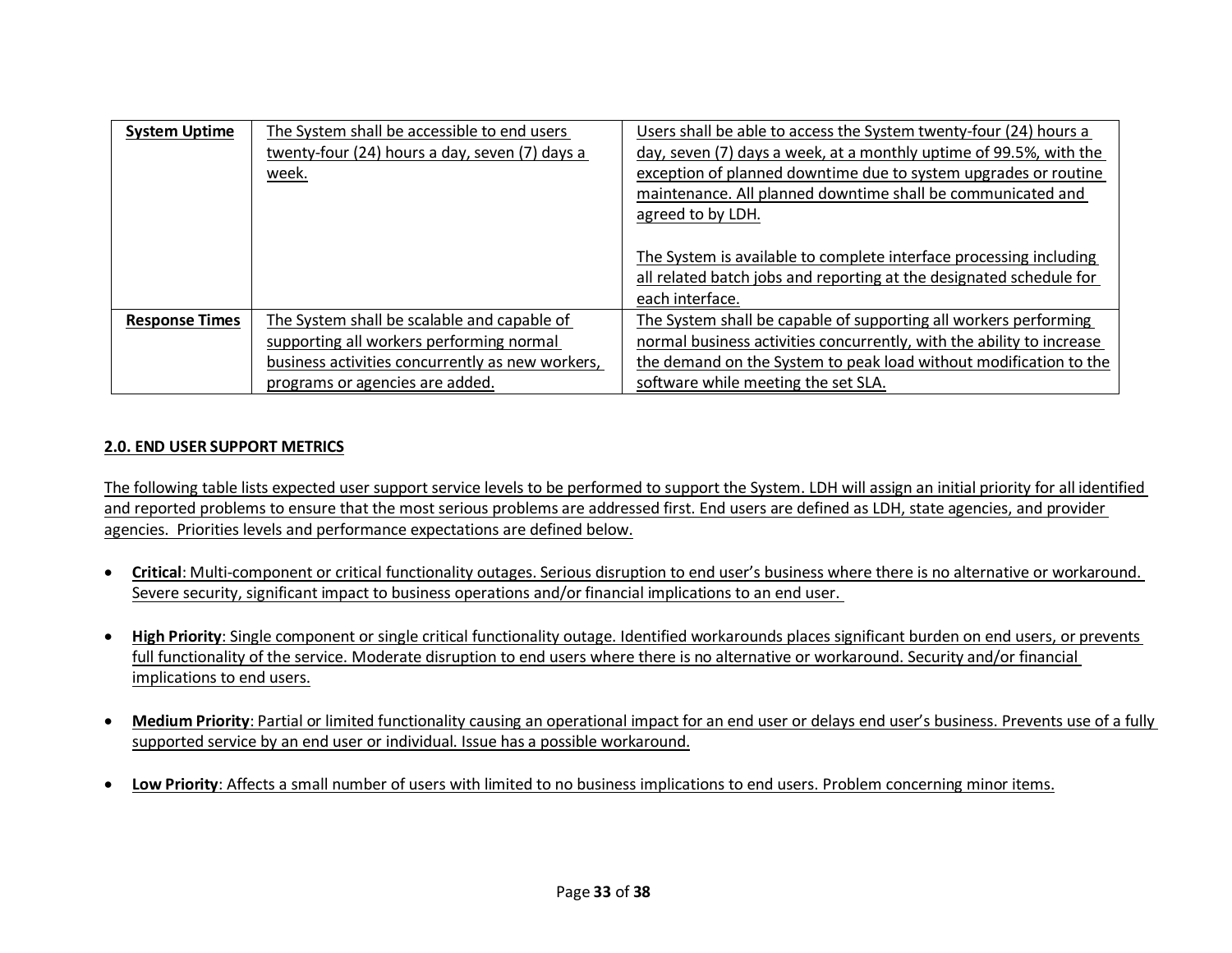| <b>TOPIC</b> | <b>PERFORMANCE EXPECTATION</b>                                                                                                   |  |
|--------------|----------------------------------------------------------------------------------------------------------------------------------|--|
|              | Resolution or plan for resolution: Within one (1) hour of a critical priority issue being identified or reported, the Contractor |  |
| Critical     | will report the Incident to LDH.                                                                                                 |  |
| Priority     | 7am-7pm Monday - Friday response. LDH may require a 24/7 response by the Contractor based on the severity of the<br>- 0          |  |
|              | Incident.                                                                                                                        |  |
|              | Updates to LDH every 1 hour or as LDH requests                                                                                   |  |
|              | Resolution or plan for resolution: Within one (1) business day of a high priority issue being identified or reported,            |  |
| <b>High</b>  | Contractor will report the Incident to LDH.                                                                                      |  |
| Priority     | Updates to LDH: As LDH requests                                                                                                  |  |
| Medium       | Resolution or plan for resolution: Within three (3) business days of a medium priority issue being identified or reported,       |  |
| Priority     | Contractor will report the Incident to LDH and provide an estimated time for resolution.                                         |  |
| Low          | Resolution or plan for resolution: Plan for resolution will be defined at the next monthly touch-base meeting.                   |  |
| Priority     | Updates to LDH: As LDH requests                                                                                                  |  |

## **21. Section 4.1 PERFORMANCE STANDARDS AND LIQUIDATED DAMAGES is hereby amended to read as follows:**

#### **4.1 PERFORMANCE STANDARDS AND LIQUIDATED DAMAGES**

In the event the Contractor fails to meet the performance standards specified within the contract, the Liquidated Damages defined below may be assessed. If assessed, the Liquidated Damages will be used to reduce the Department's payments to the Contractor or if the Liquidated Damages exceed amounts due from the Department, the Contractor will be required to make cash payments for the amount in excess. The Department may also delay the assessment of Liquidated Damages if it is in the best interest of the Department to do so. The Department may give notice to the Contractor of a failure to meet performance standards but delay the assessment of Liquidated Damages in order to give the Contractor an opportunity to remedy the deficiency; if the Contractor subsequently fails to remedy the deficiency to the satisfaction of the Department, LDH may reassert the assessment of Liquidated Damages, even following contract termination.

| # | <b>Performance Standard</b>                                                                                                                                                                                                                  | <b>Liquidated Damages</b>                                                                                                                                                                           |
|---|----------------------------------------------------------------------------------------------------------------------------------------------------------------------------------------------------------------------------------------------|-----------------------------------------------------------------------------------------------------------------------------------------------------------------------------------------------------|
|   | Contractor shall make available all required reports in<br>accordance with stated timeliness requirements outlined in<br>Attachment P. Reporting.                                                                                            | A one hundred dollar (\$100) charge to the Contractor per report for each<br>Calendar Day after the report due date through the date the report is received or<br>made available to LDH.            |
|   | The Contractor shall fill vacant contractually required key staff<br>positions within ninety (90) Calendar Days. While vacant, the<br>Contractor must still provide coverage for the responsibilities<br>associated with the staff position. | A five hundred dollar (\$500) charge to the Contractor for each Business Day from<br>the ninety-first (91 <sup>st</sup> ) Calendar Day after the vacancy through the date the<br>vacancy is filled. |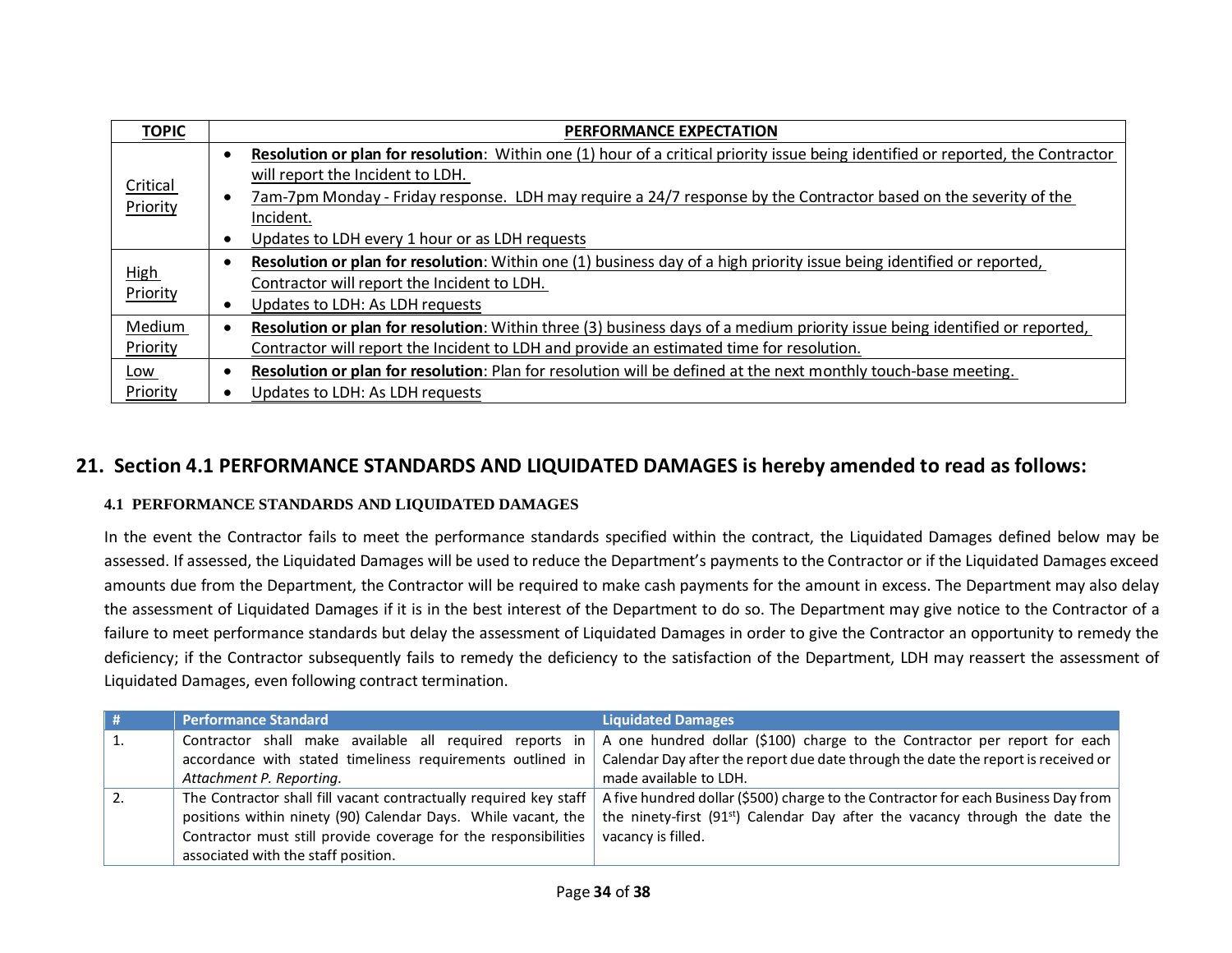| #  | <b>Performance Standard</b>                                                                                                                                                                                                                                                          | <b>Liquidated Damages</b>                                                                                                                                                                              |
|----|--------------------------------------------------------------------------------------------------------------------------------------------------------------------------------------------------------------------------------------------------------------------------------------|--------------------------------------------------------------------------------------------------------------------------------------------------------------------------------------------------------|
| 3. | The Contractor shall submit invoices timely.                                                                                                                                                                                                                                         | A one-hundred dollar (\$100) charge to the Contractor per invoice for each<br>Business Day after the due date through the date the invoice is received.                                                |
| 4. | The Contractor's system must have a monthly-daily uptime of<br>ninety-nine and five-tenths percent (99.5%) or greater,<br>24/7/365, with the exception of planned downtime due to<br>system upgrades or routine maintenance. All planned downtime                                    | A one thousand dollar (\$1,000) charge to the Contractor per occurrence for<br>uptime less than ninety-nine and five-tenths percent (99.5%) but greater than or<br>equal to ninety-nine percent (99%). |
|    | shall be communicated and agreed to by LDH. Downtime must<br>not exceed eight (8) hours per scheduled event, unless agreed<br>upon by LDH. The Contractor shall supply a monthly daily system<br>uptime report to LDH on a monthly basis.                                            | A two thousand five hundred dollar (\$2,500) charge to the Contractor per<br>occurrence for uptime less than ninety-nine percent (99%).                                                                |
| 5. | The Contractor shall provide the required Transition and<br>Turnover plans for approval by the stated deadline following<br>contract award.                                                                                                                                          | A one thousand dollar (\$1,000) charge to the Contractor per plan for each<br>Business Day after the due date through the date the plan is received.                                                   |
| 6. | The Contractor shall submit deliverables in the approved<br>transition and turnover plans according to the timelines in the<br>plans.                                                                                                                                                | A five hundred dollar (\$500) per Business Day charge for failure to meet transition<br>and turnover plan deliverables.                                                                                |
| 7. | The Contractor shall attend all meetings as required by LDH if<br>advance notice is provided. LDH will stipulate whether in-person<br>or remote/virtual attendance is required. Advance notice is<br>defined as at least three (3) Business Days prior to the meeting<br>start time. | A two hundred fifty dollar (\$250) charge to the Contractor per occurrence.                                                                                                                            |
| 8. | System change orders/requests shall be implemented by the<br>mutually agreed upon due date.                                                                                                                                                                                          | A five hundred dollar (\$500) per Business Day charge for orders/requests not<br>completed by the due date.                                                                                            |
| 9. | The Contractor shall submit data files necessary for Prior<br>Authorization, Post Authorization, and EVV activities in<br>accordance with the requirements outlined in the RFP.                                                                                                      | A one thousand dollar (\$1,000) charge per occurrence will be charged to the<br>Contractor for failure to submit files as required in Section 2.0, Scope of<br>Work/Services.                          |

If the Contractor fails to meet a performance standard more than three (3) times during the contract period, the State may require the Contractor to submit a corrective action plan and may increase the amount assessed for liquidated damages under that performance standard up to one hundred percent (100%).

For any violation of deliverables and/and or requirements not explicitly described in the above table , LDH may impose Liquidated Damages in an amount up to two thousand five hundred dollars (\$2,500) per occurrence per Calendar Day.

The decision to impose Liquidated Damages may include consideration of some or all of the following factors: a.) The duration of the violation; b.) Whether the violation (or one that is substantially similar) has previously occurred; c.) The Contractor's history of compliance; d.) The severity of the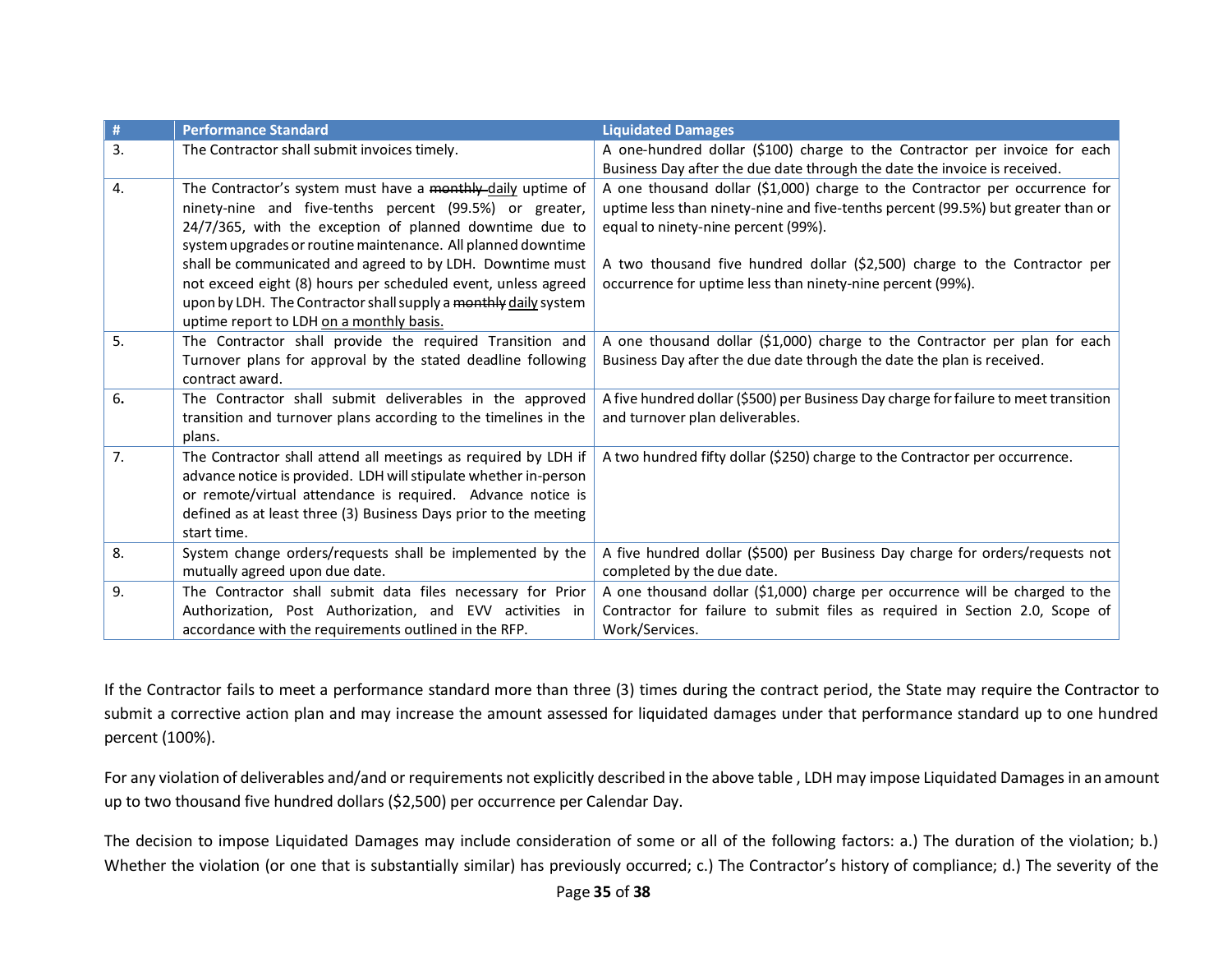violation and whether it imposes an immediate threat to the health or safety of the consumers; and e.) The "good faith" exercised by the Contractor in attempting to stay in compliance.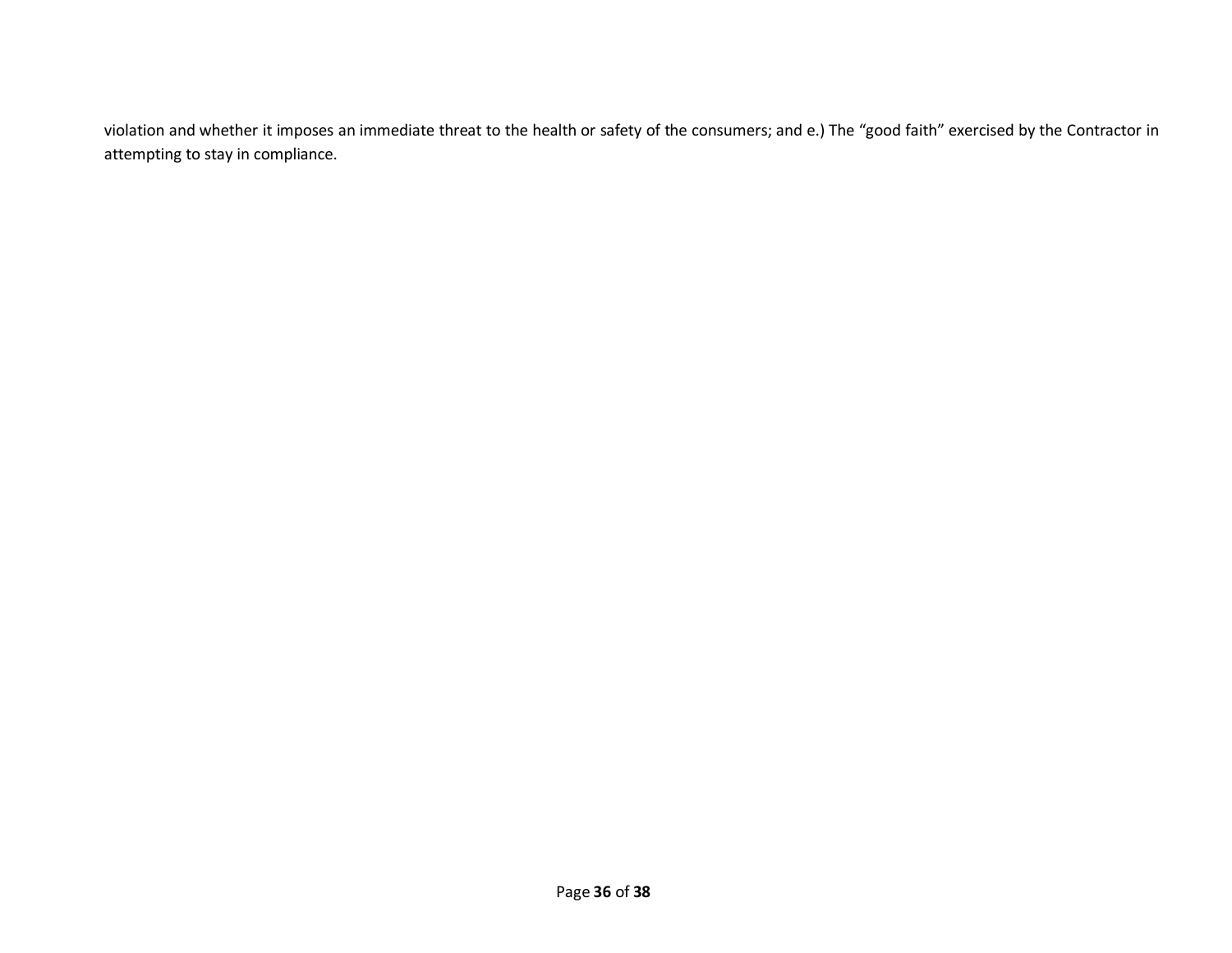## **PART 3 – Non-Mandatory Pre-Proposal Conference Attendance Record**

|                                            |                             | <b>Attendance Record - Pre-Proposal Conference</b>                                                            |                              |  |
|--------------------------------------------|-----------------------------|---------------------------------------------------------------------------------------------------------------|------------------------------|--|
| <b>Bureau of Health Services Financing</b> |                             |                                                                                                               |                              |  |
|                                            |                             | RFP # 3000016353 - Home & Community-Based Services Data Management and Electronic Visit Verification Services |                              |  |
|                                            |                             | ZOOM Location: https://us02web.zoom.us/j/89200645582; Date: 5/21/2021; Time: 10:00AM-11:30AM CST              |                              |  |
|                                            |                             |                                                                                                               |                              |  |
|                                            | <b>Greg Silence</b>         |                                                                                                               | O: 513-618-2146              |  |
| <b>AssureCare</b>                          | EVP, Co-Founder             | gsilence@assurecare.com                                                                                       | C: (Redacted)                |  |
|                                            | Brendan Fulmer, VP / Todd   | brendan.fulmer@carebridgehealth.com                                                                           |                              |  |
| CareBridge Health                          | Leri                        | todd.leri@carebridgehealth.com                                                                                | Brendan Fulmer C: (Redacted) |  |
| Conduent Govt. Healthcare                  |                             |                                                                                                               |                              |  |
| Solutions                                  | Mark Marostica              | mark.marostica@conduent.com                                                                                   | C: (Redacted)                |  |
| Conduent Govt. Healthcare                  | Kelley Carson               | Kelley.Carson@conduent.com                                                                                    |                              |  |
| Solutions                                  | Vice President/GM           |                                                                                                               | C: (Redacted)                |  |
| Conduent Govt. Healthcare                  |                             |                                                                                                               |                              |  |
| Solutions                                  | Douglas Stewart<br>Director | douglas.stewart@conduent.com                                                                                  | C: (Redacted)                |  |
|                                            | Victor P. DaSilva           |                                                                                                               |                              |  |
|                                            | Senior Proposal Development |                                                                                                               |                              |  |
| Conduent Govt. Healthcare                  | Global Sales<br>Manager     |                                                                                                               |                              |  |
| Solutions                                  | Enablement                  | VICTOR.DASILVA@conduent.com                                                                                   | C: (Redacted)                |  |
|                                            | Subendu Sharma              |                                                                                                               |                              |  |
| Deloitte Consulting, LLP                   | Senior Manager   C&M   HST  | subsharma@deloitte.com                                                                                        | O: 406-202-1417              |  |
|                                            | John Snow, Partner          | john@emergentmethod.com                                                                                       | O: 225-372-5102              |  |
| <b>Emergent Method</b>                     | Anthony Napolitano          | anthony@emergentmethod.com                                                                                    | C: (Redacted)                |  |
|                                            | <b>Rick Henley</b>          |                                                                                                               |                              |  |
|                                            | <b>Principal Business</b>   |                                                                                                               |                              |  |
| FEI Systems                                | Development Executive       | rick.henley@FEISystems.com                                                                                    | C: (Redacted)                |  |